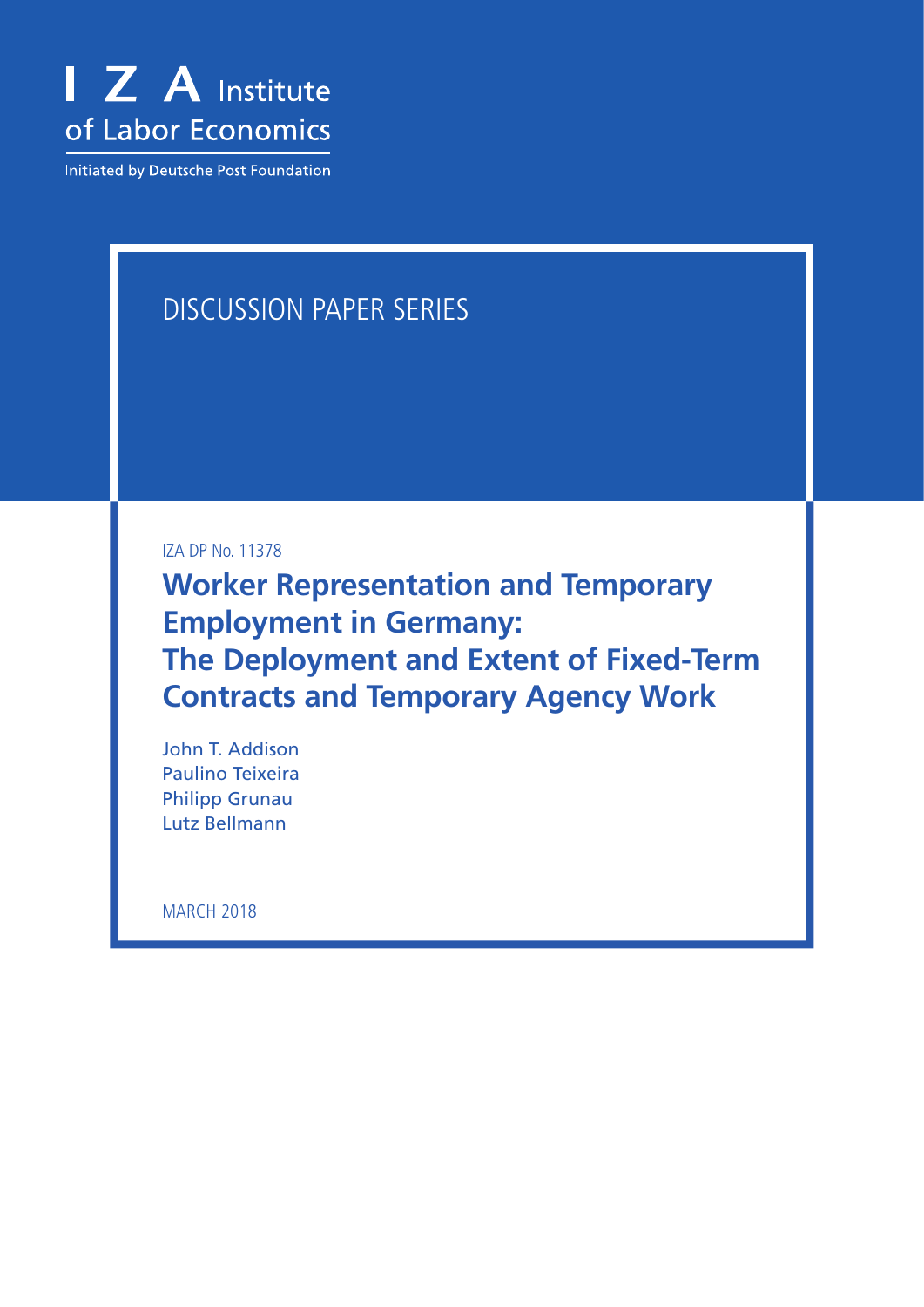

Initiated by Deutsche Post Foundation

# DISCUSSION PAPER SERIES

IZA DP No. 11378

# **Worker Representation and Temporary Employment in Germany: The Deployment and Extent of Fixed-Term Contracts and Temporary Agency Work**

### **John T. Addison**

*Durham University Business School, University of South Carolina and IZA*

#### **Paulino Teixeira** *Universidade de Coimbra and IZA*

**Philipp Grunau** *IAB*

**Lutz Bellmann** *IAB, Universität Erlangen-Nürnberg and IZA*

MARCH 2018

Any opinions expressed in this paper are those of the author(s) and not those of IZA. Research published in this series may include views on policy, but IZA takes no institutional policy positions. The IZA research network is committed to the IZA Guiding Principles of Research Integrity.

The IZA Institute of Labor Economics is an independent economic research institute that conducts research in labor economics and offers evidence-based policy advice on labor market issues. Supported by the Deutsche Post Foundation, IZA runs the world's largest network of economists, whose research aims to provide answers to the global labor market challenges of our time. Our key objective is to build bridges between academic research, policymakers and society.

IZA Discussion Papers often represent preliminary work and are circulated to encourage discussion. Citation of such a paper should account for its provisional character. A revised version may be available directly from the author.

**IZA – Institute of Labor Economics**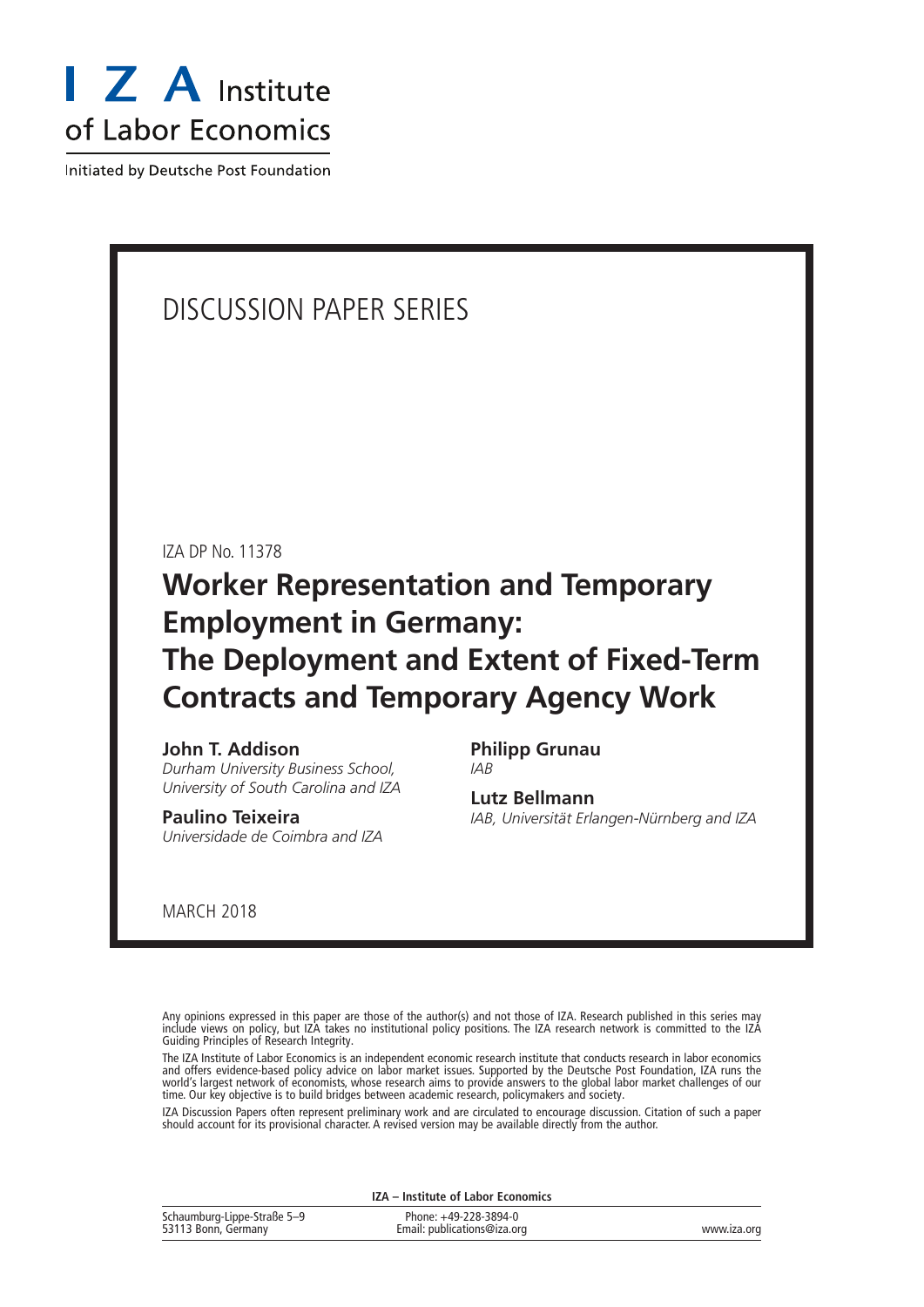# ABSTRACT

# **Worker Representation and Temporary Employment in Germany: The Deployment and Extent of Fixed-Term Contracts and Temporary Agency Work**

This study examines the potential impact of works councils and unions on the deployment of fixed-term contracts and agency temps. We report inter al. that works councils are associated with a higher number of temporary agency workers when demand volatility is high while the opposite holds for fixed-term contracts. These disparities likely reflect differences in function, with agency work being more directed toward the protection of a shrinking core and fixed-term contacts being as much a port of entry as a buffer stock. We are also able to identify the number of new hires with a fixed-term contract as well as the number of FTC conversions (into regular employment) and renewals, the correlates of which flows are broadly consistent with the stock data.

| <b>JEL Classification:</b> | J21, J23, J41, J 48, J51, J63, K31                                                                                                                                                                                         |
|----------------------------|----------------------------------------------------------------------------------------------------------------------------------------------------------------------------------------------------------------------------|
| Keywords:                  | agency temps, fixed-term contracts, stepping stones, buffer<br>stocks, labor market duality, extensive/intensive margins, works<br>councils, unions, collective bargaining, demand volatility,<br>complementarity, Germany |

#### **Corresponding author:**

John T. Addison Department of Economics Darla Moore School of Business University of South Carolina 1014 Greene Street Columbia, SC 29208 USA E-mail: eccceddi@moore.sc.edu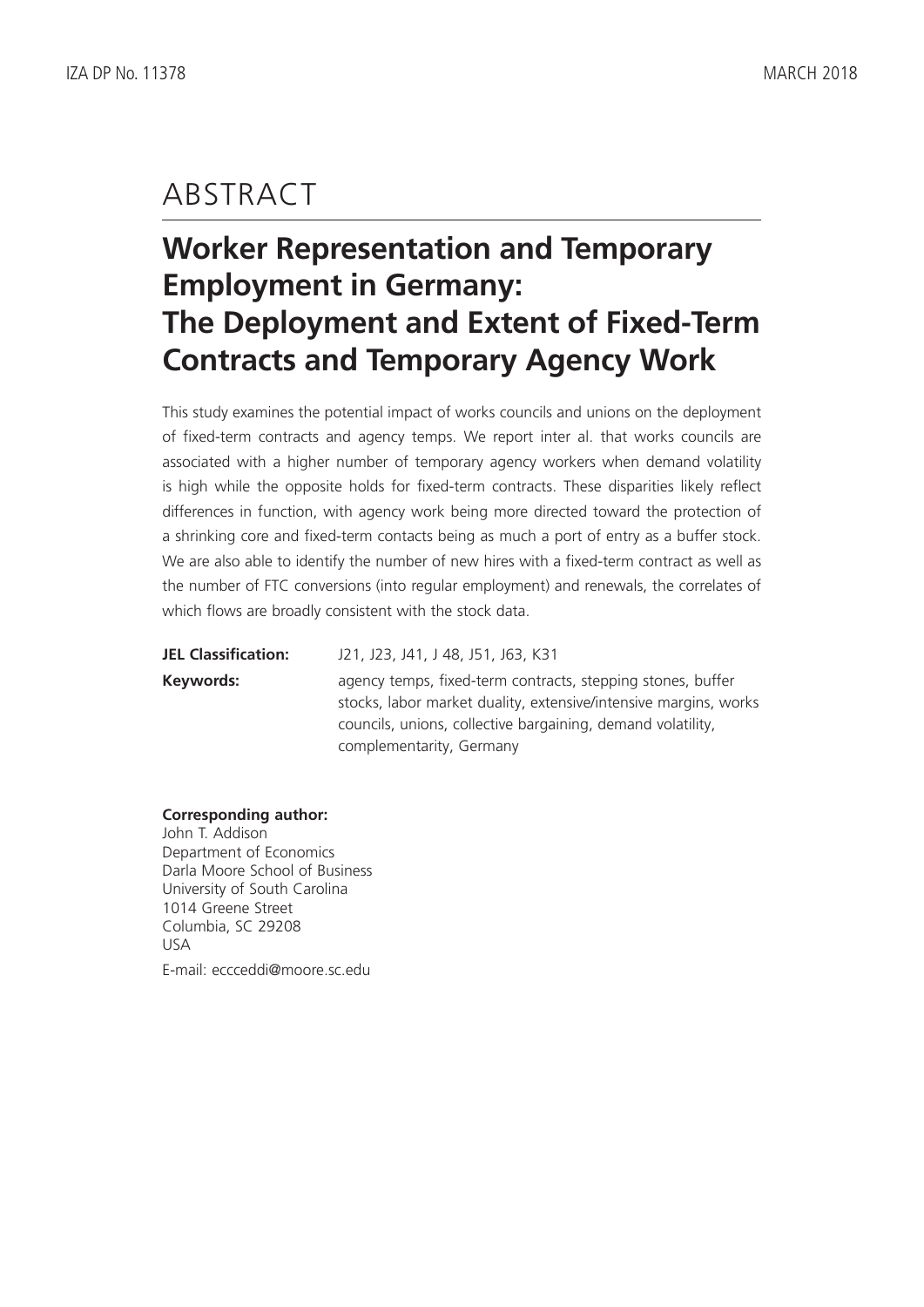#### **I. Introduction**

In Germany, as in other countries, controversy attaches to the deployment of temporary workers. On the one hand temporary work has been linked to heightened labor market duality, and on the other to increased labor market flexibility offering improved labor market access and fostering job creation. But the tenor of the German debate has differed somewhat from that in other countries given that nation's unique performance during the Great Recession in 2008/9, when it was able to successfully negotiate economic adversity without an increase in unemployment or a decline in the number of jobs. That experience may at once have both reflected and further influenced the thinking of key players – unions, works councils, and employers – on temporary employment; with the worker side being more accepting of it and employers for a variety of reasons (including it must be said the prospect of *reregulation*) being less motivated to use temporary employment as a low-road strategy. Even if the types of 'atypical work' considered in the present treatment – temporary agency work and especially fixed-term contracts – may be less atypical than other nonstandard types of employment in Germany, such as marginal part-time work, both types of temporary employment can readily be compared with their counterpart entities in other nations.

Other-country research, and typically that in the Anglo-Saxon tradition, has tended to focus upon employment transitions and whether or not temporary employment functions as a stepping stone to regular employment, with frankly pessimistic conclusions on net.<sup>1</sup> Although a major component of the German literature has not shied away from equating agency work in particular with precarious employment and the notion of a shrinking core (of regular employment), German research has tended more to look at issues such as the operational reasons for using different types of temporary work, issues of intensity of use, and, most recently, the role of temporary agency work in particular as a driver of labor market dynamism leading to higher productivity and enhanced job security of regular workers without impairing the job access of temps themselves.

But the fact remains that in Germany as elsewhere our knowledge of temporary employment remains partial at best. Nowhere is this more apparent than in the context of the role of institutions, the topic of the present inquiry. Only latterly have studies sought to incorporate unions and the interplay between unions and product market volatility and even to distinguish between types of temporary employment in this regard. Our treatment is firmly anchored in this new institutionalist tradition. Specifically, it seeks to examine the effect of worker representation on the use and the intensity of use of temporary employment, distinguishing between fixed-term contracts and temporary agency work. The potentially crucial role of product market volatility in shaping the response of labor market institutions is accorded special emphasis, not least since this interplay may assist in explaining the different effects of unions reported in a literature that has neglected the volatility argument.

Although our main concern is to evaluate the effect of labor institutions on the number of temporary agency workers and fixed-term contract workers within the analytical framework of a zero-inflated negative binomial model, we use that same framework to further investigate one of our temporary employment types for which we have added information. Specifically, for fixedterm contracts, we investigate the following three additional margins of adjustment: the number of new hires engaged under a fixed-term contract, the number of fixed-term contracts that are converted in to open-ended employment, and number of workers whose fixed-term contracts are renewed. Consistency of institutional effect across outcome indicators is investigated.

The main part of our analysis pertains to the decade 2006-2015. However, in an attempt to further explore the possible confounding role of unobserved factors we exploited two survey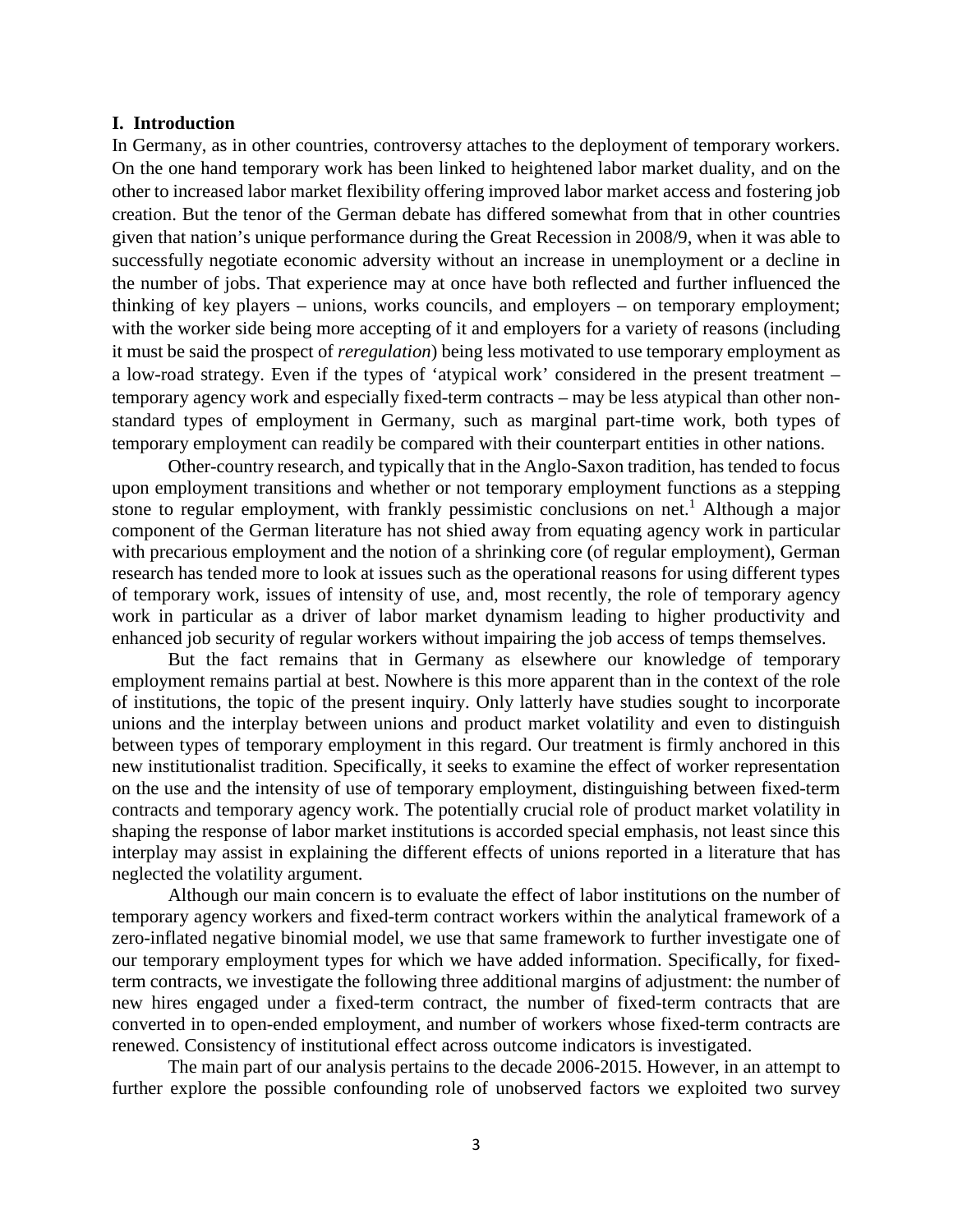questions asked in 2010 alone. For this single cross-section of the data, the survey inquired of the manager respondent the reasons for hiring temporary agency workers and on the actual implementation of human resource practices in those establishments. These responses were used descriptively to examine their covariation with the labor institution variables. Finally, data on union density were obtained from other data sources, and incorporated directly into the ZINB model, given that this measure of unionization is potentially correlated with works council presence and collective bargaining status on the one hand and with the relevant outcome indicator on the other.

The structure of the paper is as follows. Section II contains a thematic review of the literature on temporary employment together with some key theoretical expectations. The principal dataset employed here, the IAB Establishment Panel, is addressed in section III. Section IV contains the distinctive model used in this empirical inquiry and its justification. Detailed findings are presented in section IV and are followed by a sensitivity analysis in section VI. Section VII concludes.

#### **II. Literature Review**

The literature on temporary employment has focused on fixed-term contracts and temporary agency work without necessarily considering both or distinguishing between them. Where the two have received separate consideration, attention has tended to focus on either their contribution to flexibility in markets often characterized by tightly regulated open-ended employment or, more commonly perhaps, on their impact as stepping stones to regular employment as opposed to a being a dead end outcome associate with heightened labor market duality Our review of the *German* literature will necessarily touch upon issues that have preoccupied the wider literature not least because our sample period follows intervals of pronounced liberalization of the rules governing the two types of contract. That said, our emphasis will be upon the very much smaller literature – both German and other-country – either informing or directly investigating the impact of collective bargaining and worker representation on the occurrence and extent of fixed-term contracts and temporary agency work. We note parenthetically that by the end of our sample period there are indications of a shift back towards re-regulation.

Our opening remarks will form the necessary backdrop to the labor institution questions that motivate the present analysis. They cover the course and role of temporary agency work and fixed-term contracts over most of our sample period and are well rehearsed in survey papers by Spermann (2011) and Eichhorst and Tobsch (2013). The study by Spermann charts the major growth in agency work after the Hartz 1 reforms in Germany (see Legal Appendix). Drawing in part on Bellmann, Fischer, and Hohendanner (2009), Spermann notes that staffing agencies were the leading drivers of job creation. Even if their penetration rate (i.e. their share of all workers covered by social insurance) is only around 2.6% and procyclical, the share of temporary agency workers among individuals entering and leaving the workforce is considerable. The stepping-stone hypothesis is also addressed by Spermann, and while little general evidence favoring the argument is found it seems clear that temporary agency work has an access-to-work function improving the likelihood of the unemployed being employed in the future (Kvasnika 2009), even in open-ended employment (Lehmer and Ziegler 201).

Spermann's review is particularly useful in documenting who uses temporary agency work, the reasons for so doing, and the intensity of use. To illustrate, some 3% of enterprises used agency temps in 2008, while usage is heavily dependent upon firm size, with almost one-quarter of mid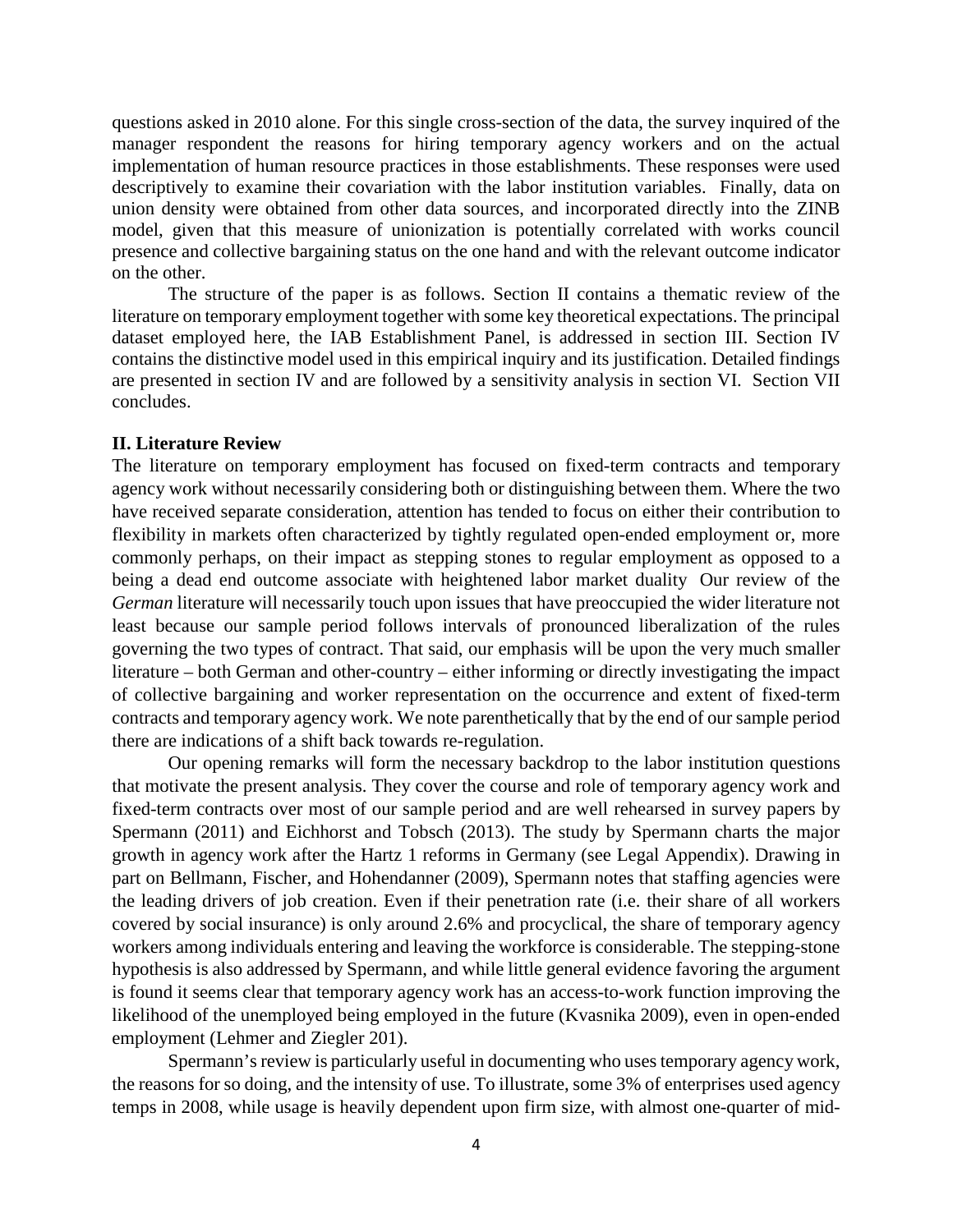sized enterprise (50-249 employees) and one-half of large enterprises (≥250 employees) making use of temps between 2003 and 2005. Intensity of use also varies directly with firm size (Crimmann et al. 2009).**<sup>2</sup>** Among the structural (e.g. industry affiliation) and functional factors (e.g. firms undergoing organizational transformation), Spermann cites work by Promberger (2009) indicating that the deployment of temporary work arrangements is more likely in enterprises with a works council, the stated justification being that 'moderate' use of temporary agency work helps secure the jobs of the permanent workforce. That said, in circumstances of *strategic intensive use* (Holst, Nachtwey, and Dörre 2009) of temps by management, whereby as a deliberate company strategy temps have come to comprise an important and enduring share of the labor force, works councils and labor unions have sought to cap the number of temps that may be sent to the user company. Relatedly, IG Metall have negotiated an automatic permanent hiring of temps after 12 months under an agreement with Siemens (see Schild and Petzold 2009).<sup>3</sup>

Eichhorst and Tobsch (2013), while focusing on the theme of labor market segmentation more generally, seek to draw a distinction between fixed-term contracts and agency temporary work. Fixed-term contracts are said to mainly affect job entrants in the private sector, apprentices and mostly young employees in the public, academic, or social sector. Temps for their part are mainly concentrated among basic occupations in the manufacturing sector and some office services with more limited prospects for transition to permanent jobs. Fixed-term contracts have remained constant at about 7 to 8% of total employment, although this total excludes about the same share in fixed-term apprenticeship contracts. Agency work has grown since 2001 but, as noted earlier, it accounts for about 2.5% of total employment. Its growth is primarily attributed to labor market reforms and related restructuring of companies in the manufacturing sector since the mid-2000s. However, this acceleration has been dominated by the growth in other areas (e.g. parttime work and marginal part-time work). Although Eichhorst and Tobsch report that there is significant mobility out of fixed-term contracts and temporary agency work,<sup>4</sup> they again seek to draw a distinction between fixed-term contracts and temporary agency work. They argue that the transition from a fixed-term contract to a permanent contract is relatively frequent in Germany and in particular for young people entering the private sector for whom fixed-term contracts – abstracting from apprenticeships – are to be seen as an extended probationary period, also noting that continuous renewal of fixed-term contracts is widespread in the public, academic, and social sectors where specific conditions prevail. (See the Legal Appendix for the different rules obtaining for fixed-term contracts with and without cause/objective reasons. In general, the latter contracts may only be extended for a maximum of three terms and may not exceed two years' duration in total, whereas the former have no maximum duration or maximum number of extensions.) Mobility from temporary agency work to permanent direct employment is stated to be more problematic given the concentration of agency work among basic occupations and in firms subject to restructuring and thence exposure to greater risk of labor market duality/segmentation, leading the authors to refer pessimistically to the "distinct institutional arrangements and functional logic of agency work in Germany" (Eichhorst and Tobsch 2013: 21-22). Finally, the authors see the policy issues – and here we should note that they subscribe to a shrinking core model – raised by fixed-term contracts and temporary agency work as different in kind. As regards the former, the main problem is seen as the reluctance of public sector employers to convert temporary jobs (strictly fixed-term contracts) into permanent jobs because of the near impossibility of firing civil servants and public employees with tenure. For its part, the problem of temporary agency work is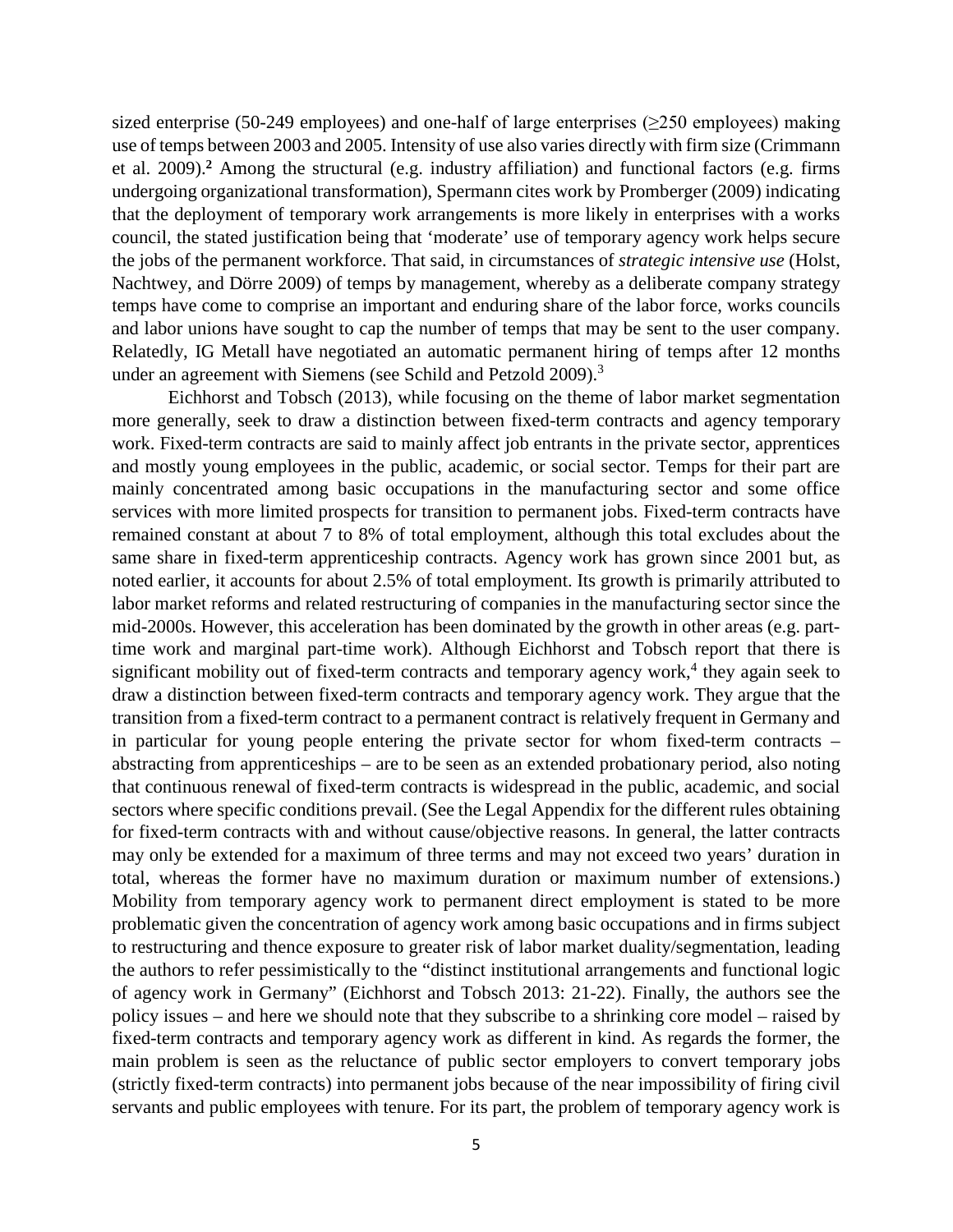viewed as akin to that of marginal part-time work. Here the solution is seen almost the opposite as that advocated for part-time work, namely re-regulation based on 'real' equal pay and a movement in collective bargaining towards stronger codetermination in the deployment of agency work – aspects of which were touched upon above. The latter is expected to hinge on union strength and the willingness of employers to compromise on the issue as part of a larger bargaining deal.

There is, then, some suggestion in the German literature that the consequences of fixedterm contracts and temporary agency work may differ. Thus, for example, there is some real indication that fixed contracts offer a pathway to permanent employment, particularly in those circumstances where the normal legal promotion period offers insufficient time to assess the quality of the match, as might often be the case with university graduates (Boockmann and Hagen 2008). Nevertheless, to the extent that fixed-term contracts provide a secondary market, there is obvious scope for examining both fixed-term contracts and temporary agency work, not least in the light of research on the access to work function of temporary agency work noted earlier. We note parenthetically that, among those for whom the school-to-work transition is less coordinated, a group that includes both low-skilled labor market entrants as well as the their more highly-skilled counterparts, "beginning working life with a fixed-term contract does not clearly signal a 'bad start'" (McGinnity, Mertens, and Gundert 2005: 369).

We earlier touched upon the possible role of collective bargaining and workplace representation on the deployment of temporary employment. This neglected theme is the focus of the present treatment. We conclude this review of the literature with a discussion of the two most relevant studies that directly examine these labor organizational influences on temporary employment.<sup>5</sup> They throw light on some disparate findings of earlier institutionalist treatments while also directly informing our own empirical inquiry.

In the first study, Salvatori (2009) uses the Establishment Survey on Working Time and Work-Life Balance (ESWT) for 2004/2005, covering 21 EU nations and a sample of more than 21,000 workplaces. In addition to this dataset, he also exploits the British Workplace Employment Relations Survey (WERS) for 2004 and 1998-2004 to assess reverse causality and other sources of union endogeneity. Beginning with the ESWT analysis, Salvatori's linear models point to a positive association between union presence and the probability of the workplace having employed fixed-term contract workers and agency temporary workers at some time in the 12 months preceding the survey. Overall, unions are associated with a 5% increase in the probability of observing the former and a 3% increase in the probability of observing the latter. Note that 'unions' encompass any form of workplace representation, and so include works councils as well as unions per se, and that results of this cross-section component of the analysis differ across old and new members of the EU and for samples stratified by the most important level of bargaining in each country. The bottom line of this part of the study is that the union encouragement of fixed-term contracts result appears more generalizable across countries than the agency worker result. Given that union status might be endogenous (e.g. where temporary workers are less likely to be union members their presence could decrease the likelihood that a workplace becomes unionized), Salvatori employs data from the British WERS to instrument union status and also to exploit variation over time and across occupations to control for workplace heterogeneity.

Salvatori's first test uses the level of employment in 1998 to instrument for union status in 2004. His estimated linear models indicate that the probability of using fixed-term contracts is very much higher in unionized firms, irrespective of the unionization measure (either presence of some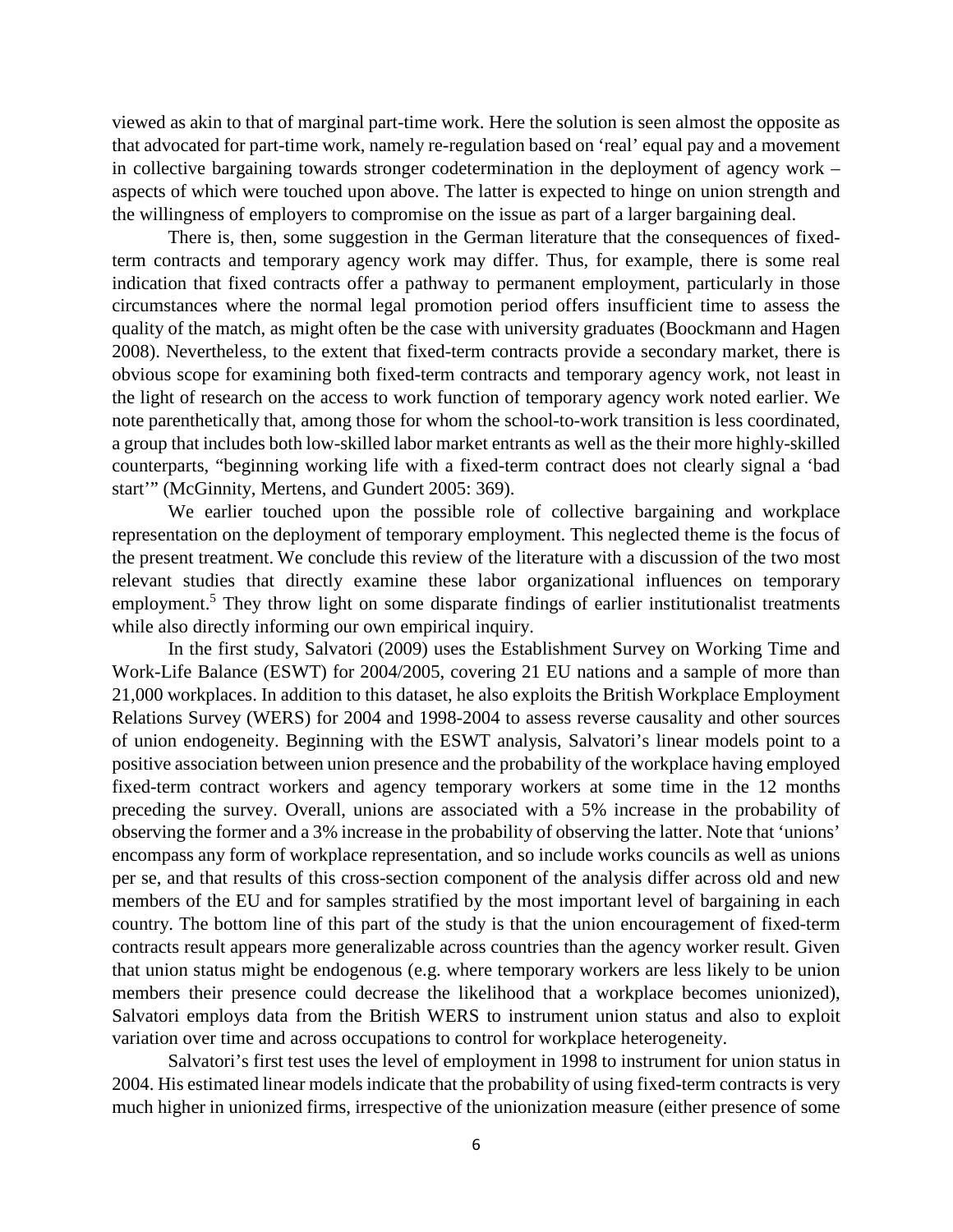union members at the workplace or union recognition at the workplace or at a higher level in the same firm). Results for agency work, although still positive, are weaker especially for the union membership measure of unionization. In next exploiting variation over time, Salvatori's complementary longitudinal analysis of the WERS first offers first-difference estimates to remove the effect of time invariant variables that could confound the effect of unions and second a withinfirm estimator based on information on occupations within workplaces to remove workplace level confounders. His fixed effects estimates produce positive and significant coefficient estimates for the union membership argument for both types of temporary employment, but mixed results for union recognition particularly in the case of fixed-term work. The within-workplace analysis yields positive but typically insignificant coefficient estimates for the union membership variable while also failing to reveal any clear evidence of a union bargaining effect outside of local bargaining where the effects are positive and significant in the case of agency work alone. Thus, there is a reversal of the strength of union impact as between the two types of temporary employment when compared with the cross-section evidence. The bottom line would appear to be that, at least for the U.K., there is little evidence of a strong effect of unionization on the use of temps and fixed-term contract workers after controlling for the endogeneity of union status. Salvatori nevertheless interprets his results as suggesting that workplace unionism increases the probability of the firm using temporary employment. That said, he cautions that this effect could arise from a buffer effect (benefitting core workers) or alternatively from the actions of employers seeking to undermine the union strength in collective bargaining.

The finding of a positive association between unionization and temporary contracts is also reported in an innovative study by Devicienti, Naticchioni, and Ricci (DNR) (2018), which is notable for its recognition and interpretation of the interplay between unions and product market volatility, in distinguishing between different types of fixed-term work (training vs. nontraining contracts), and in the attention paid to econometric identification. Using Italian firm-level data for 2005 and 2007, the authors estimate OLS, IV, and FE models regressing a firm's propensity to use fixed-term contracts on product market volatility, presence of a union in the workplace, the interaction between volatility and union presence, and a set of controls that include the share of female workers, the shares of blue-collar and white-collar workers, the firm's age, firm size dummies, sector dummies, and area dummies. Volatility is computed as the average standard deviation of log sales over the period 1997 to 2005, calculated at the three-digit industry level. In the IV models, workplace unionization is instrumented with the two-year lagged mean unionization at the industry and regional level. The FE model comprises a baseline specification absent the interaction term but maintaining the time-varying controls as in the OLS and IV models.

Results of the OLS model for the most parsimonious specification containing volatility and union presence indicate that the former is positively and the latter is negatively associated with the use of fixed-term contracts. As the authors note, the two results might conventionally, albeit superficially, be rationalized in the following manner: greater volatility encourages firms to employ temporary workers so as to adjust the labor input more easily, while unions seek to limit recourse to temporary workers on the grounds that they might dilute membership and with it union authority. But in the next iteration the interaction term is negative and statistically significant while the coefficient estimate for the union term is no longer statistically significant, suggesting that union impact is bound up with uncertainty. For their part, the corresponding IV estimates confirm the volatility result for the parsimonious equation (but the union effect is now insignificant), while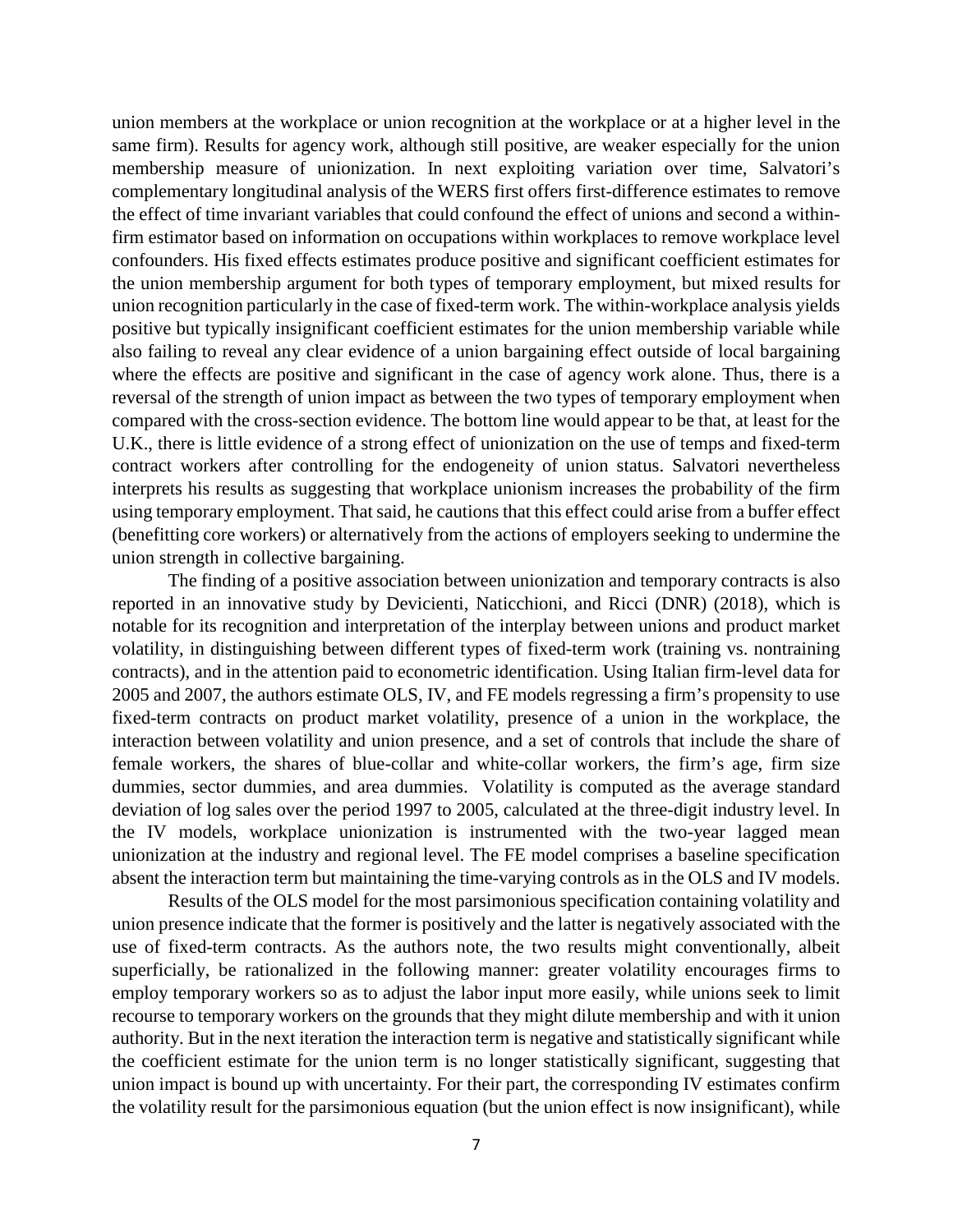fuller specifications corroborate the finding of a negative interaction term between volatility and unions while pointing to a significantly positive union coefficient estimate. The baseline FE model is quite consistent with the previous baseline results for volatility and the now very small union coefficient estimate can be interpreted as implying that when the interaction term is omitted the union effect becomes small and insignificant as it picks up average volatility, meaning that at low (high) volatility the union effect is positive (negative).6 When the interaction term is duly 'added back' all the previous effects obtain. Equally, the results are shown to be robust with respect to the introduction of idiosyncratic shocks that might be correlated with workplace unionism and the firm's demand for temporary workers, and to the other added controls.

In a final empirical application, the authors estimate the IV and FE variants of the model across two distinct types of fixed-term contact, namely training contracts and those not offering training. For nontraining contracts all the previous results obtain. In the case of training contracts, however, none of these arguments plays a role. The authors argue that in the presence of a core labor force that enjoys a high level of employment protection, firms will not seek to deal with a volatile market environment by offering training contracts whose investments cannot be amortized. For their part, unions are seen to have an interest in some level of nontraining contracts that act as a buffer stock and protect permanent workers to some degree, whereas training contracts cannot act as a buffer stock. In addition, firms may see in the cheaper form of temporary contracts some protection against aggressive unions. And what of the strongly negative interaction term against this backdrop? In a volatile environment, unions may also be wary of a diminution in their authority or voice through dilution. They may also have recourse to other mechanisms such as internal labor market flexibility and embrace cooperation with management.

The authors see their results as offering a framework capable of explaining disparate results reported in the literature on unions and temporary employment. To repeat, the key is the interplay between unions and volatility. Unlike volatility, which has a positive effect on fixed-term contract work, the union effect is not transparent. Rather, it depends on the degree of volatility, different degrees of which are capable in principle of explaining the different effect of unions reported in treatments that exclude the volatility argument. By the same token, outside of archetypal 'disposable' temporary employment contracts the new model offers little guidance.

The literature thus presents a disparate set of findings as regards the relationship between worker representation and the use of temporary employment, as indeed is also the case for other associations in this area.<sup>7</sup> The picture is further clouded insofar as the respective contributions of different types of worker representation (i.e. works councils and unions/collective bargaining) and temporary work (temporary agency work and fixed-term contracts) are concerned. With respect to worker representation, the studies of Salvatori (2009) and DNR (2018) do not distinguish between unions and works councils as their emphasis is upon workplace representation, it being argued either explicity or implicitly that the two entities produce similarly signed correlations with temporary work on the grounds that each has an interest in protecting the core and in consequence favors dual labor markets and the use of temporary employment. To be sure, *nationa*l unions may be more sensitive than their local counterparts to the depletion of union power raised by more temporary employees but this is presumably a function of intensity of use rather than use itself – and intensity has been less well studied.<sup>8</sup> In any event, in Germany the local presence is assumed by works councils, collective voice agencies that may respond more favorably to the initiatives of local management.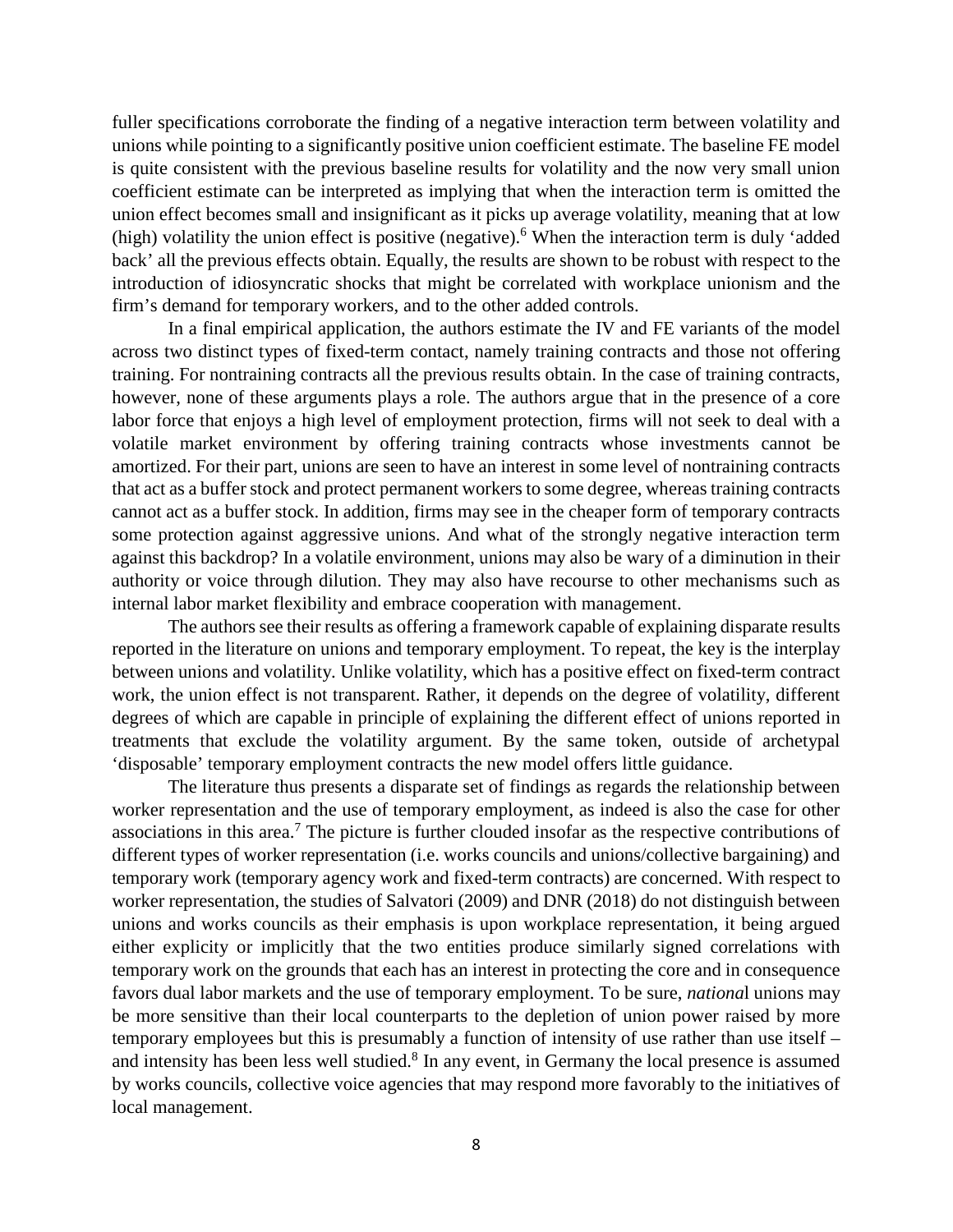More generally, the position taken on unions is that they represent permanent workers and use their bargaining strength to increase the wages of permanent workers. Firms may then respond by using more temporary employment. The same result follows where unions increase the expected firing costs of permanent workers. Add in uncertainty/technological change and one encounters the familiar argument that temporary workers are a buffer for permanent workers. Although all of this points to a positive relation between worker representation in unions and temporary employment in defense of the core, there can be no unanimity regarding the union effect: if temporary workers do sap union strength – as they are less unionized and less engaged in industrial relations – the opposite result might obtain.

However, if at the outset one abandons the view that the nature of employment relations is adversarial and enters a world of incomplete contracting, an efficient governance apparatus engaging unions as a central player may eschew temporary contracts under normal circumstances. One aspect of cooperation may be wage moderation and/or greater internal employment flexibility. So local unions/works councils may be associated with less atypical work because segmentation damages worker cohesion and serves to frustrate the solution to incentive compatibility problems. On this model, any tendency on the part of unionized firms to have greater recourse to temporary employment in the face of increased uncertainty is generally assumed to be less than in nonunionized firms. If this is the case, the periphery is of secondary importance throughout and the efficient contracting model deviates from its core-periphery counterpart in predicting a (consistently) negative relation between local unions/works councils and temporary employment. However, ambiguity surrounding the union effect persists because we do not know the reach of continuity labor markets and their sensitivity to change.

Nevertheless, progress has been made in integrating uncertainty in empirical applications. For DNR, as we have seen, product market volatility assumes center-stage. Here the argument is that the effect of local unions (and necessarily other forms workplace representation as well) will likely hinge on product market volatility. This volatility is likely to affect the objectives and strategies of the bargaining process between unions and firms over various aspects of the employment relationship. In particular, volatility adds an element of heterogeneity into the impact of unions on a firm's desire for temporary employment. As reviewed earlier, a generally positive effect of workplace unions on use of temporary employment contracts morphs in the presence of heighted uncertainty/volatility to a negative association. This at least is the prediction of the standard core-periphery model, and for DNR is also expected for continuity markets as well.

This inevitably brings us to potential differences in type of temporary work contract even if few studies have examined the correlates of each in a unified framework. Given that fixed-term contracts achieve a number of roles other than short term filling in, as it were, we might expect real differences in the results for the two types of temporary contract, even if there is some modest evidence in the literature of complementarity in their deployment (Pfeifer 2005: 414). For example, to the extent that FTCs provide training, we would not expect that they are used to offer protection to the core of permanent workers and firms will be unwilling to sacrifice their training investments. Also, if training contracts are offered there is the suggestion that they will be a smaller threat to a union as their incumbents will likely engage in more union activity and join unions. At first blush it may be tempting to argue that changes in the intensity of use of fixed-term contracts and agency temps will be *directionally* the same in circumstances where works councils are buffeted by increased product market volatility. However, to the extent that such entities might eschew the use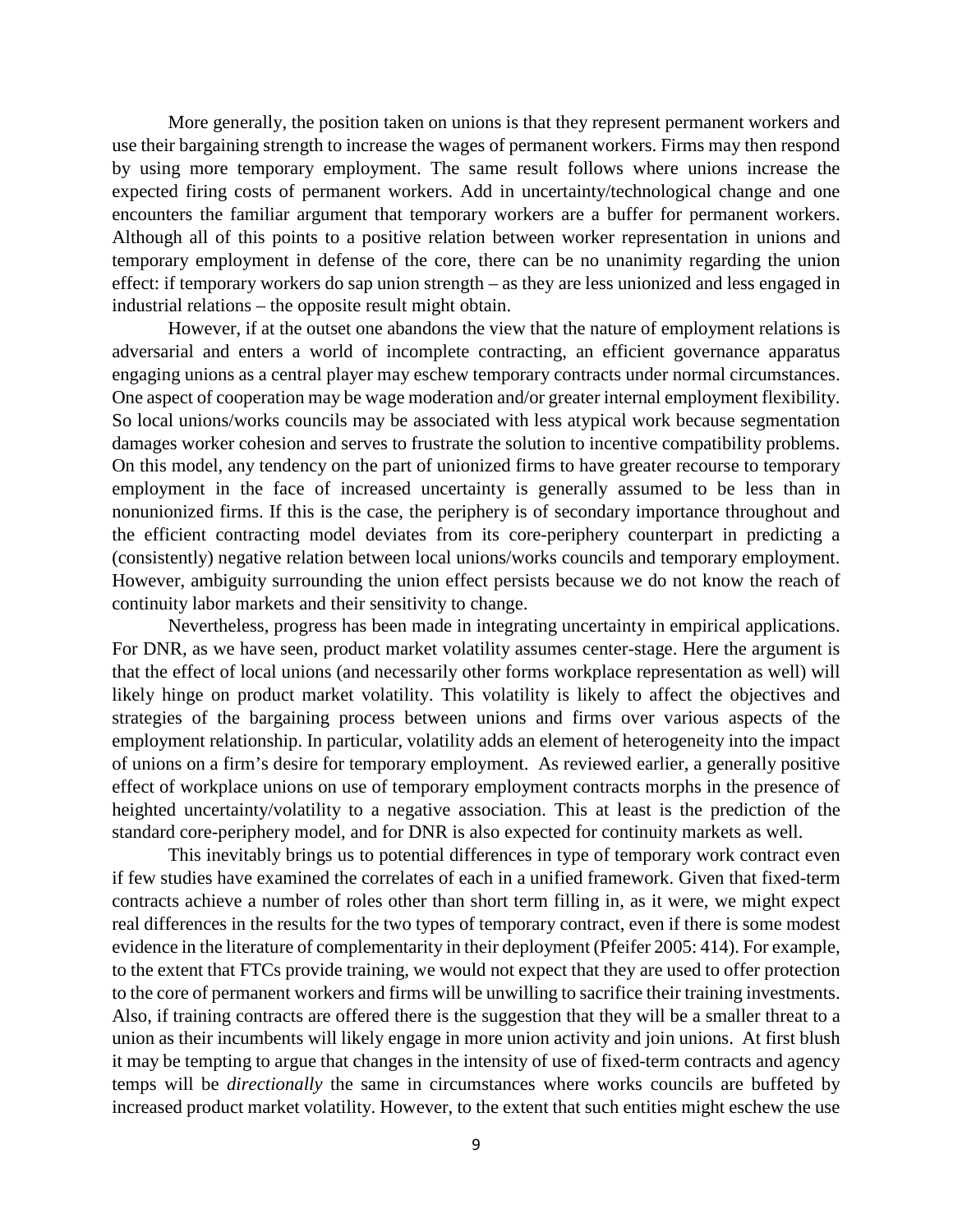of agency temps in normal times by reason of their lower skill levels and experience they may nonetheless have to embrace them in extremis to protect the survival of a shrinking core. A secular shrinking core allied to deskilling and organizational transformation is unlikely to characterize the large majority of establishments hiring fixed-term contract workers whose use as a buffer during intervals of heightened volatility may nonetheless be viewed by a works council as a threat to the seniority unit. At such times, therefore, works councils may even seek a moderation in the use of fixed-term contracts to maintain a stable core.

For fixed-term contract workers alone our dataset contains information on more than just their number at a point in time. Specifically, over a six-month interval in each year, we can examine the association between labor institutions/volatility and the number of new hires with a fixed-term contract, the number of fixed-term contracts that are converted into permanent jobs, and the number of fixed-term contract renewals. We anticipate reduced antipathy towards FTCs on the part of works councils vis-à-vis other labor institutions and anticipate that the flows will be increasing in volatility. As for the interaction term between works councils and volatility, we see no reason to expect inconsistency in the results as between the flow and the stock measures of fixed-term employment.

A final lesson from the literature has to do with model specification. In an environment where most establishments are *non-users* of either type of temporary employment, employing a zero-inflated negative binomial model may be expected to offer a better fit to the data than the OLS models used in the literature while offering more information on the potential role of institutions. We would conjecture that an establishment's status as a user or non-user of either type of temporary work arrangement is likely to be mainly determined by plant characteristics, with labor institutions playing a less prominent role than at the intensive margin.

In short, despite its ambiguities, we find the literature on worker representation and temporary employment informative as to the arguments appropriate to any such inquiry and suggestive of (improved) model specification.

#### **III. The Data**

In this study we employ the IAB Establishment Panel, which is a large-scale representative survey dataset of establishments in Germany sponsored by the Institute for Employment Research (IAB). The IAB Establishment Panel has been available since 1993 and comprises some 15,000 to 16,000 establishment interviews per year. It provides detailed information on the demand side of the labor market as of the reference date (i.e. June 30 in each year); in particular, concerning the structure of the establishment's workforce, labor turnover, business policies (including investment and training), and performance. Apart from its strong panel dimension, with a yearly continuation response rate of over 80 percent, new establishments enter the survey in every wave to both compensate for non-responses/panel mortality and to mirror firm dynamics (i.e. births and deaths). For a more detailed description of the IAB Establishment Panel, the reader is referred to Ellguth, Kohaut, and Möller (2014) and Fischer *et al*. (2009).

In order to shed light on the different aspects of the relationship between industrial relations institutions and the employment of fixed-term and agency workers we select five separate response variables. The first is the number of agency workers employed by an establishment  $(Y<sub>1</sub>)$ , the second is the corresponding number of workers with a fixed-term contract  $(Y_2)$ , while the remaining three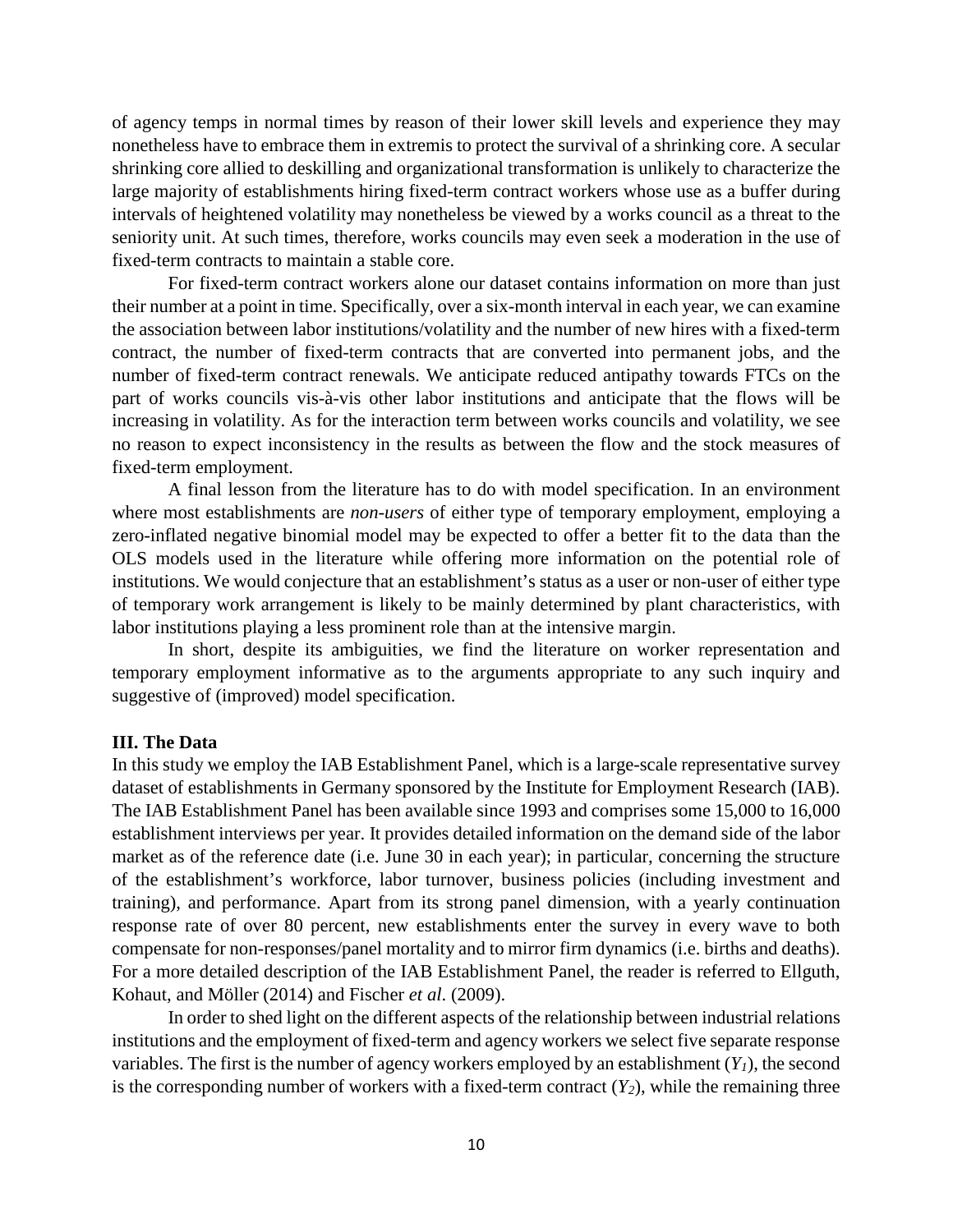variables exploit additional information only available for fixed-term contracts. These comprise the number of fixed-term contracts among the new hires  $(Y_3)$ , the number of fixed-term contracts which transition into a permanent contract  $(Y_4)$ , and the number of workers whose fixed-term contract is renewed  $(Y_5)$ . Outcomes  $Y_3$  through  $Y_5$  are flow variables pertaining to the first half of the year (i.e. observed from January to June), whereas *Y1* and *Y2* are stocks measured at the reference date (i.e. June 30). For most of our analyses, we shall employ an unbalanced panel covering the years 2006 through 2015, with the exception of variable *Y5*, for which the required information is only available from 2009 to 2015. Only establishments with at least 5 employees are included in our estimation sample. We also restrict the sample to privately-owned, for-profit organizations, by eliminating from the raw sample all those establishments that are either publicly owned or report a budget volume when asked about their sales revenues.

The labor institution variables are flagged by 1/0 dummies indicating whether there is a works council, a sector-level collective wage agreement, or a company-level collective wage agreement. (Additional labor organizational variables will be deployed in our separate sensitivity analysis.) Throughout our investigation, the presence of a works council will be interacted with product demand volatility. This variable is, for each year and for each industry, given by the average standard deviation of establishment log sales. Specifically, volatility =  $\left(\frac{1}{N_i-1}\sum_{e=1}^{N_i} \{\log(sales)_e - \overline{\log(sales)}_i\}^2\right)^{1/2}$ , where the subscripts *e* and *i* denote establishment and industry, respectively, and  $N_i$  is the number of establishments in industry *i* (subscript *t* omitted). To further reduce the possibility of potential endogeneity of the volatility variable, we take the average of the past 6 years, so that the demand volatility measure in year *t* is the average over *t-1, t-2, …, t-6*. Observe that the use of an average over an industry and not the establishment's own sales is also helpful in this regard. The sample comprises a total of forty-three 2-digit level industries, which are then aggregated into 19 industries dummies.

Our set of control variables includes workforce composition (namely the share of women, part-time workers, employees hired for simple tasks that do not require any vocational training, and employees hired for complex tasks that require either a vocational training certificate, a corresponding measure of professional experience, or a university or college degree) and the sum of gross wages. In addition, dummies indicating whether competitive pressure is reported to be high, some fraction of the output/sales volume is exported, parts of the establishment's activity have been outsourced, and whether the technical standard of the capital stock is either excellent or good (versus either rather poor or completely outdated) are deployed, as well as measures of establishment age, size, industry affiliation, and location. Finally, some specifications also control for the establishment's hiring rate (defined as the number of hires divided by the total number of employees), the share of fixed-term contract workers, and the proportion of employees who received further training during the first six months of the year. A full description of the variables and the corresponding summary statistics are provided in Table 1.

#### [Table 1 near here]

#### **IV. Modeling**

We employ a zero-inflated negative binomial (ZINB) model to analyze the determinants of the selected discrete response variables  $Y_{ii}, j = 1, 2, ..., 5$ . In this framework, subscript *j* denotes, respectively, the number of agency temps  $(Y_1)$ , fixed-term contract/FTC workers  $(Y_2)$ , new hires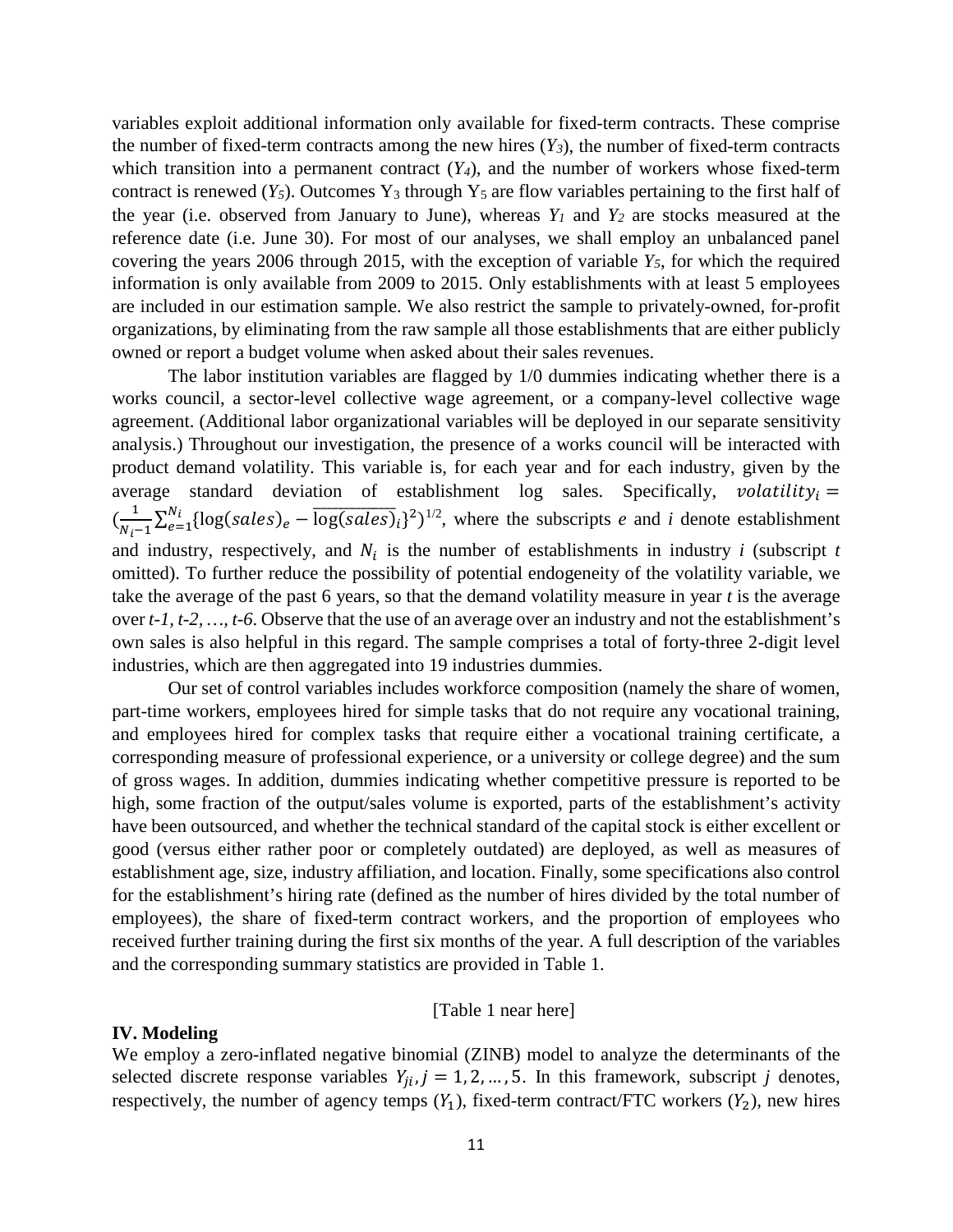with a FTC  $(Y_3)$ , FTC workers converted into permanents  $(Y_4)$ , and workers whose FTC has been renewed  $(Y_5)$  per establishment *i*. Again, the time subscript is omitted to simplify the notation.

A key aspect of this modeling strategy is the presence of two underlying data generation processes. In the case of agency temps  $(Y_1)$ , for example, this means that on the one hand we have a process explaining an establishment's *participation* in the hiring of temps and on the other, given the probability of its being a *participant*, an alternative process determining the *extent* of its usage or subsequent probability of using  $k$  (integer) temps,  $k = 0, 1, 2, \dots, m$ . This approach offers the possibility of separating the so-called certain (or excess) zeros – defined as the group of establishments for which the count is expected to be zero – from the alternative group of potential users for whom any non-negative count is possible.<sup>9</sup>

Clearly, the ZINB offers a better fit to the data than an ordinary least squares regression: firstly, because there is a mass of zeros in the observed count; and, secondly, because the outcome variable is necessarily censored (non-negative). In turn, the ordinary Poisson model (or the negative binomial) does not tackle the issue of *endogenous participation*; that is, it does not distinguish the group of absolute zeros from the rest (i.e. the group of zeros 'by choice'). As shown in the next section below, the relative frequency of zeros in our dataset is around 80%, raising concerns that a non-zero inflated model has the potential to introduce confounding factors that will bias the estimates. Using the ZINB model we will therefore examine the role of industrial relations institutions both at the extensive (participation) and intensive (use) margins, with respect to any of the selected response variables.

Formally, and for illustrative purposes using the zero-inflated Poisson (ZIP) case,<sup>10</sup> the response variables  $Y_{j1}$ ,  $Y_{j2}$ , ...,  $Y_{jn}$  follow a binary process in which, for each  $j = 1, 2, ..., 5$ , we have  $Y_i \sim 0$  with probability  $p_i$  and  $Y_i \sim \text{Poisson } (\lambda_i)$  with probability  $(1 - p_i)$  so that  $Y_i = 0$  with probability  $p_i + (1 - p_i)e^{-\lambda_i}$ , and  $Y_i = k$  with probability  $(1 - p_i)e^{-\lambda_i \lambda_i} / k!$ ,  $k = 1, 2, ...$  (e.g. Lambert 1992). In practical terms, the logistic regression explains participation based on a set of covariates *A*, followed by a count model with covariates *B*. In principle, there will be little prior information on the role of covariates in the *A* and *B* subsets. It is therefore possible to have a situation in which, say, a given covariate generates both higher participation and less intensive use, or conversely. In our case, the same set of regressors will be exploited in both decisions. The set of proposed statistical tests will then shed light on the relevant empirical hypotheses.

Although the ZINB and ZIP models address the issue of endogenous participation, in the sense that each of them tackles the difficulty arising from the possibility that the observed zeros in the count model may come from two quite distinct groups, there remains the issue of endogenous treatment at the intensive margin. One possibility is that a works council may have unobserved characteristics that generate both participation *and* the number of temps in the establishment. As we lack any good instrument to control for the possibility of endogenous treatment, and the instrumental variable approach in the context of zero-inflated models is unchartered territory, we will discuss the robustness of the ZINB results by experimenting with observables that may predetermine the works council and/or collective bargaining status. To this end, we will first examine, across different groups, some descriptive statistics on the reasons why establishments hire agency temps and the corresponding occurrence of human resource management practices. Next, we will complement this inferential analysis by introducing alternative measures of unionization into our ZINB model, even if data constraints compel us to utilize a single crosssection for 2010 rather than the pooled 2006-2015 data.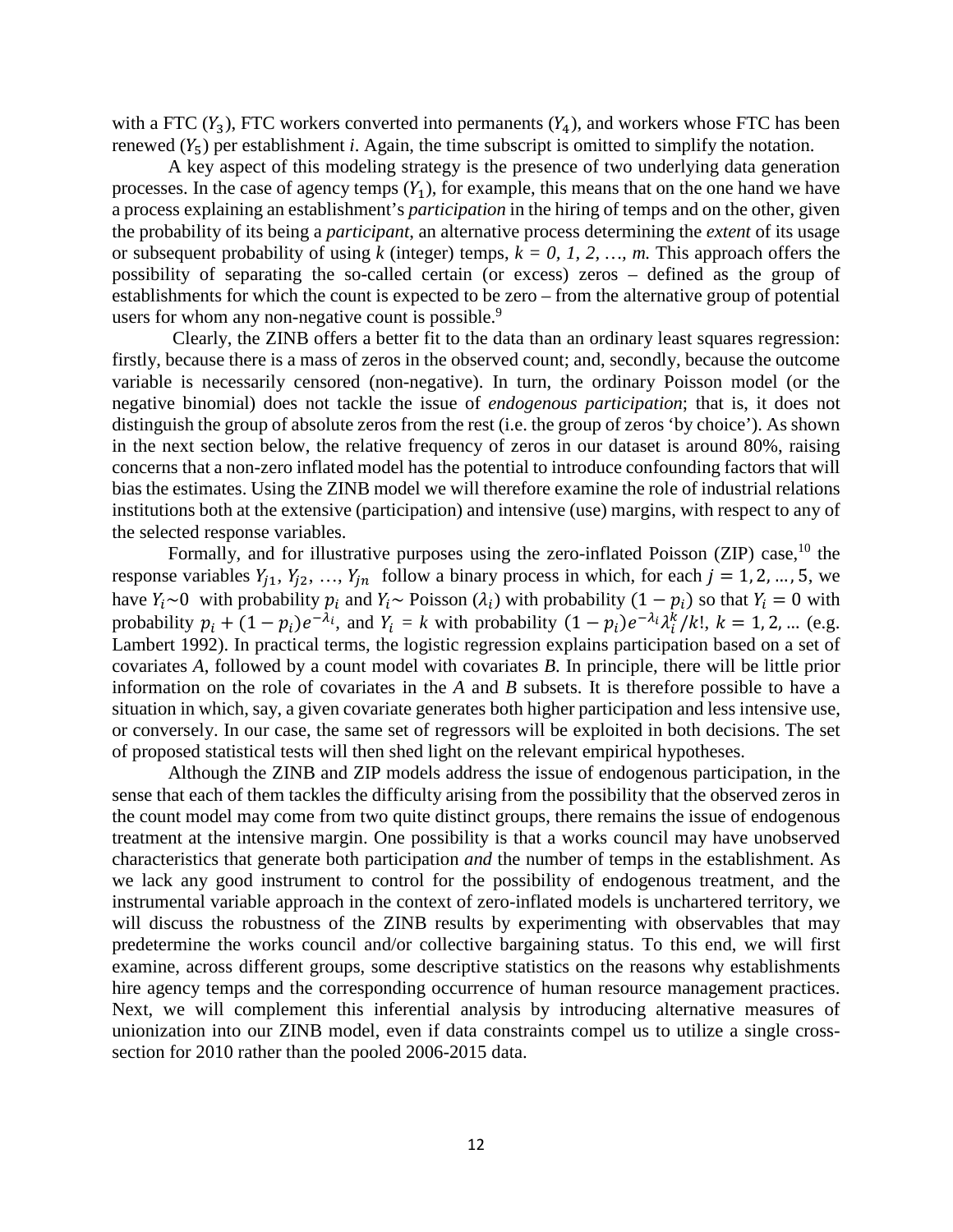#### **V. Findings**

#### *Descriptive evidence*

As intimated in section II, there has been a long-lasting discussion about the development and impact of non-standard employment in Germany, perhaps most prominently in the debate about the extent to which employment at the margin (namely, temporary agency and fixed-term contract workers) helped Germany survive the Great Recession virtually unscathed. We provide in the present subsection descriptive evidence on the relevant time series, firstly by examining the corresponding data extracted from the original IAB Establishment Panel survey, and secondly by looking at the derived outcome variables and the selected covariates using the (smaller) estimation sample. In contrast to the full sample, recall that the latter excludes publicly-owned establishments and those establishments with less than 5 employees. By construction, all our descriptive statistics are calculated at establishment level.

Observe firstly that in the IAB Survey the group of temporary agency workers, freelancers, and 1-Euro jobs is supplementary to the *personnel* structure of the establishment. Accordingly, the former constitute *external* employees, while the latter defines the group of *internal* employees or the number of employees at the establishment as defined by the IAB Survey. *Total* employment is then defined as the sum of the two components: internal and external. (Full definitions of these variables are given in Appendix Table 1.) The interesting aspect arising from this decomposition is that we are in a position to generate a unique time series, namely one that gives the number of workers – internal and external – that establishments actually have at their disposal. In other words, Figure 1 below is unique in the sense that only the IAB data contains this type of information, unavailable from typical individual-based data sources (e.g. the German Statistical Office).

Note secondly that given that internal employment is the sum of full-time and part-time work, we can define the group of internal full-time employment and by subtracting it from total employment obtain the sum of internal part-time work plus external employment. (Unfortunately, the distinction between full- and part-time work is not possible for external employment.) Panel (a) of Figure 1 shows the development of (internal) full-time employment in German establishments over the 2006-2015 interval. Despite some fluctuation, there is a clear downward trend in this variable, with the aggregate of part-time plus external employment increasing its share from 26.1% to 30.3% over the same interval.<sup>11</sup>

#### [Figure 1 near here]

Panel (b) of the figure presents the *external* employment components. Clearly, on average, temps, freelancers and 1-Euro jobs account for a rather small fraction of total employment at the establishment, with the sum of these three groups not exceeding 2.7% of the total in 2015. Temporary agency work, in particular, experienced a large decrease from the outset of the Great Recession, when the average share dropped by about 30%, from an admittedly small share of 1.3% in 2008 to 0.9% in 2009. Following a swift recovery within the following year the use of temps was again to decline. For its part, with two small dips, the pattern for freelance work is increasing, from 1.2 to 1.4%, while 1-Euro jobs are clearly declining (by 2015 they had almost vanished from the labor market scene, representing just 0.3 percent of the total).

Panel (c) of Figure 1 shows the occurrence of FTC work. Typically, the occurrence of FTCs is presented as a percentage of the establishment own workforce (i.e. the *personnel* structure). We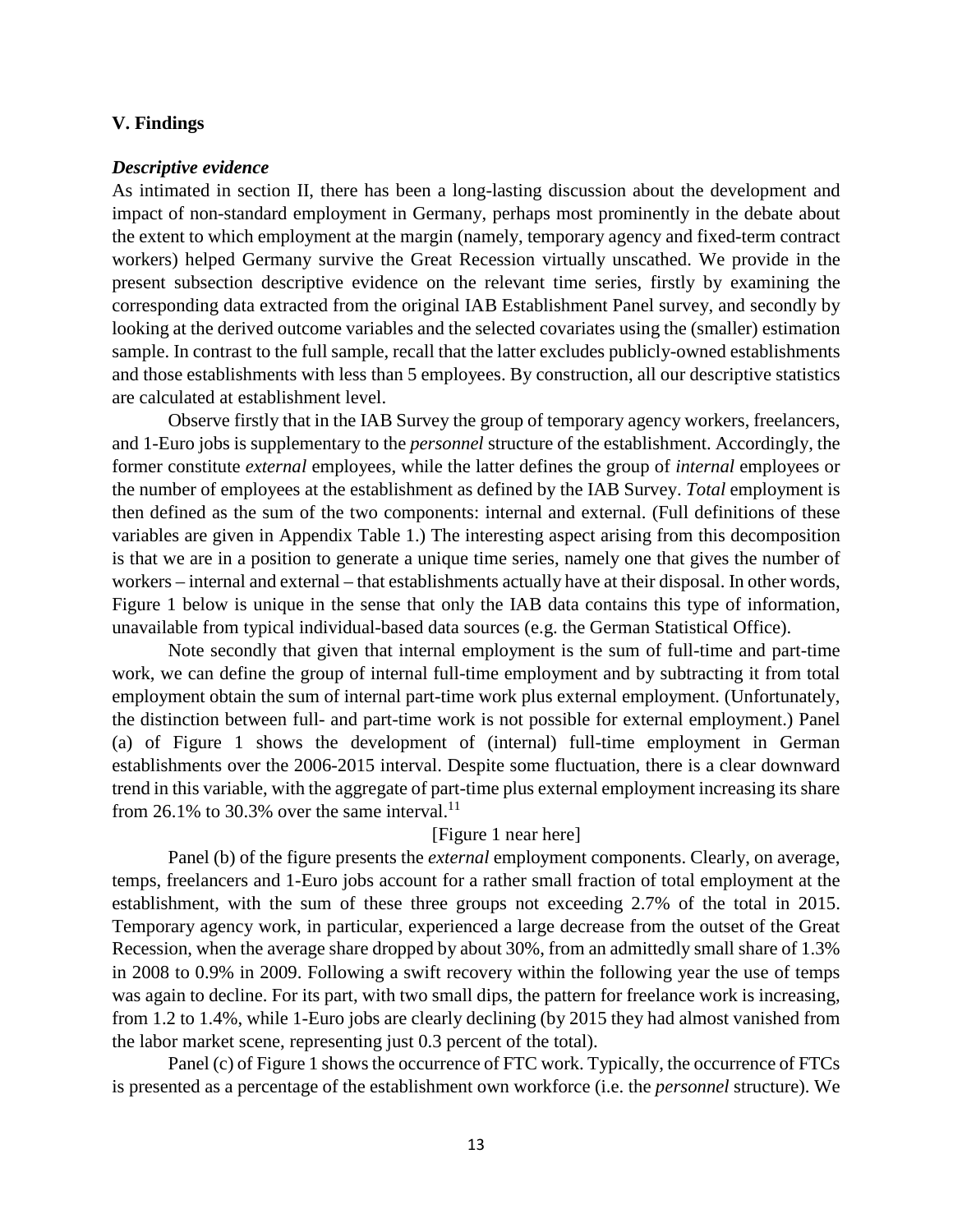therefore present the corresponding 2006-2015time series using internal employment as the denominator. The profile appears quite stable over time, with (again) a slight decrease in 2009. On average, the establishment-level share of FTCs oscillates around 6%.

Panels (a) through (c) in Figure 1 are derived using establishment-level information on all German establishments with at least 1 employee, contained in the IAB survey. The reported values are obtained by computing the mean over the establishment means. They are therefore not strictly comparable with, for example, the values described by Eichhorst and Tobsch (2013) earlier in Section II, which are based on individual-level (i.e. German Statistical Office) information. But some comparisons are still possible. Regarding fixed-term contract workers, for instance, there is one constant: the percentage of FTC workers in total employment is very flat in the (common) 2006-2011 interval (in Eichhorst and Tobsch, the last year in the sample is 2011), at around 8 and 6 percent, respectively. Thus, although the percentage in the IAB survey is presumably smaller than in the entire economy, the evolution over time is very much the same. As far as agency workers are concerned, over the same interval Eichhorst and Tobsch's data point to an uptick in their use from 1.7 to 2.1 percent, while our sample records a slight decrease from 1.1. to 1.0 percent. In both cases, however, there was relatively less use of agency workers in 2008 and 2009 compared with the pre-crisis years, followed by a stronger use albeit somewhat less pronounced in the case of IAB establishments. Given that the percentage of agency workers is rather small compared with FTCs, the values for agency temps display greater sensitivity to sampling. The behavior over the cycle nevertheless exhibits strong similarity.<sup>12</sup>

#### [Figure 2 near here]

Temporary agency work is further described in panel (a) of Figure 2. Observe that between 85 and 90% of all establishments do not employ any temps at all. This percentage is comparatively stable over time, although the trough in 2009 suggests that temps may have been deployed as a buffer stock in the face of demand volatility. For users the percentage of temporary work is also rather flat over the period at around 8 to 9%.

A detailed profile on the utilization of fixed-term workers is given in the remaining three panels of Figure 2. Panel (b) shows that, for establishments with new FTC hires, an extremely high percentage of new hires are FTC workers, at approximately 80% of the total. Given that user establishments (i.e. establishments in which the new hires have a FTC) comprise less than 60% of the total, the implication is that the overall incidence of FTCs among new hires is below 50% (see the continuous line at the bottom of the panel).

Over the course of the sample period the transition from a fixed-term into an open-ended contract, shown in panel (c), is also slightly increasing and currently stands at roughly 50% (in the subsample of establishments with at least one fixed-term conversion). But a relatively small percentage of FTC users actually convert fixed-term contracts into open-ended contracts – they comprise approximately 20% of all establishments with FTC workers. Lastly, for the shorter 2009- 2015 interval, information on the rate at which FTCs are renewed is shown in panel (d) of the figure. In common with the previous time-series, we have the result that renewals are very flat over time, amounting to approximately 40% for establishments with at least one FTC renewal.

We now turn to Table 2, that is, to the descriptive evidence derived from the estimation sample (i.e. establishments with at least 5 employees in the private, for profit sector), beginning with the frequency distribution of the five outcome variables, Y1 to Y5. Clearly, there is a mass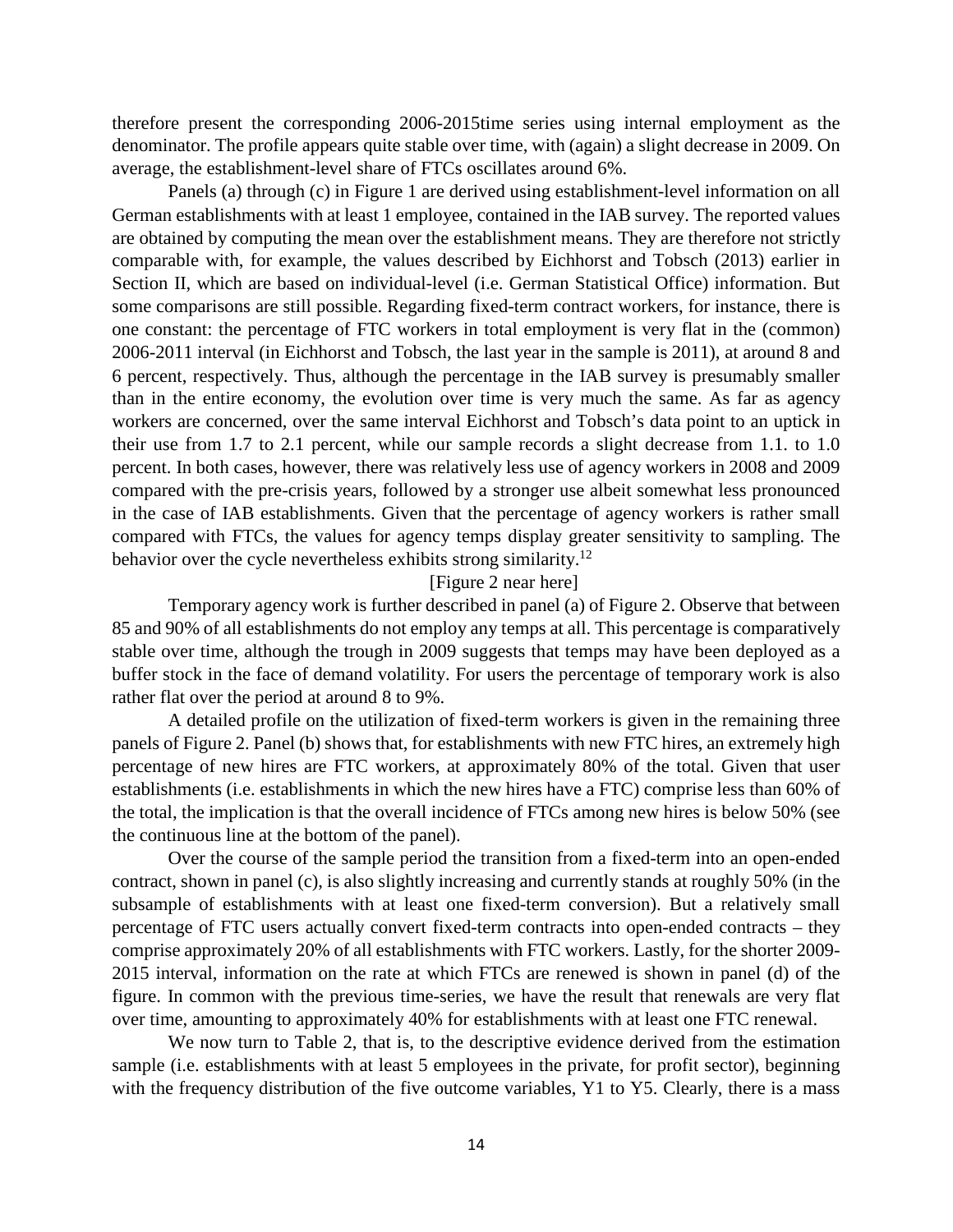of zeros that in conjunction with the long right tail suggests (unconditional) overdispersion. Indeed, between 53.5% (in the case of the number of fixed-term contracts that transition into permanent employment, Y4) and 80.9% (in the case of the number of agency workers, Y1) of all establishment-year observations have a count equal to zero, with the number of counts greater than zero decreasing quite rapidly for all response variables. For example, in the case of Y2, the number of zeros (i.e. those situations in which establishments are non-users of FTCs) accounts for 57.5% of the total. The percentage of establishments reporting a number of FTCs greater than zero and less than 10 is 26.8%, while for the following class of 10-50 FTC workers it decreases to 11.5% of the total. This pattern holds for all the other response variables as well. Based on Table 1, it is also clear that the variance is much larger than the mean.

## [Tables 2 and 3 near here]

The observed overdispersion suggests that OLS regression cannot be an adequate modeling tool. Indeed, as Table 3 demonstrates, OLS is not well-suited to describe the data in comparison with a zero-inflated count data model. Nor for that matter is the PROBIT. In this table, we compare actual frequencies with those fitted frequencies obtained by running three different models: OLS, PROBIT, and ZINB. For illustrative purposes, we only adopt counts up to 8 and present the results in separate rows, one for each model and outcome variable Y1 through Y5. Comparing the observed frequency (in the first row) with the prediction, it is obvious that the ZINB model best fits the data, plainly outperforming the OLS and PROBIT cases. As a matter of fact, for all outcomes the difference between the predicted and the actual frequency is always less than 1 percentage point in the ZINB case.

#### *Regression analysis*

As discussed in section IV, our empirical analysis relies on a zero-inflated negative binomial model. Estimates of the model are provided in Table 4. For all five outcomes,  $Y_l$  to  $Y_5$ , a common set of regressors is deployed for both the count and logit components of the ZINB model, with exception of columns (3) through (5) where the share of FTC workers (and the hiring rate in the case of outcome  $Y_3$ ) is also introduced into the model.

Beginning with the results in column (1) of the table, note that for the logit the dependent dummy variable is defined as 1 if the number of agency temps in a given year is zero and 0 if there is a strictly positive number of temps working in the establishment. The logit model thus explains the determinants of not having any temps at all, whereas the count model explains the number of temps. Summarizing, the two sets of coefficients indicate that while establishments with sectorlevel collective bargaining are more likely not to employ agency workers at all, firm-level collective bargaining drives up the number of agency workers for the user establishments. The existence of a works council appears not to be decisive in defining user/non-user status. Among users, however, works councils per se seemingly mitigate the number of temps, while all else constant a higher demand volatility tends to reduce it. But the positive interaction term implies that the mitigating works council effect disappears when volatility increases. In order to clarify this effect, we plot the predicted outcome  $Y_l$  over the range of our demand volatility measure, splitting the full sample into establishments with a works council and without a works council, with all other covariates set at their corresponding sample mean.13 As can be seen in panel (a) of Figure 3, the predicted number of agency temps increases when a works council is present and decreases when it is absent. The indication is therefore that in order to protect the core workforce from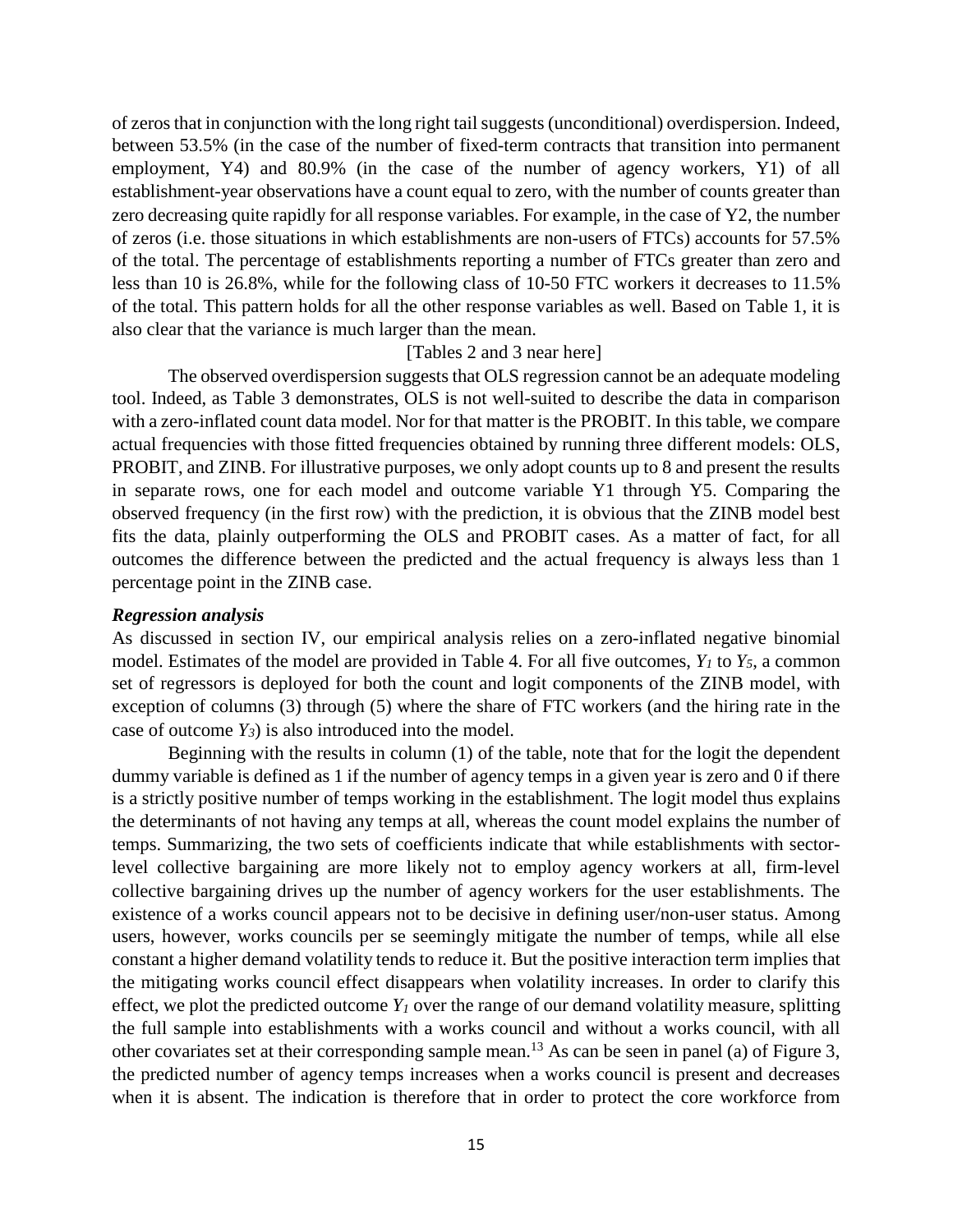demand shocks, works councils may be more likely to agree to form a cushion of temporary workers when volatility is high. In absolute size, the magnitude of the effect is less than 1 temporary agency worker over the range of observed volatility.

### [Table 4 and Figure 3 near here]

The pattern regarding the extensive and intensive use of fixed-term contract workers shown in column (2) of the table is distinct. First, we do not report statistical significance for any of the labor institution variables in the logit model, which means that the use or non-use of FTC workers is fully determined by the (extensive) set of control variables (industry affiliation and establishment size, inter al.). We note parenthetically that the null of the negative binomial (NB) versus ZINB is clearly rejected by the data. This means that the zero-inflated model is indeed suited best for the data. (Discussion of the diagnostic tests is given below.) Second, a higher volatility of output demand increases the number of FTC workers. Third, sectoral agreements are associated with a less intensive employment of FTCs, with no statistically significant effect of firm-level agreements. Works councils are nevertheless associated with a decreased labor adjustment at the margin through FTCs when volatility increases. Again, to best illustrate this result, we plot in panel (b) of Figure 3 the predicted *Y2*, following the procedure described above. As can be seen, the absolute magnitude of the effect is larger in non-works council establishments than in establishments with works councils. Observe that in the presence of works councils high demand volatility is associated with higher (lower) use of temps (FTCs). Interestingly, in both panels of Figure 3 the pattern is virtually linear with no evidence of any change in works council behavior across the different levels of demand volatility.

For the logit model given in column (3) of the table, establishments with a works council are more likely to apply a fixed-term contract in respect of at least one of their new hires. For users, both high demand volatility and the presence of works council are associated with a greater number of fixed-term contracts among new hires, at a very high level of statistical significance. The interaction term is negative, as in column (2), but the actual implication is that for both works council *and* non-works council establishments a higher volatility is associated with a higher number of new hires with a FTC. (For parsimony, the corresponding plots for the predicted values are not reported in Figure 3 but are available upon request.) Establishments with sector-level bargaining, on the other hand, appear again to rely less on adjustment at the margin in the case of new hires.

A related issue is the transition from a fixed-term into a permanent contract with the firm. The results in column (4) of the table suggest that establishments are more likely to opt for this strategy both at the intensive and extensive margins whenever a works council is present, although the statistical significance is clearly weaker than in the previous columns. The coefficient of the interaction term is negative and produces the expected reduction in the number of transitions as volatility increases for works-council establishments. Not surprisingly, a higher share of trained workers is positively associated with a higher number of FTC contracts being converted into permanent, open-ended contracts, but not at a statistically significant level. More surprising perhaps is the positive coefficient of the training variable in the logit, as it suggests that the higher the share of trained workers, the greater is the likelihood that the firm will not convert fixed-term contracts into permanent contracts. Note here that since we control for the share of FTCs in the establishment, this result cannot be rationalized by the presumption that firms favoring in-company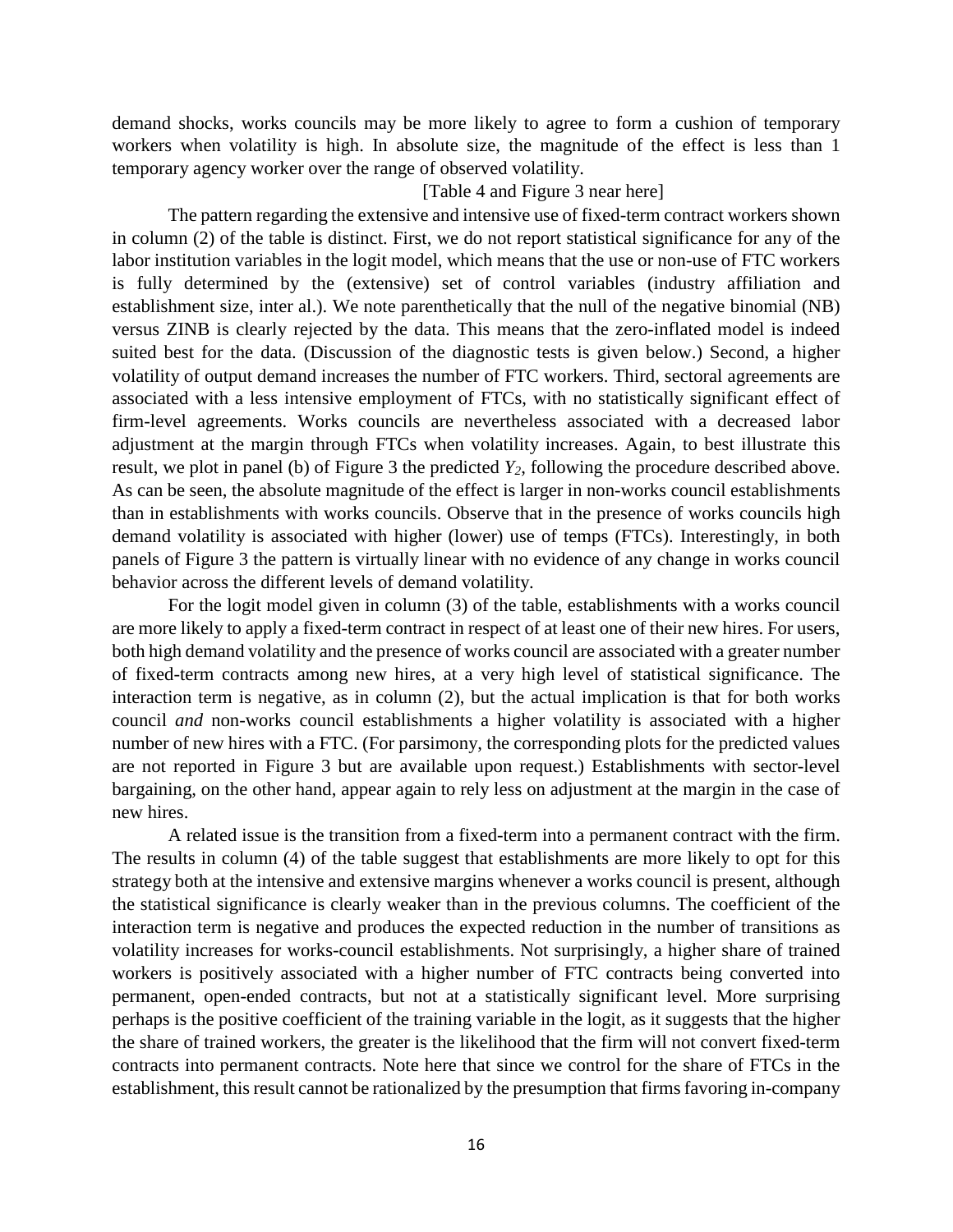training are less likely to have any FTCs. More in accordance with our priors, is the result in column (5), that a higher training share reduces the number of FTC renewals, while impacting positively the chance of a firm refraining from this policy in general. Works councils in turn seem to favor to the use of FTC renewals (significant at the 5% level), but no impact is detected on the intensive margin. Neither demand volatility per se nor its interaction with the works council variable is statistically significant in the count model.

Note that all the diagnostic tests reported at the base of Table 4 perform according to our expectations. First, the hypothesis of overdispersion is confirmed because the null (i.e. alpha=0) is comfortably rejected in all five columns of the table. There is therefore no empirical evidence to suggest that an ordinary Poisson count model would be the appropriate regression vehicle. The second diagnostic is provided by the Voung test that compares the null of an ordinary negative binomial model with a zero-inflated negative binomial. Again, the null is easily rejected. Finally, in comparing the ZINB and ZIP models, the corresponding likelihood ratio test comfortably rejects the null that the latter offers a better fit than the former.

We next provide some robustness tests for establishment size, given that the legal rights of works councils are defined according to certain size thresholds (Addison 2009: 16-19). Specifically, we want to test whether our results hold for the subsets of establishments with 21 to 100 and 21 to 249 employees. In the interests of economy, we provide results for the latter subsample in Appendix Table 2; findings for the former subsample are given in the *onlineappendix*. Despite the material reduction in sample size the results for this subset very much resemble those reported earlier in Table 4.<sup>14</sup> That is, we again find that works councils are positively associated with new hires with a FTC and negatively with the number of agency temps. Demand volatility and its interaction with the works council variable also maintain the signs throughout (viz.  $Y_1$  to  $Y_4$ ). Further, and by way of illustration, we can also confirm that high volatility is associated with a lower use of FTC workers in works council establishments (see the *online-appendix*). Finally, the inverse relation between the use of the two types of temporary work is also confirmed.

#### **VI. Further Testing**

In this section we provide additional data seeking to further clarify the determinants of the employment of fixed-term and agency workers. Ideally, the analysis using this enhanced information should be performed for the entire 2006-2015 sample period. Unfortunately, the data in question are available for just 2010, so that our analysis is perforce based on a single cross section for this year

The first new element offers a broader sample characterization of the hiring of temporary agency workers, using the unique information from question 49 of the 2010 IAB survey, which inquires of establishments their most important reason for hiring agency workers in the preceding two years. <sup>12</sup> From a descriptive point of view, we wish to ascertain whether there is any discernible pattern linking works council status and, say, 'demand uncertainty,' here defined by the answers A (i.e. 'fast availability of required labor'), B ('duration of assignment is expected to be short'), and D ('uncertainty about economic prospects'). The other reasons for hiring temps are either grouped into items E and F or C and G, descriptions of which are given in Table 5.

[Table 5 near here]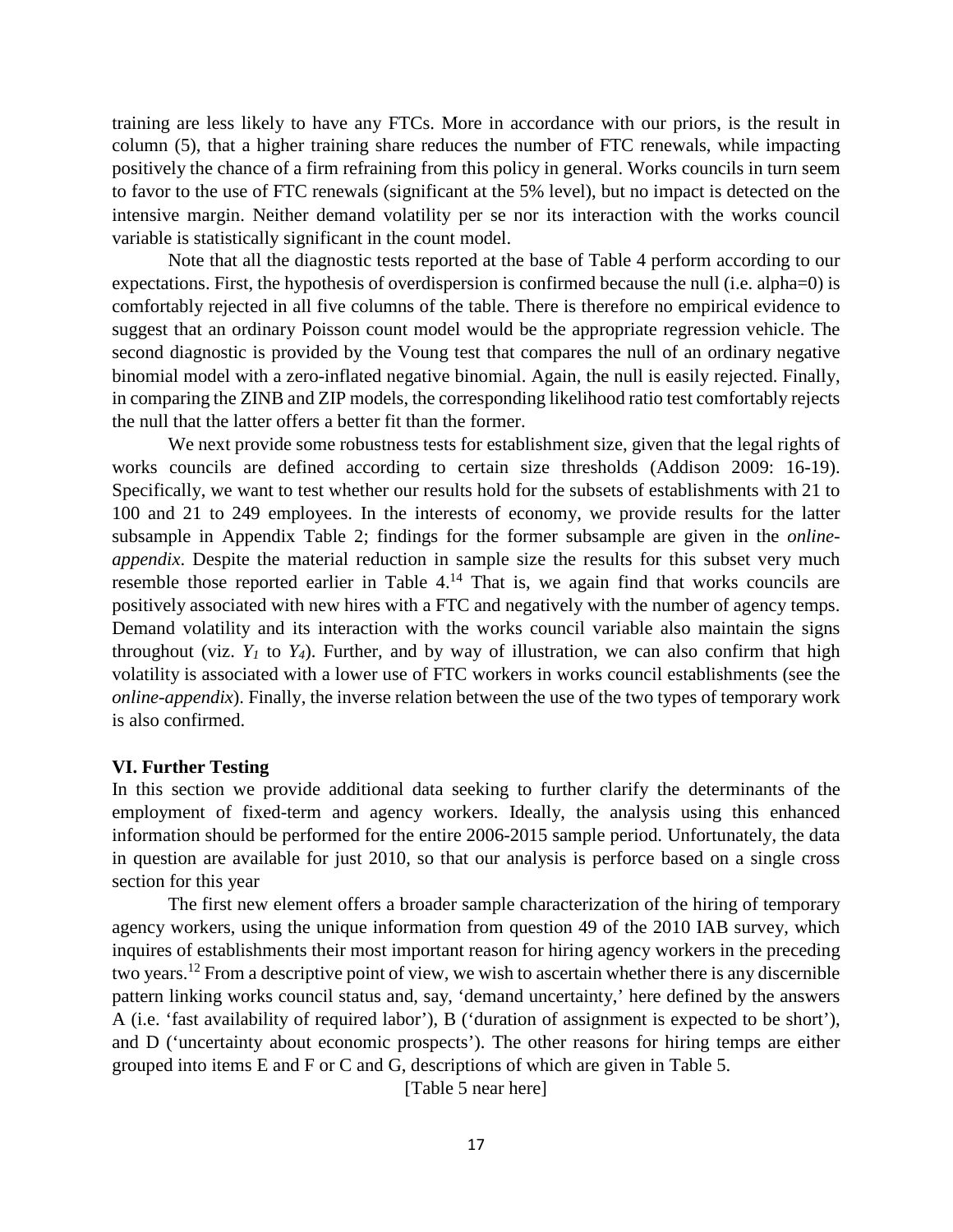As shown in the table, *demand uncertainty* is indeed crucial to understanding agency work. In approximately 90% of the cases, either A, B, or D is reported as the most important reason in hiring decisions. This is not at all surprising giving the regression results in Table 4, where our proxy for output demand volatility plays a key role. Perhaps the main point from Table 5, however, is that there is no obvious pattern connecting the reasons for having temps with works council (or collective bargaining) status. In short, any unobserved factors associated with the reasons why establishments are hiring temps do not seem to vary materially with the labor institution variables.

A second issue pertains to human resource management (HRM) practices. At stake is the possible relationship between certain HRM practices and labor institutions, one conjecture being that these practices ultimately have the potential to impact worker representation through works councils and collective bargaining. If, for example, a given type of HRM practice results in less need for worker representation at the plant level and at the same time has an impact on the deployment of temps, omission of the argument can bias the regression results. To examine the issue, we again make use of the new information contained in the 2010 survey. Specifically, question 29 asks which of 10 practices were the most important changes implemented at the establishment in the last two years. We selected the items 'downward shifting of responsibilities and decisions,' 'introduction of team work/working groups with their own responsibilities,' and 'improvement of quality management' as indicators of the presence of HRM practices. Table 6 gives the corresponding percentage of establishments in which these practices are considered dominant (i.e. the most important). Among the 10 items the incidence of these three particular practices is quite sizeable: in 21 to 24% of the cases, establishments identified one of the three items was the most important change to have taken place over the two-year interval. Observe that the evidence also suggests that the incidence is virtually the same across works council and collective agreement groups. On this basis, any HRM practice omitted in Table 4 does not seem to be associated with any particular labor institution in any obvious manner.<sup>15</sup>

#### [Table 6 near here]

A final issue is whether the omission of any measure of unionization is also likely to be damaging to our findings in Table 4. Since unionization may be correlated with works council and collective bargaining status on the one hand and the outcome variable on the other, omission of a unionization variable might be a confounding factor. Introducing some measure of *unionism* might therefore allow us to offer an improved causal relation.

We note that in the context of the ZINB model specified in Table 4, an ideal solution would be to select a relevant instrument from the IAB survey. However, not only is there no information on trade union density in the survey but also, to our knowledge, no possibility of implementing an IV approach within the framework of a zero-inflated negative binomial model. Rather, our approach will instead amount in the first instance to deploying (lagged) sector-level union density information, extracted from the 2009 European Company Survey, and then re-running the models specified in Table 4. Given that the information on trade union density pertains to 2009, this part of our analysis will again be confined to the 2010 cross-section.

### [Table 7 near here]

Table 7 shows the results of this experiment. In columns (1) we reproduce the corresponding column from Table 4 – albeit just for the count model – while in columns (2) we replicate column (1) for the 2010 cross-section. Columns (3) again employ the reduced 2010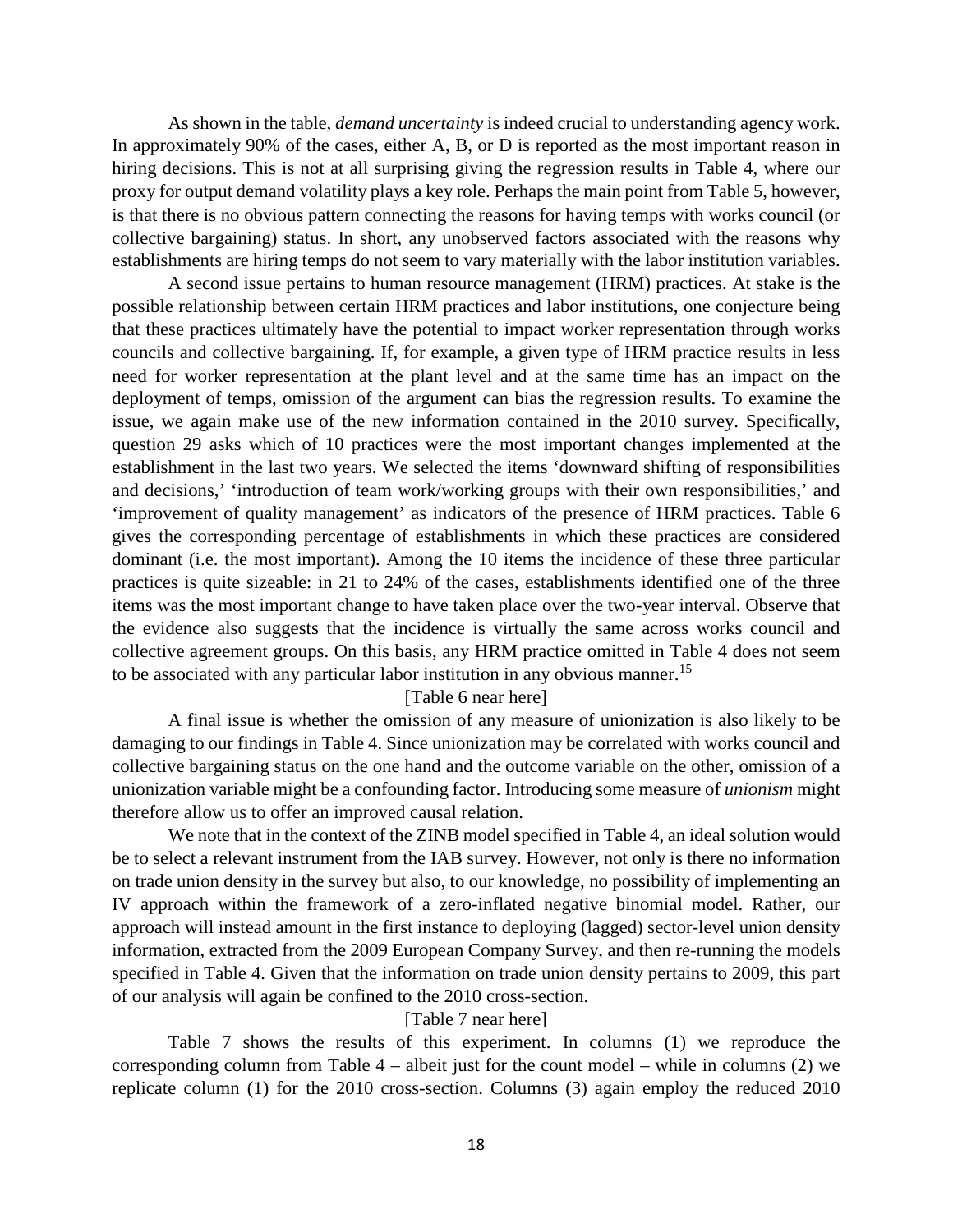sample and introduce the trade union density argument, while in columns (4) we add, as an alternative indicator of unionism, a lagged IAB survey-based measure of the sectoral mean incidence of industry-level and firm-level agreements (denoted by 'mean unionization sec' and 'mean unionization est'). We provide five separate sensitivity analyses, one for each outcome variable, in panels (a) through (e).

Although the marked reduction in sample size affects statistical significance, the statistically significant coefficients in columns (2) have the same signs as in column (1). Overall, although the 2010 results are statistically weaker, the two samples yield not dissimilar results. Columns (3) evaluate whether our model results are sensitive to the introduction of the union density argument. Perhaps the best example here is provided by *Y3* by reason of the great similarity across the benchmark columns (1) and (2). Observe that in column (3), although a higher union density rate is clearly associated with a lower selection of fixed-term workers among new hires (significant at the 1% level), there is little evidence to suggest that the omission of the variable biases our results in any obvious manner.

In column (4) of panel (c), inclusion of the proxies for the unionization measure produces statistically weaker results. In this case, there is also modest evidence that a higher industry mean of firm-level agreements is associated with a greater use of FTCs in recruitment. This result also obtains for *Y2* and *Y5* as well. As for the union density argument itself, recall that its coefficient estimate fails to achieve statistical significance in panels (a), (b), (d), and (e).

Taken in the round, and despite the limitation introduced by the strong reduction in sample size, experimentation with the 2010 cross-section seems to indicate that unobserved characteristics connected with unionization are not driving the results obtained in Table 4 in any overt way.

#### **VII. Concluding Remarks**

This study has provided a comprehensive analysis of the use of temporary employment, both at the extensive and intensive margins. It distinguishes between fixed-term contract workers and temporary agency workers in Germany over a period of one decade, starting in 2006. It should be recalled that even though these groups constitute a modest share of the total workforce, they have often been important sources of all new job creation in the post-Hartz years.

In a new departure, our analysis has applied a zero-inflated negative binomial model to the data to reflect the obvious but often ignored fact that most establishments are non-users of fixedterm contracts or temporary agency workers. Motivated by this empirical regularity, we sought to investigate the potential effect of two key labor institutions – works councils and collective agreements – on the use and intensity of use of temporary employment over the sample period. Our approach involved looking at separate but connected outcomes, namely two stocks (the number of agency temps and fixed-term contract workers observed at a given point in time in each year) and three flow variables associated with fixed-term contracts (the number of new hires with a fixed-term contract, conversions of fixed-term contracts into regular employment with the firm, and the extension or renewal of fixed-term contracts), calculated over a six-month interval in each year. Given the cross section nature of our data, a number of robustness checks and further tests of possible confounding factors were conducted.

Among our principal findings for the stock dependent variables are the following. First, we find strong statistical support for the ZINB model. Second, from the perspective of adjustment at the extensive margin, there is little indication that our labor institution variables are correlated with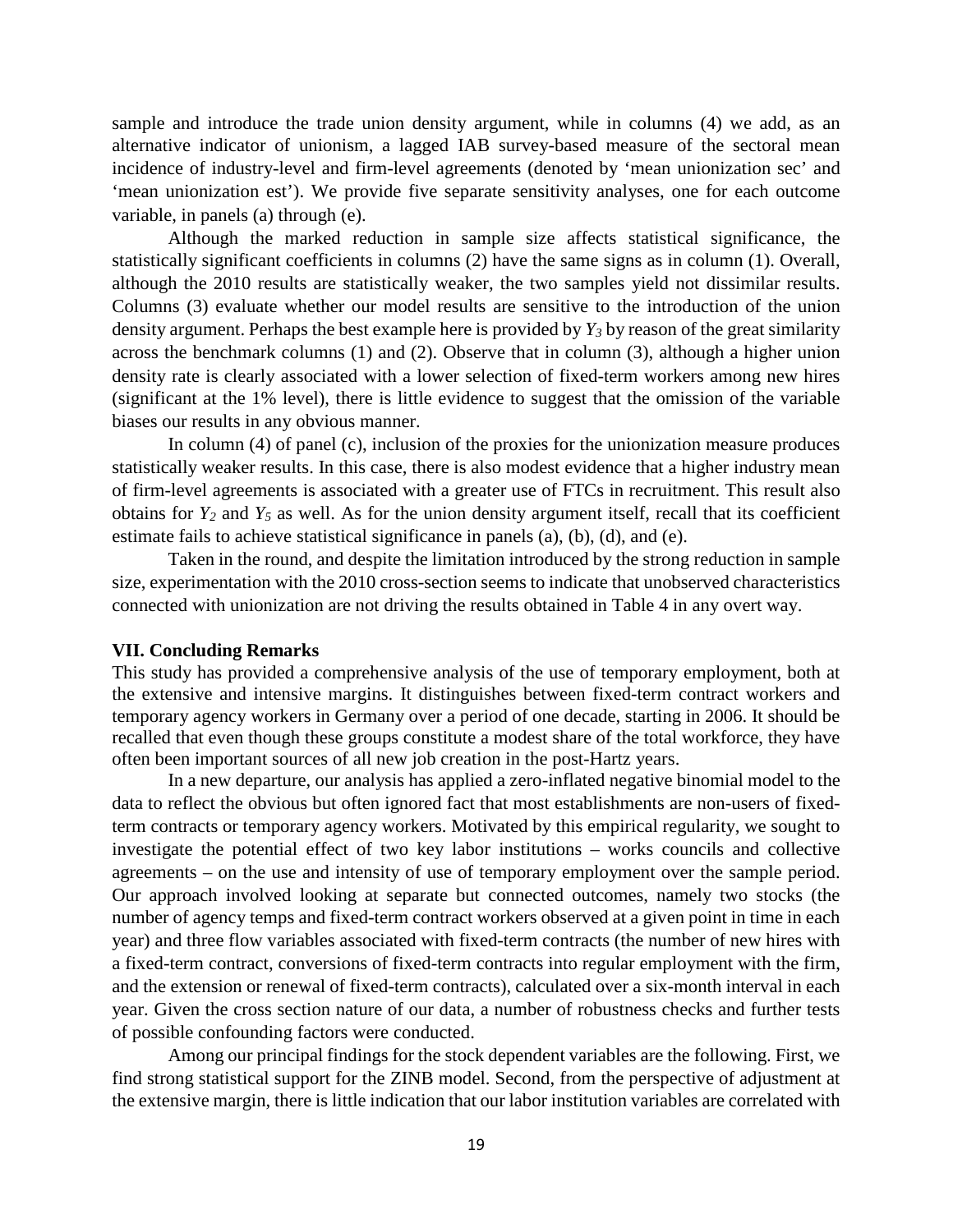the use/non-use of either type of temporary work, especially in the case of fixed-term contracts. Third, collective bargaining has different 'effects' on the intensity of use of temporary employment: sectoral agreements are associated with reduced intensity of use of fixed-term contracts, while firm-level agreements are associated with more intensive use of agency temps. Fourth, greater product market volatility per se does not display a unique relation with temporary employment: a positive correlation can only be found in the case of the number of fixed-term contracts. Fifth, and potentially most important of all, is the covariation between the number of temporary employees and the interaction between works councils and product market volatility. In this case, our simulation exercise using the demand volatility measure over its entire range indicates that all else constant the use of agency temps (fixed-term contracts) is expected to rise (decline) if volatility increases whenever the works council is present. In the light of these findings, there is the suggestion that works councils may tolerate increased use of agency temps in extreme circumstances when perhaps even the very survival of the core is at stake; for its part, the result for fixed-term contracts point to their fulfilling a different function, being more of a port of entry than a buffer stock and consequently being viewed as more of a threat to the core if deployed in adversarial market circumstances.

The *noncomplementarity* of the two types of contracts emerges then as the hallmark of this paper. The analysis of the flows concerning new hires with fixed-term contracts, fixed-term contact conversions into regular employment, and fixed-term contract renewals also favors this interpretation.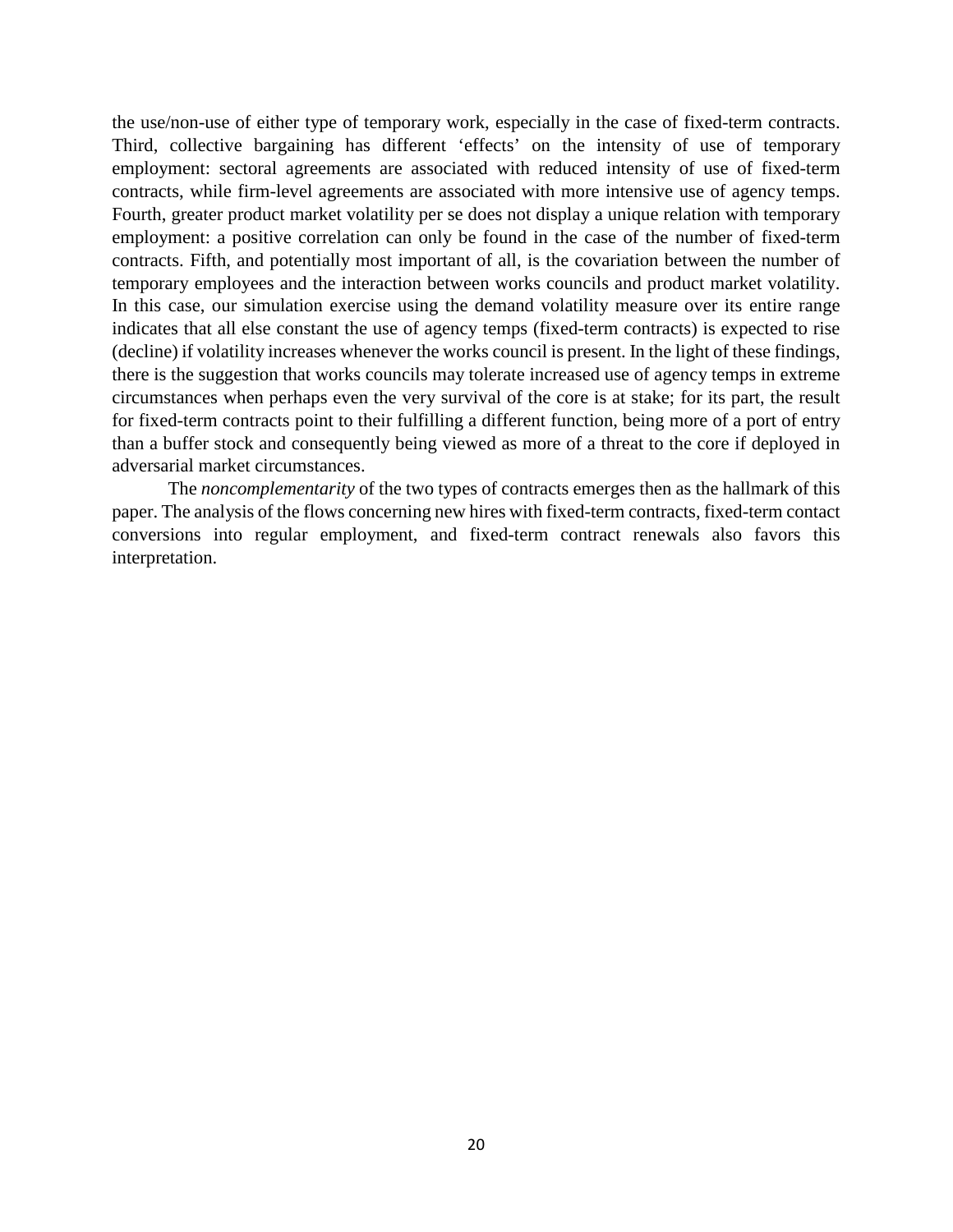# **Endnotes**

1. This is particularly true of U.S. studies of temporary agency employment (see, for example, the surveys in Addison and Surfield, 2009, and Houseman, 2014), although rather more positive findings for different types of atypical work are reported by Booth, Francesconi, and Frank (2002) for the U.K. and by Addison, Cotti, and Surfield (2014) for the U.S.

2. See also Bellmann and Kühl (2007) who report that between 1998 and 2006 the share of intensive users – those for whom temps constitute more than 20% of personnel – rose sharply from 4.8% to 10.4%.

3. Another hypothesized factor behind the increase in intensity of use with firm size is the fact that, in publicly-traded companies, temps are not counted under fixed personnel costs but are instead treated as a variable material cost. Since personnel costs are watched closely by financial analysts, they can be held artificially low without actually hiring fewer employees.

4. Reporting that, between 2008 and 2011, about one-third of fixed-term contract workers moved to open-ended contracts (including vocational education and self-employment) in successive years, with the corresponding figure for temps being approximately 30%.

5. For studies of the unionization of temporary workers in Britain, see Booth and Francesconi (2003) as well as Francesconi and Garcia-Serrano (2004) who additionally investigate the association between unionism and the adoption of temporary employment in Spanish firms. And for U.S. studies of the relationship between unionism and the probability of using temporary employees, see the wider-ranging studies of Gramm and Schnell (2001) and Houseman (2001); see also Autor's (2003) controversial suggestion that the growth of temporary agency employment has been faster in states where unions have declined more slowly.

6. The authors compute the union effect at different values of volatility. Using their IV results for the fullest specification, they report that unions increase the proportion of temporary workers by 2.7 percentage points when volatility is low (viz. at the first decile of the volatility distribution). That said, the union effect is to all intents and purposes zero if volatility is at the median, and becomes -5.1 percentage points when volatility is high (viz. at the 90<sup>th</sup> percentile). Parallel results are obtained when using the FE estimates.

7. A well-known example is disagreement over the productivity of agency work (Arvanitis 2005; Kleinecht et al. 2006, 2014; Bryson 2007; Beckman and Kuhn 2009; Nielen and Schiersch 2014). However, a recent study by Hirsch (2016), who examines the effect of temporary agency work on the job stability of regular workers, casts new light on the issue. Using linked employer-employee data from the LIAB for 2002-2010, he reports that the separation rate of non-agency jobs is significantly reduced if the share of temps is greater than 5%. This effect on job stability peaks at an agency share of the workforce above 20%. In a final application, lacking data on whether job separations are voluntary or involuntary, Hirsch splits the overall separation rate into the destination states of employment and non-employment. Arguing that the latter route is indicative of temporary work offering regular workers protection against job loss, and finding that the moderating effect of temporary work on regular job separations largely occurs through a reduction in the separation rate to non-employment, he concludes that employers do after all employ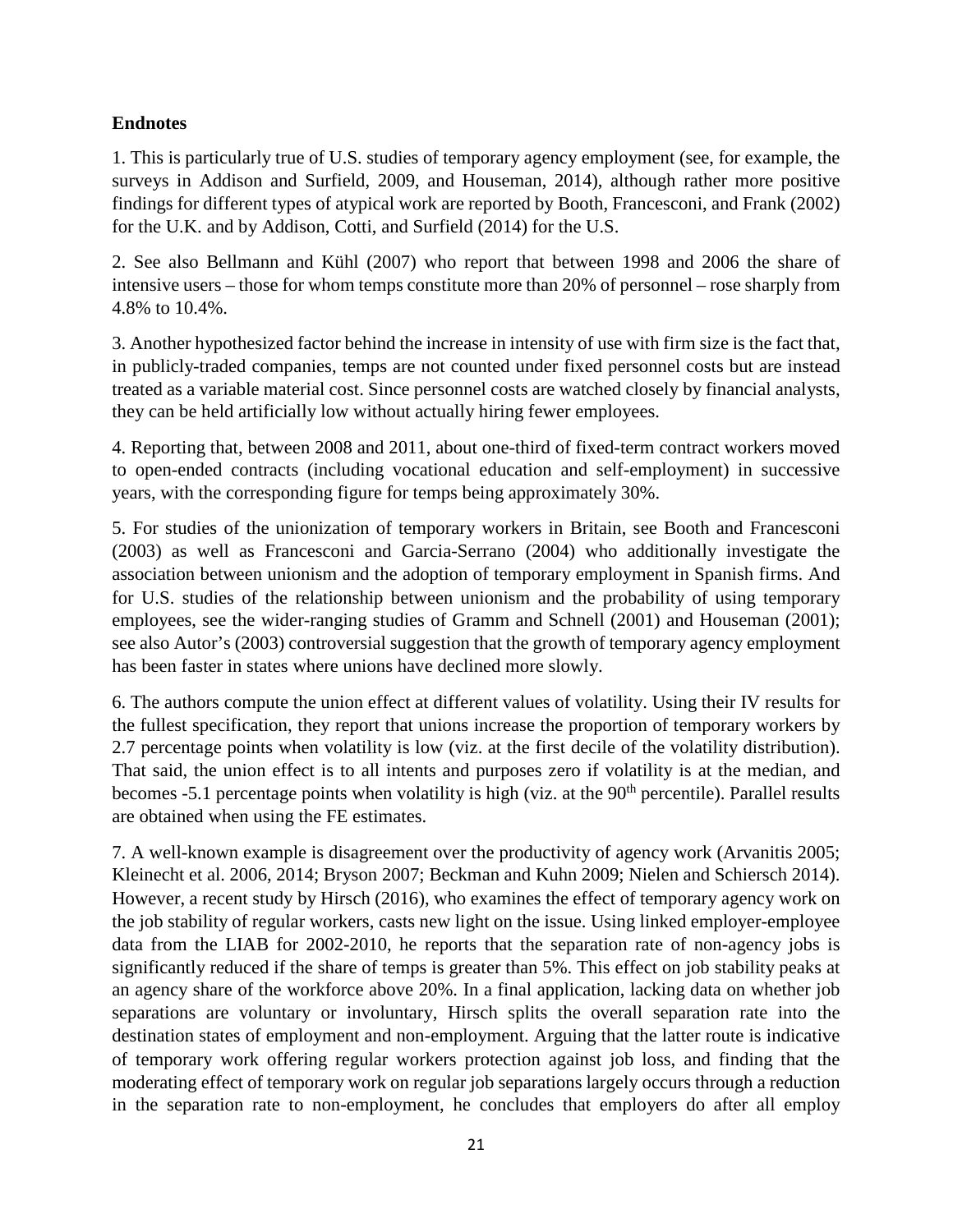temporary agency work to buffer core workers. By way of qualification, Pfeifer (2005), using data from the 2003 Hannover Establishment Panel, suggests that temporary employment *raises* the separation rate among regular employees.

8. Besides, there is generally no clear evidence of the effect of unions where collective bargaining does not take place at the workplace (see Salvatori 2009).

9. Let us assume one wishes to establish the separate determinants of perfect and defective parts from a production line. These are unlikely to be generated by identical factors, some variables being associated with a high probability of the perfect state while others lead to defects. In both examples, the crucial point is that there is a mass of observed zeros but an unknown share of certain zeros. Typically, the distribution exhibits overdispersion; that is, its mean is substantially smaller than its standard deviation.

10. The ZIP model is rather less cumbersome than the corresponding ZINB and is offered here for didactic purposes only. As will be shown below, the ZIP model is easily rejected against the ZINB alternative in our data.

11. Here we are describing the selected sample. Interpolation for the entire population of German establishments requires the use of cross-section weights. The corresponding weighted statistics are available upon request. They reveal virtually the same patterns as shown in Figures 1 and 2.

12. The computations for Eichhorst and Tobsch are based on our calculations from their Appendix Table A2.

13. We are indebted to an anonymous referee for suggesting this approach. This approach turns out to be quite an adequate procedure to evaluate the impact of the interaction term, given the nonlinearity of the ZINB model (see Ai and Norton, 2003).

14. No results are available for the  $Y_5$  outcome.

15. Following the suggestion of an anonymous referee, we expanded our analysis contained in Tables 5 and 6 to allow for further disaggregation by establishment size and location. We used two separate size intervals (21 to 100 and 21 to 249 employees) and two regional categories (western and eastern Germany). As shown in Appendix Tables 2 and 3 of the *online-appendix*, there is no indication that the inferences derived from Tables 5 and 6 are sensitive either to establishment size or region.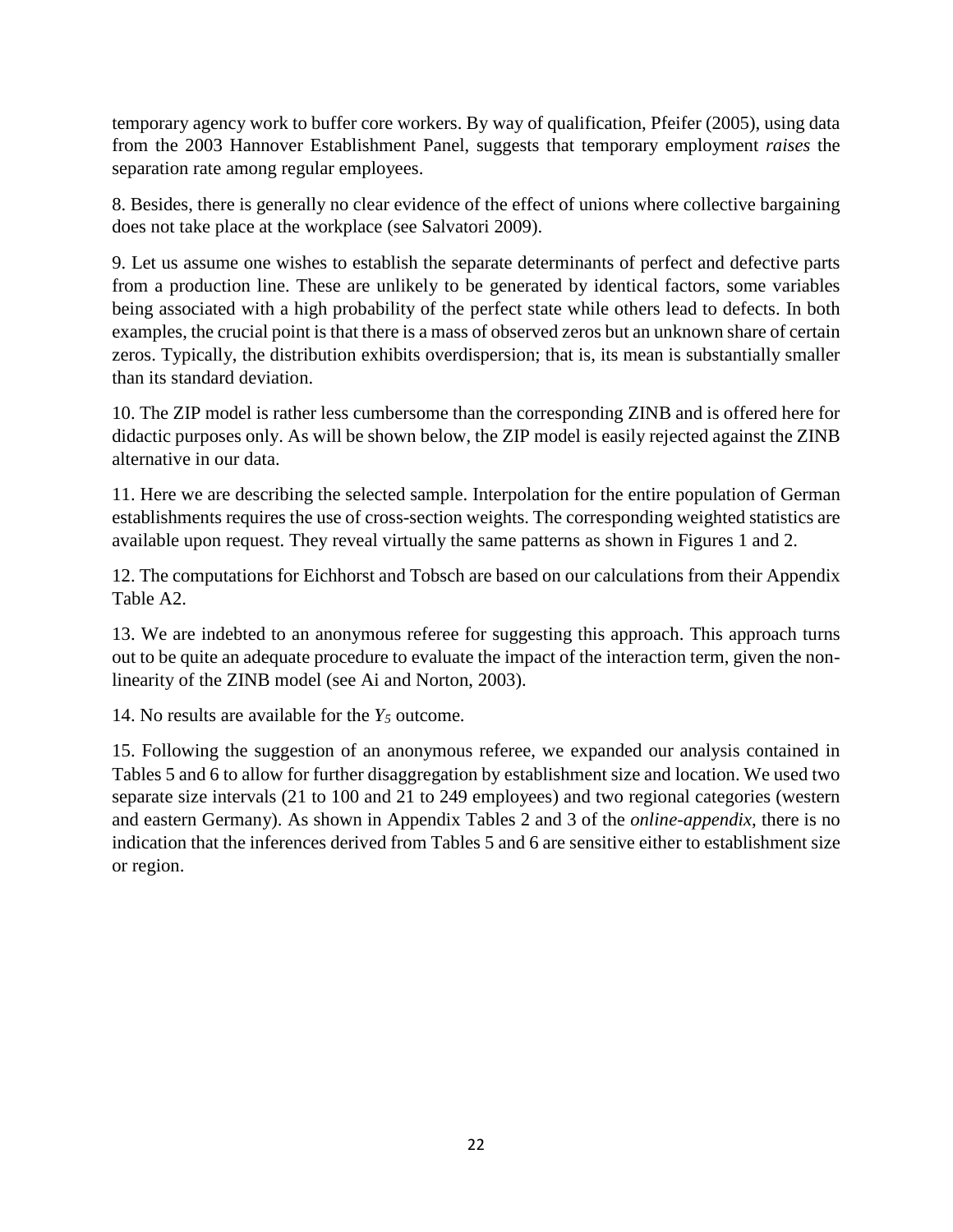### **References**

Addison, John T. 2009. *The Economics of Codetermination – Lessons from the German Experience.* New York: Palgrave Macmillan.

Addison, John T., and Christopher J. Surfield. 2009. "Atypical Work and Employment Continuity." *Industrial Relations* 48(4): 655-683.

Addison, John T., Chad D. Cotti, and Christopher J. Surfield. 2015. "Atypical Jobs: Stepping Stones or Dead Ends? Evidence from the NLSY79." *Manchester School* 83(1): 17-55.

Ai, Chunrong, Edward C. Norton. 2003. "Interactions Terms in Logit and Probit Models." *Economics Letters* 80: 123-129.

Arvanitis, Spyros. 2005. "Modes of Labor Flexibility at the Firm Level: Are There Any Implications for Performance and Innovation? Evidence for the Swiss Economy." *Industrial and Corporate Change* 14(6): 993-1016.

Antoni, Manfred, and Elke Jahn. 2009. "Do Changes in Regulation Affect Employment Duration in Temporary Help Agencies?" *Industrial and Labor Relations Review* 62(2): 226-251.

Autor, David H. 2003. "Outsourcing at Will: The Contribution of Unjust Dismissal Doctrine to the Growth of Employment Outsourcing." *Journal of Labor Economics* 21(1): 1-41.

Beckmann, Michael, and Dieter Kuhn. 2009. "Temporary Agency Work and Firm Performance: Evidence from German Establishment-Level Panel Data." WWZ Discussion Paper 01/09, University of Basel.

Bellmann, Lutz, Gabriele Fischer, and Christian Hohendanner. 2009. "Betriebliche Dynamik und Flexibilität auf dem deutschen Arbeitsmarkt." In Joachim Möller and Ulrich Walwei (eds*.), IAB Handbuch Arbeitsmarkt*, pp. 359-358. Nürnberg: Institut für Arbeitsmarkt und Berufsforschung/Institute for Employment Research.

Bellmann, Lutz, and Alexander Kühl. 2007. "Weitere Expansion der Leiharbeit? Eine Bestandsaufnahme auf Basis des IAB-Betriebspanels." In Hans-Böckler-Stiftung (ed.), *Arbeit und Soziales 224*, pp. 7-75. Düsseldorf; Hans-Böckler-Stiftung.

Boockmann, Bernard, and Tobias Hagen. 2008. "Fixed-Term Contracts as Sorting Mechanisms: Evidence from Job Durations in West Germany." *Labour Economics* 15: 309-325.

Booth, Alison L., and Marco Francesconi. 2003. "Union Coverage and Non-Standard Work in Britain." *Oxford Economic Papers* 55(3): 383-416.

Bryson, Alex. 2007. "Temporary Agency Workers and Workplace Representation in the Private Sector." Discussion Paper No. 3, Manpower Human Resources Lab, Centre for Economic Performance, London School of Economics.

Crimmann, Andreas, Kerstin Ziegler, Peter Ellguth, Susanne Kohaut, and Florian Lehmer. 2009. "Forschungsbericht zum Thema 'Arbeitnehmeruberlassung'." Forschungsbericht Arbeitsmarkt, 397. Nürnberg: Bundesministerium für Arbeit und Soziales.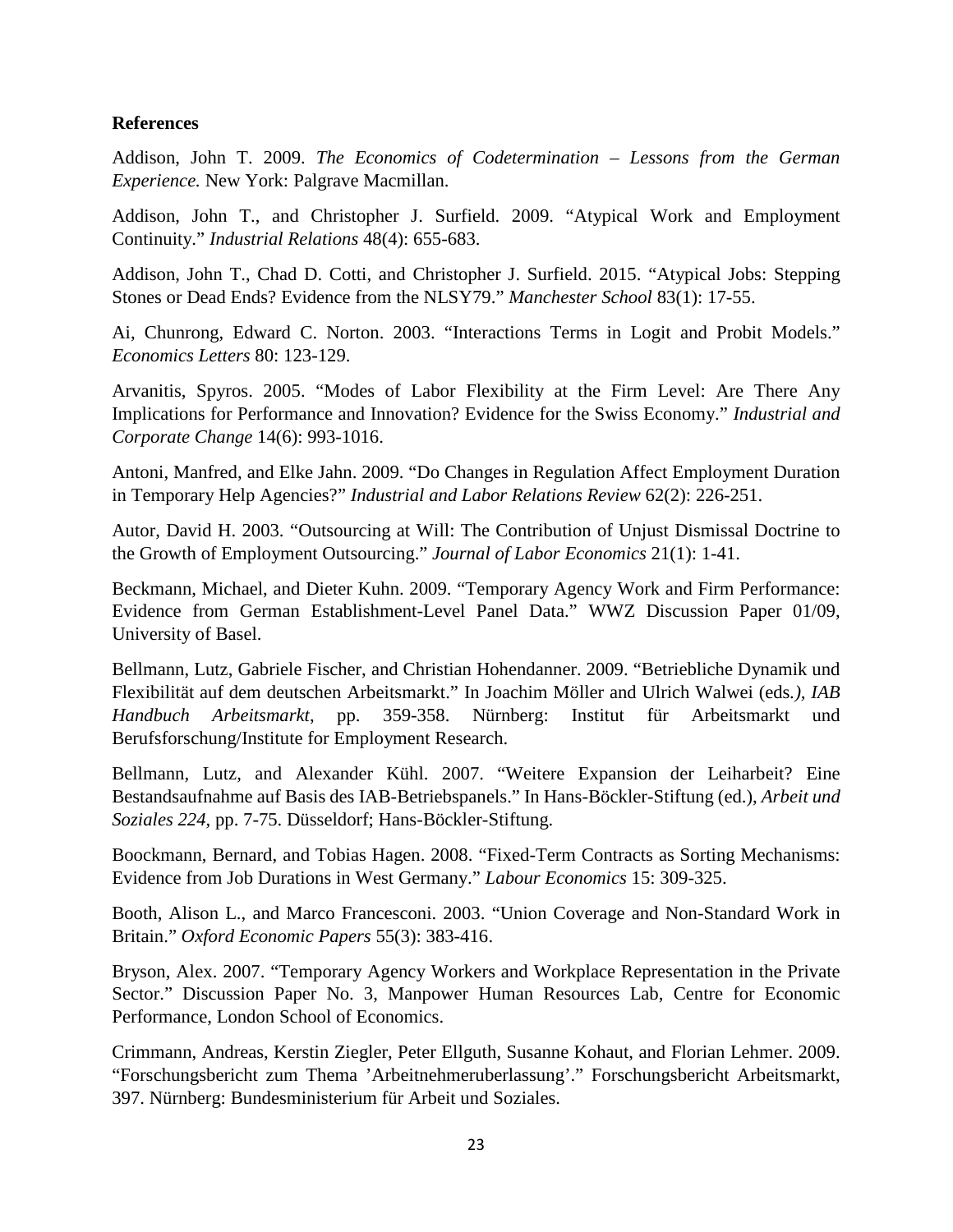Devicienti, Francesco, Paolo Naticchioni, and Andrea Ricci. 2017. "Temporary Employment, Demand Volatility, and Unions: Firm Level Evidence." *Industrial and Labor Relations Review* 71(1): 174-207.

Eichhorst, Werner, and Verena Tobsch. 2013. "Has Atypical Work Become Typical in Germany?" IZA Discussion Paper No. 7609. Bonn: Forschungsinstitut zur Zukunft der Arbeit/IZA.

Eichhorst, Werner. 2014. "Fixed-Term Contracts." IZA World of Labor. doi: 10.15185/izawol.45. Available at: https://wol.iza.org/uploads/articles/45/pdfs/fixed-term-contracts.pdf?v=1

Ellguth, Peter, Susanne Kohaut, and Iris Möller. 2014. "The IAB Establishment Panel – Methodological Essentials and Data Quality." *Journal for Labour Market Research* 47(1-2): 27- 41.

Francesconi, Marco, and Carlos Garcia-Serrano. 2004. "Unions and Flexible Employment in Britain and Spain: A Descriptive Note." *Industrial Relations* 343(4): 874-882.

Fischer, Gabriele, Florian Janik, Dana Müller, and Alexandra Schmucker. 2009. "The IAB Establishment Panel: Things Users Should Know." *Schmollers Jahrbuch* 129(1): 133-148.

Gramm, Cynthia L., and John F. Schnell. 2001. "The Use of Flexible Staffing Arrangements in Core Production Jobs." *Industrial and Labor Relations Review* 54(2): 245-258.

Hirsch, Boris. 2016. "Dual Labor Markets at Work: The Impact of Employers' Use of Temporary Agency Work on Regular Workers' Job Stability." *Industrial and Labor Relations Review* 69(5): 1191-1215.

Holst, Hajo, Oliver Nachtwey, and Klaus Dörre. 2009. "Funktionswandel von Leiharbeit, Neu Nutzungsstrategien und ihre arbeits- und mitbestimmungspolitischen Folgen." Frankfurt: Studie im Auftrag der Otto-Brenner-Stiftung.

Houseman, Susan N. 2001. "Why Employers Use Flexible Staffing Arrangements: Evidence from an Establishment Survey." *Industrial and Labor Relations Review* 55(1): 149-170.

Houseman, Susan N. 2014. "Temporary Agency Work." IZA World of Labor. doi: 10.15185/izawol.27. Available at: https://wol.iza.org/articles/temporary-agency-work/long

Kleinknecht, Alfred, Flore N. van Schaik, and Haibo Zhou. 2014. "Is Flexible Labour Good for Innovation? Evidence from Firm-level Data." *Cambridge Journal of Economics* 38(5): 1207– 1219.

Kleinknecht, Alfred, Remco M. Oostendorp, Menno P. Pradan, and C.W.M. Naastepad. 2006. "Flexible Labor, Firm Performance, and the Dutch Job Creation Miracle." *International Review of Applied Economics* 20(2): 171-87.

Kwasnika, Michael. 2009. "Does Temporary Help Work Provide a Stepping Stone to Regular Employment?" In David H. Autor (ed.), *Studies of Labor Market Intermediation*, pp. 335-372. Chicago, IL: University of Chicago Press.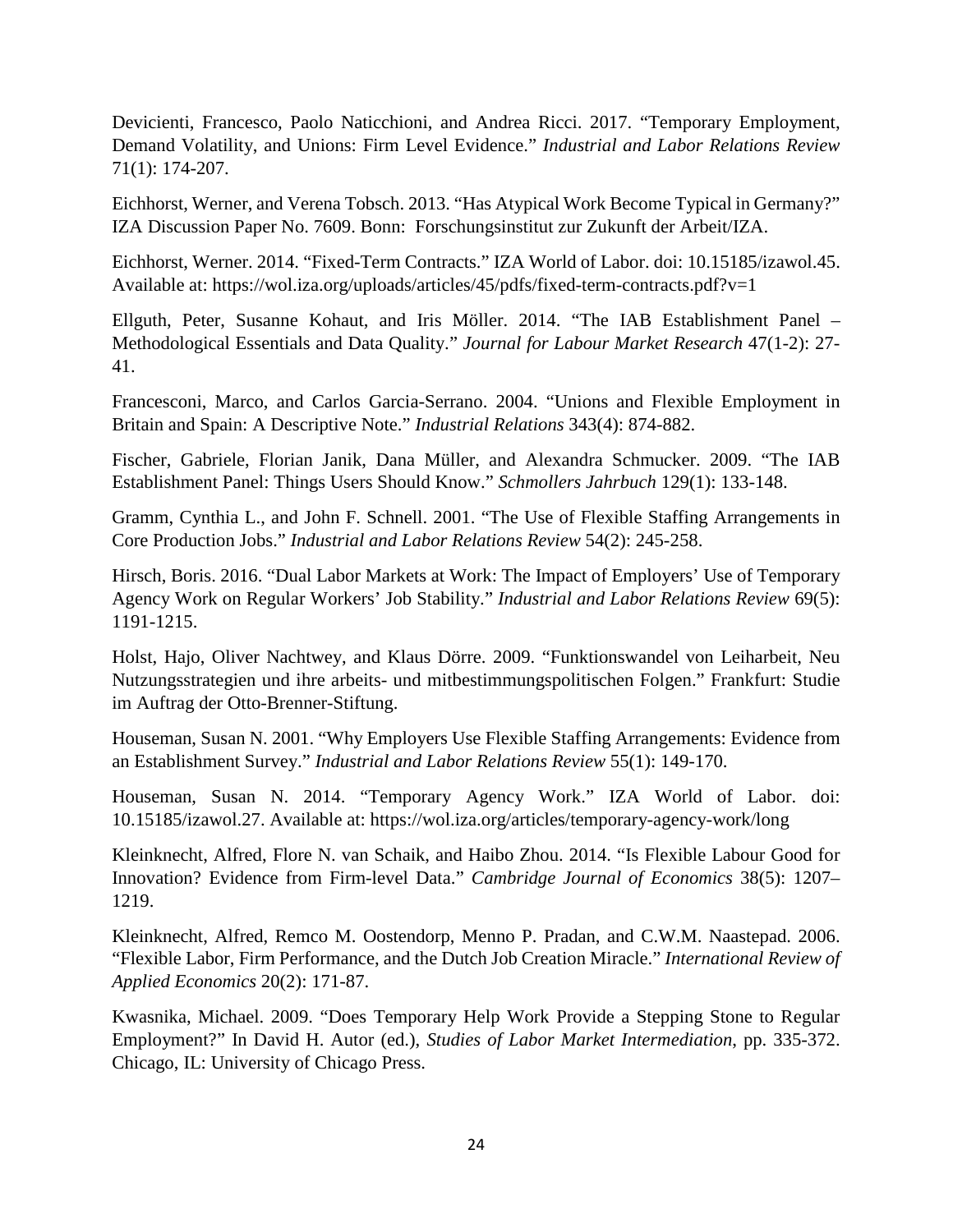Lambert, Diane. 1992. "Zero-inflated Poisson Regression, with an Application to Defects in Manufacturing." *Technometrics* 34(1): 1–14.

Lehmer, Florian, and Kerstin Ziegler. 2010. "Brückenfunktion der Leiharbeit – Zumindest ein schmaler Steg." IAB Kurzbericht 13/10. Nürnberg: Institut für Arbeitsmarkt und Berufsforschung/Institute for Employment Research.

McGinnity, Frances, Antje Mertens, and Stefanie Gundert. 2005. "A Bad Start? Fixed-Term Contracts and the Transition from Education to Work in West Germany." *European Sociological Review* 21(4): 359-374.

Nielen, Sebastian, and Alexander Schiersch. 2014. "Temporary Agency Work and Firm Competitiveness: Evidence from German Manufacturing Firms." *Industrial Relations* 53(3): 365– 393.

Pfeifer, Christian. 2005. "Flexibility, Dual Labor Markets, and Temporary Employment: Empirical Evidence from German Establishment Data." *Management Revue* 16(3): 404-422.

Promberger, Markus. 2009. "Leiharbeit im Betrieb: Flexibilität und Prekarität einer typischen Beschäftigungsform." Nürnberg: Institut für Arbeitsmarkt- und Berufsforschung/Institute for Employment Research.

Promberger, Markus. 2009. "Leiharbeit und betriebliche Mitbestimmung". *Industrielle Beziehungen* 16(2): 192-194.

Salvatori, Andrea. 2009. "What Do Unions do to Temporary Employment?" IZA Discussion Paper No. 4554. Bonn: Forschungsinstitut zur Zukunft der Arbeit/IZA.

Schild, Armin, and Ingo Petzold. 2009. "Zeitarbeit aus Sicht der Gewerkschaften." In Markus-Olivier Schwaab and Ariane Durin (eds.), pp. 87-93. *Zeitarbeit. Chancen– Erfahrungen – Herausforderungen*. Wiesbaden: Springer Gabler.

Schulz, Wilfried, and Ingo Petzold. 2009. "Zeitarbeit aus Sicht der Gewerkschaften." In Markus-Oliver Schwaab and Arianne Durian (ed.), *Zeitarbeit. Chancen - Erfahrungen – Herausforderungen*, pp. 87-93. Wiesbaden: Springer Gabler.

Spermann, Alexander. 2011. "The New Role of Temporary Agency Work in Germany." IZA Discussion Paper No. 6180. Bonn: Forschungsinstitut zur Zukunft der Arbeit/IZA.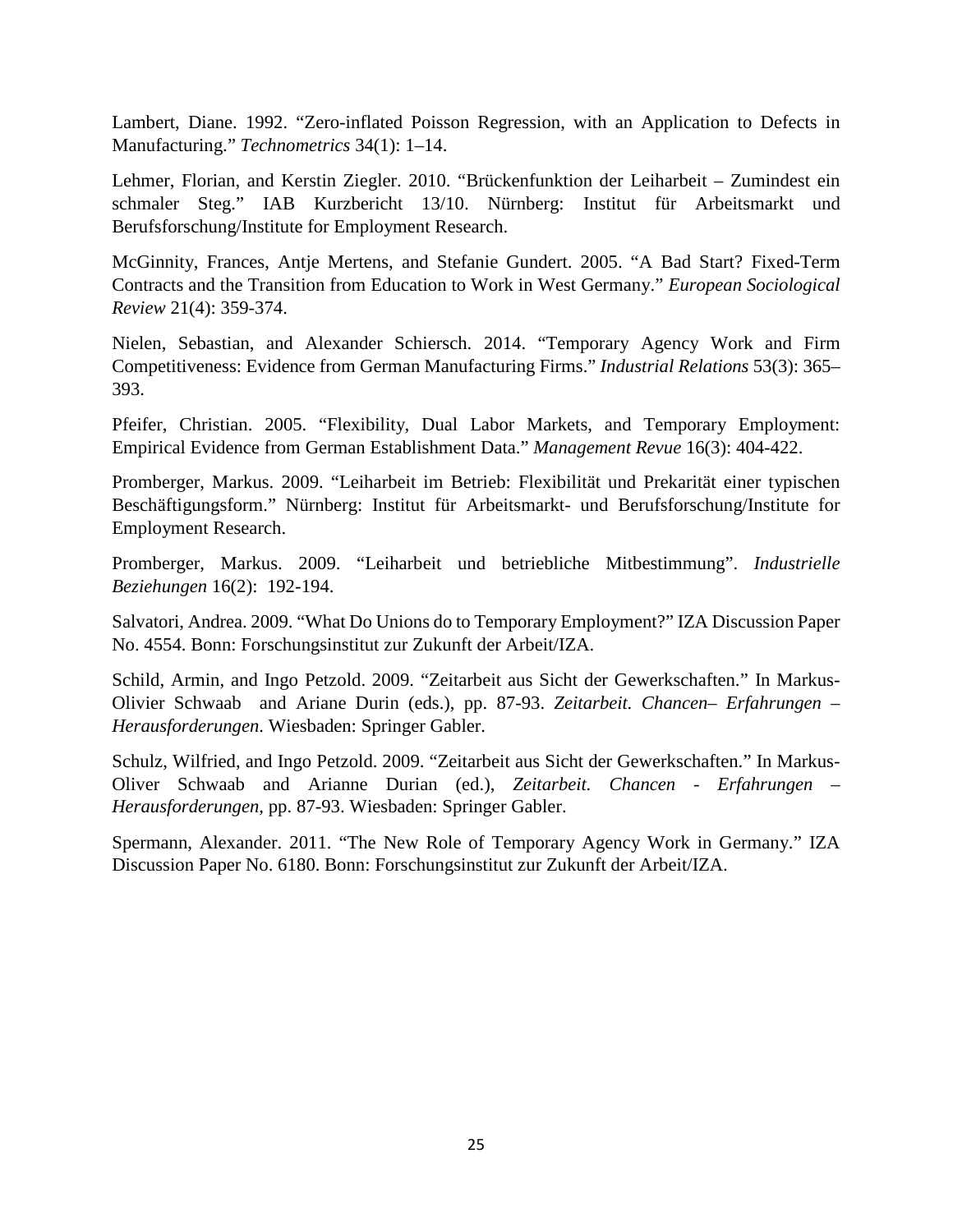#### **Legal Appendix: The Law on Fixed-Term Contracts and Temporary Agency Work**

#### *Fixed-Term Contracts*

Prior to 1985, a fixed-term contract could only last for 6 months and the employer had to demonstrate that the work was by its nature temporary. The 1985 Employment Promotion Act (*Beschäftigungsförderungsgesetz*) allowed fixed-term employment contracts for new contracts, or employment contracts immediately following vocational training if no permanent job was available, up to a length of 18 months with no justification required. Within newly-founded establishments the length of the fixed-term contract could be extended up to 24 months if the new contract was not connected to another one, fixed-term or otherwise, that had been settled within the last 4 months.

This regulation ran initially until December 1989 and was extended on two occasions (1990 and 1994) to 1995 and 2000, respectively. In 1996 a new labor law on employment promotion (*Arbeitsrechtliches Beschäftigungsförderungsgesetz*) allowed the conclusion of fixed-term contracts for up to 24 months' duration without the employer having to provide any reason, and shorter contracts could be renewed three times up this limit. These limitations did not apply in the case of fixed-term contracts with a valid or objective reason (*mit Sachgrund*). The conditions of a first contract and the non-availability of a permanent job were abolished, while for employees aged 60 years or more fixed-term contracts could be applied without restriction.

The next piece of domestic legislation was occasioned by EU law on fixed-term work. The 2001 Part-Time-and-Fixed-Term Employment Act (*Teilzeit- und Befristungsgesetz*/TzBfG), extended the previous legislation for an unlimited period. That is, it continued the practice of allowing fixed-term contracts without objective justification for up to 24 months and provided for three prolongations but again only for a maximum of two years in total. One exception to the rule was business startups, which could use fixed-term contracts up to 4 years after their formation, during which time multiple extensions were possible beyond the three occasions permitted in other circumstances. Under the Act, a non-exhaustive set of justifications for fixed-term contracts was now given, in which cases, as before, there were no restrictions on their deployment. Objective justifications for fixed-term contracts are that the demand for workers is temporary (e.g. for seasonal work); that the period of employment is to provide a young person with work experience and where the temporary job may lead to a permanent one; that the employee is employed to cover an absent permanent employee (e.g. on maternity leave); that the fixed term serves as probationary period; and that the employee's personal situation creates some intrinsic periodicity (e.g. a shortterm work visa). While not exhaustive, any (other) reason put forward as justification by a company had to be considered by employers and trade unions to be as credible as those adumbrated in the Act.)

The 2001 Act also contained a prohibition on previous employment: if the employee had been employed by the employer at any time in the past it was not acceptable to employ that worker on a fixed-term basis without objective reason irrespective of whether the previous contract was fixed-term or open ended – although pre-employment training or on-the-job training did not constitute employment under the terms of the Act. (A decision by the Federal Labor Court in 2011 (*Bundesarbeitsgericht* or *BAG; docket number 7 AZR 716/09*) also determined that the prohibition on previous employment would not apply if three years had elapsed since the start of the new fixed-term contract.) Another exception covered situations in which the employee was employed previously by another company in the same group, or by a company that was subsequently taken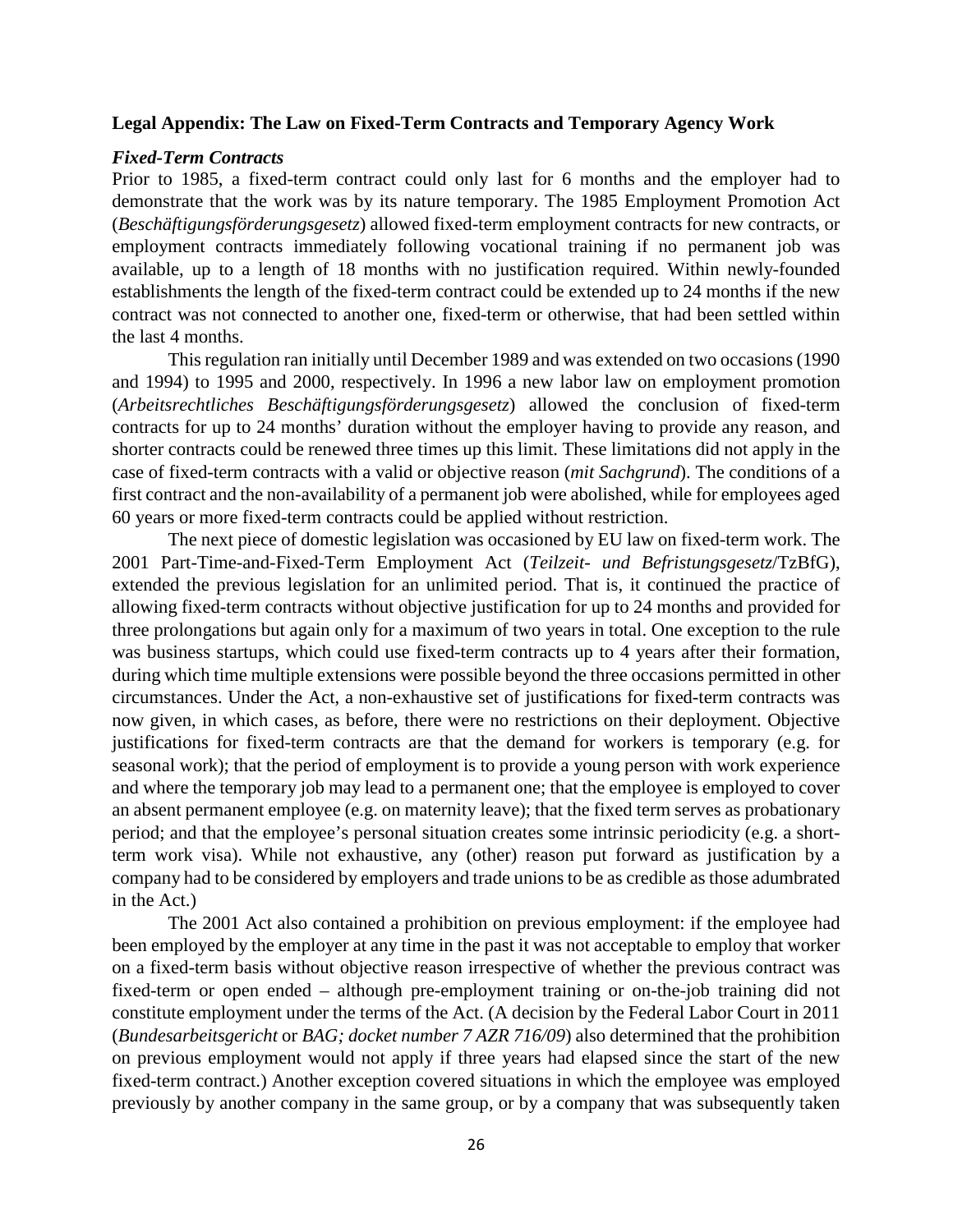over or merged with the company in question. Finally, the conclusion of (unrestricted) fixed-term contracts for older employees was now possible in the case of employees aged 58 years or more rather than 60 years and above, as previously. In 2003, the age limit for unrestricted fixed-term contracts was temporarily lowered to 52 years until end-2006. Subsequently, in March 2006, it was decided that a fixed-term contract could be concluded for up to 5 years if the worker is (a) older than 52 years and (b) has been unemployed for at least 4 months immediately before the fixed-term contact, with successive fixed-term contracts being allowed as long as the period of 5 years is not exceeded. The analog here is the case of start-ups where fixed-term contracts could be repeatedly extended up to a total duration of four years.

 Between 2006 and the end of our sample period, only minor changes to the law on fixedterm contracts were introduced. However, in February 2018 the then prospective Union-SPD coalition announced plans to limit the number of fixed-term contracts without a valid reason (*ohne Sachgrund*) to fixed proportions of the workforce according to firm size, while shortening the maximum duration of such contracts to 18 months including just one extension of term. For objectively justified contracts, it was proposed to curb multiple extensions or chain contracting by imposing a maximum total duration of five years. Once this period has elapsed, a new contract can only be negotiated after a three-year waiting period.

### *Temporary Agency Work*

In Germany temporary agency employment is regulated by the Labor Leasing Act (*Arbeitnehmerüberlassungsgesetz*/AÜG), which was introduced in 1972 and amended on several occasions since then. Initially, temporary agency employment was permitted only on the basis of a permanent employment contract. Relaxation of this principle of open-ended employment was introduced but to prevent abuse the new legislation included the re-employment ban and the synchronization ban. The re-employment ban prohibited temporary employment agencies from dismissing a temporary worker and reinstating him/her within three months of the dismissal. The synchronization ban required the length of an employment contract with a temporary worker toexceed the length of the first assignment by at least 25%. Finally, the maximum period of assignment was 3 months.

In 1985, the maximum period of assignment at the same user firm was extended to 6 months, and in 1994 from 6 to 9 months. By way of contrast, the law on regular employment contracts stipulated that once the period of employment exceeded the probationary period of 6 months its termination required justification.

The next shift in legislation in 1997 again saw an extension of the maximum period of assignment (to 12 months) but went further in first allowing temporary help agencies to conclude fixed-term contracts – for the distinct law on which, see above – and, second, in permitting the temporary help agency to set the employment contract for the duration of the first assignment, permitting dismissal at the termination of that assignment and thereby effectively sidestepping the synchronization ban.

Starting in 2002, the maximum assignment or posting period was again increased – this time to 24 months. Also, the principle of equal treatment was to apply from the thirteenth month of an assignment period; that is, agency temps were to have the right to the same pay and working conditions as comparable workers employed directly by the user firm.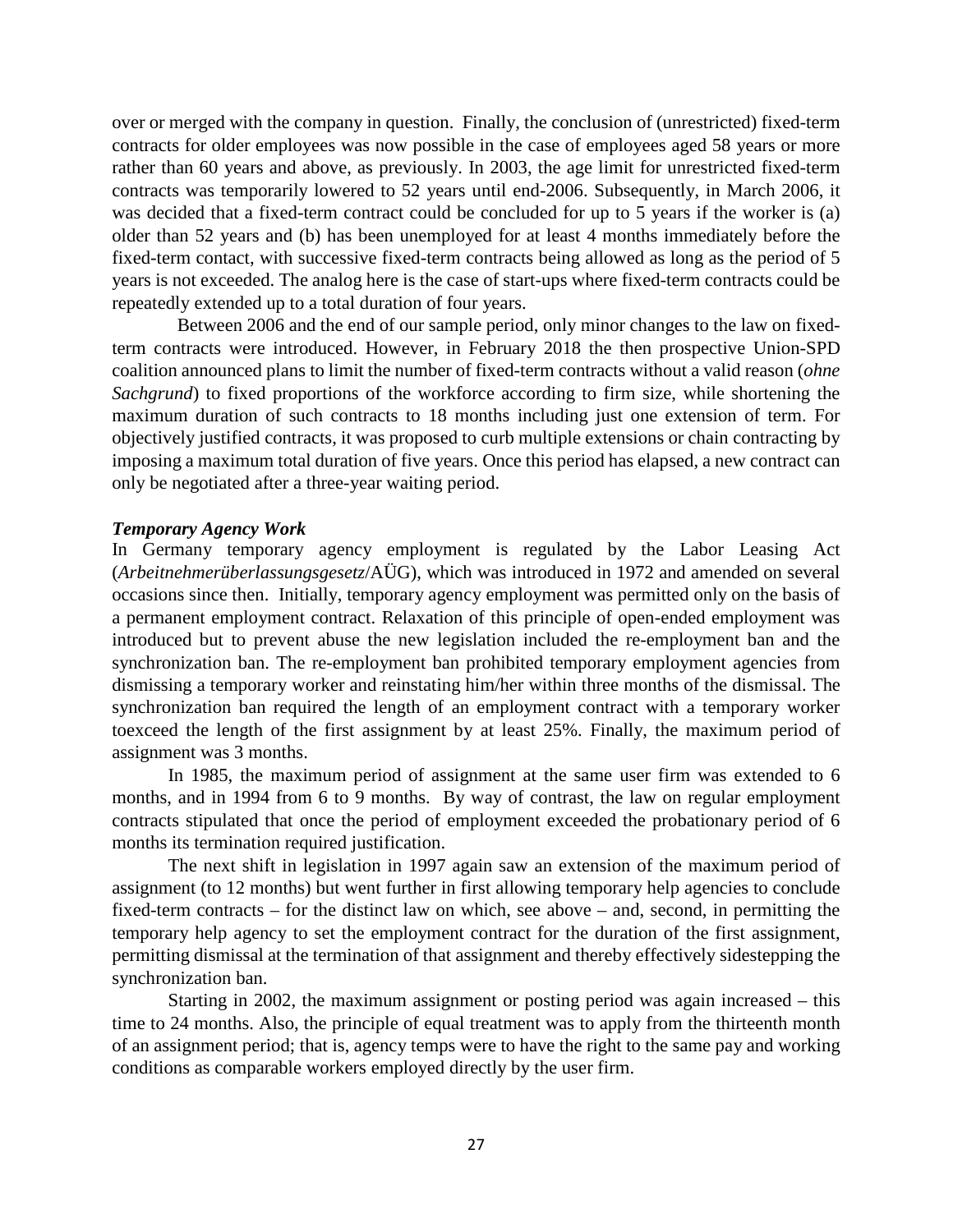More fundamental reforms of a deregulatory nature were introduced in January 2004 under the aegis of the Hartz 1 reform package. Although the rights of temps were strengthened by applying the principle of equal pay from the first day of an assignment, the new law allowed two derogations: first, in respect of the hiring of unemployed individuals; and, second, where the agency was following the terms and conditions laid down in its own collective agreements. Observe that by end-2003 no less than 97% of temporary help agencies operated under the terms of their own (sectoral) collective agreements (Antoni and Jahn 2009: 234). Further, the maximum period of assignment was abolished and the bans on synchronization and re-employment were scrapped. Limitations on the use of temporary employment in the construction industry were also eased somewhat.

Only after the end of our sample period was the agency temp industry subject to reregulation. In October 2016 the AÜG was reformed and the new rules were enacted into law in April 2017. The key changes are eightfold. First, the host company is now required to terminate the temporary employee after 18 months; otherwise, that worker becomes an employee of the host business. After 18 months the agency or leasing company may provide a different employee to the same hirer – but not the same temporary employee except in the case of deployments that are interrupted by more than three months in which case the maximum period starts afresh. The maximum leasing term can be extended to 24 months via a works agreement (*Betriebsvereinbarung*), and there is no time limit under where the hirer is bound by a collective agreement. Second, after nine (uninterrupted) months, agency workers have to be put on an equal footing with comparable permanent employees of the host business. Under certain circumstances, however, sectoral collective agreements can provide for a longer delay of 15 months. Third, there is a crackdown on so-called *precautionary licenses* or permits, a loophole that has allowed employers to characterize contracts as service contracts, when they should have been described as temporary contracts.

Sham contracts took the following form: the employer (the agency) would enter into an agreement with a client to undertake a specific project (i.e. a contract for work or service) but lease its employees to the client to perform the services. Since the hirer is now assuming the rights of an employer to give directions to employees, and given the legal consequences that flow from such a relationship, the agency would at the same time apply for a *secondment permit* as a precautionary device, which would be silent on which employees were to be seconded. This device would free the hirer-turned-employer from the consequences of being an employer and the agency for the unauthorized supply of temporary employees/illegal employee leasing. In effect, the permit retrospectively legalized the bogus contractual situation without any sanctions. The new legal position is that mere possession of an AÜG license will not prevent the legal consequences of illegal employee leasing. The outcome, abstracting from financial penalties to the agency and the client, is that an employment contract between the worker and the host business or end user will have been created *force majeure*. The corollary is a new duty to provide information to the temporary employee; that is, before each and every hire, the employment agency has to inform the agency worker that he or she is going to be working as an agency worker.

Fourth, there is a prohibition on the use of agency workers as strike breakers; that is, temps can only be employed during a strike if they do not carry out work previously undertaken by employees currently participating in the strike. Breach of these terms by the hiring company is punishable by a fine of up to  $\epsilon$ 500,000. Fifth, the law gives new information rights to the works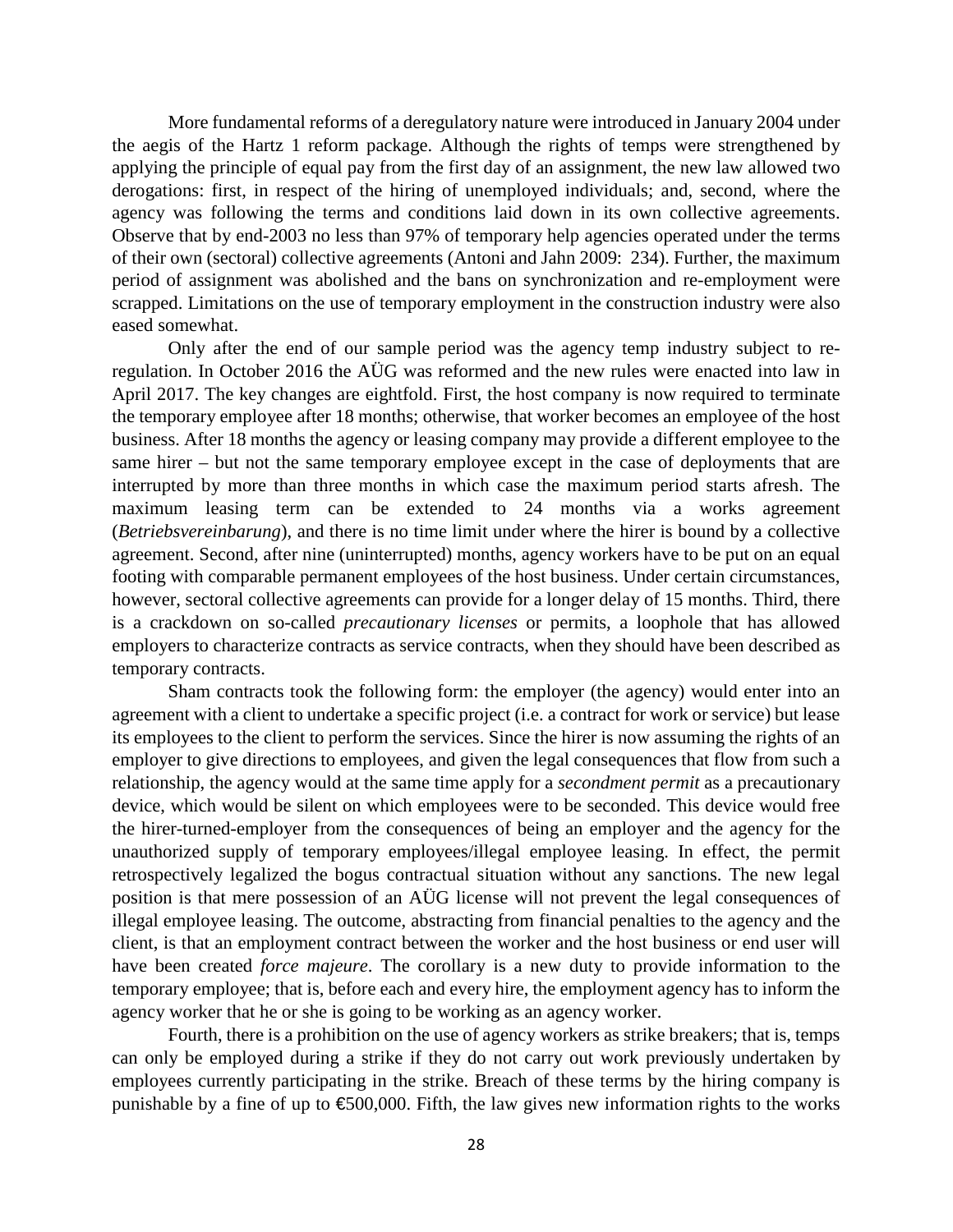council (*Betriebsrat*) at the host business regarding the extent, scope, place, and timing of the placement of temporary workers, including the underlying contracts themselves. Sixth, temporary workers whose deployment is 6 months or more are to count towards the employment thresholds at the host business at which certain legal obligations are triggered under the Works Constitution Act (*Betriebsverfassungsgesetz*), including codetermination at company level. The sole exception concerns the thresholds for social plans in relation to reductions in force. Seventh, there is a ban on chain leasing; that is, there must not be more than one supplier between worker and end hirer. Finally, a new section 611a of the German Civil Code (*Bürgerliches Gesetzbuch*) will be implemented that legally defines the term *employee*. Although it is unlikely that this will involve material changes in respect of agency workers, this legal innovation might bring statement-of-work type consultancies within the ambit of the law; that is, they might in the future be interpreted as dependent work.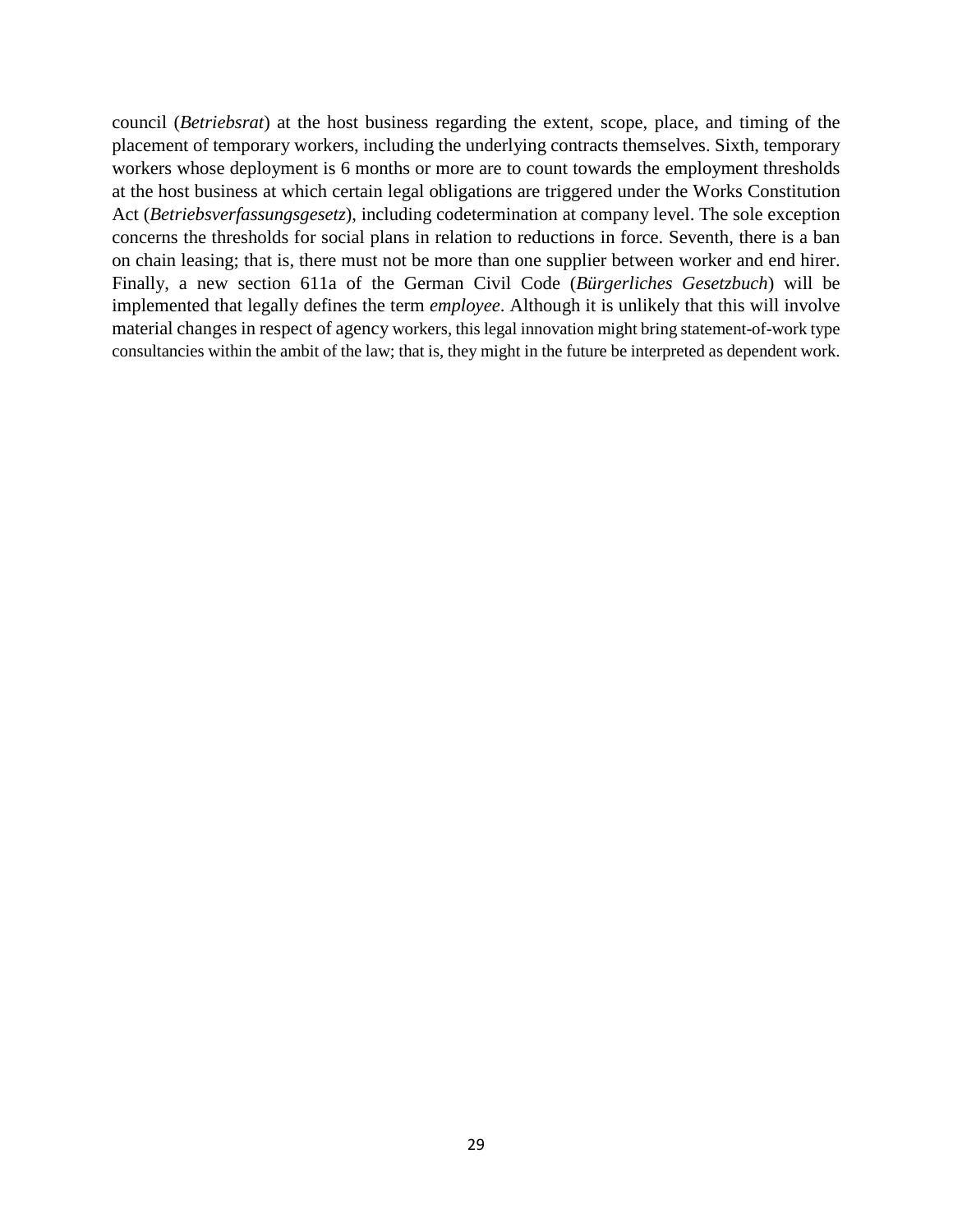| Variable                                         | Definition                                                                                                                                                                                                                                                                                                                                                                                                                                                                                                                                                                                                                                                                                                 | Obs.   | Mean  | S.D.  |
|--------------------------------------------------|------------------------------------------------------------------------------------------------------------------------------------------------------------------------------------------------------------------------------------------------------------------------------------------------------------------------------------------------------------------------------------------------------------------------------------------------------------------------------------------------------------------------------------------------------------------------------------------------------------------------------------------------------------------------------------------------------------|--------|-------|-------|
| $Y_I$                                            | Number of temporary agency workers                                                                                                                                                                                                                                                                                                                                                                                                                                                                                                                                                                                                                                                                         | 97,060 | 5.72  | 69.73 |
| $Y_2$                                            | Number of FTC workers in the establishment                                                                                                                                                                                                                                                                                                                                                                                                                                                                                                                                                                                                                                                                 | 97,538 | 9.62  | 50.59 |
| $Y_3$                                            | Number of new hires with a FTC (from Jan. to June)                                                                                                                                                                                                                                                                                                                                                                                                                                                                                                                                                                                                                                                         | 97,311 | 3.59  | 22.02 |
| $Y_4$                                            | Number of FTC workers converted into permanents (from Jan. to June).<br>Sample restricted to establishments employing at least 1 FTC.                                                                                                                                                                                                                                                                                                                                                                                                                                                                                                                                                                      | 43,876 | 3.00  | 12.69 |
| $Y_5$                                            | Number of workers with a FTC renewed in the Jan-June interval.<br>Sample restricted to establishments employing at least 1 FTC.                                                                                                                                                                                                                                                                                                                                                                                                                                                                                                                                                                            | 28,575 | 2.47  | 12.86 |
|                                                  |                                                                                                                                                                                                                                                                                                                                                                                                                                                                                                                                                                                                                                                                                                            |        |       |       |
| Works council                                    | 1/0 dummy: 1 if a works council is present                                                                                                                                                                                                                                                                                                                                                                                                                                                                                                                                                                                                                                                                 | 97,920 | 0.281 | 0.450 |
| Sectoral agreement                               | 1/0 dummy: 1 if the establishment is bound by an industry-wide wage agreement                                                                                                                                                                                                                                                                                                                                                                                                                                                                                                                                                                                                                              | 97,769 | 0.372 | 0.483 |
| Firm-level agreement                             | 1/0 dummy: 1 if the establishment is bound by a company-level wage agreement                                                                                                                                                                                                                                                                                                                                                                                                                                                                                                                                                                                                                               | 97,769 | 0.070 | 0.256 |
| Product demand volatility<br>(volatility)        | For each year and for each industry, demand volatility is given by the average<br>standard deviation of establishment log sales; that is, volatility $_i$ =<br>$\left(\frac{1}{N_i-1}\sum_{e=1}^{N_i} \{log(sales)\}e - \overline{log(sales)}\}i\}^2\right)^{1/2}$ , where subscripts <i>e</i> and <i>i</i> denote<br>establishment and industry, respectively, and $N_i$ the number of establishments in<br>industry $i$ (and where subscript $t$ is omitted). In a second step, we take the average<br>of the past 6 years, so that the demand volatility measure in year $t$ is the average<br>over $t$ -1, $t$ -2, , $t$ -6. The sample comprises a total of forty-three, 3-digit level<br>industries. | 98,160 | 1.93  | 0.298 |
| Establishment size:                              |                                                                                                                                                                                                                                                                                                                                                                                                                                                                                                                                                                                                                                                                                                            |        |       |       |
| $5-9$                                            | 1/0 dummy: 1 if the establishment has 5 to 9 employees                                                                                                                                                                                                                                                                                                                                                                                                                                                                                                                                                                                                                                                     | 98,160 | 0.234 | 0.424 |
| $10-19$                                          | 1/0 dummy: 1 if the establishment has 10 to19 employees                                                                                                                                                                                                                                                                                                                                                                                                                                                                                                                                                                                                                                                    | 98,160 | 0.177 | 0.382 |
| 20-49                                            | 1/0 dummy: 1 if the establishment has 20 to 49 employees                                                                                                                                                                                                                                                                                                                                                                                                                                                                                                                                                                                                                                                   | 98,160 | 0.226 | 0.418 |
| 50-99                                            | 1/0 dummy: 1 if the establishment has 50 to 99 employees                                                                                                                                                                                                                                                                                                                                                                                                                                                                                                                                                                                                                                                   | 98,160 | 0.127 | 0.334 |
| 100-249                                          | 1/0 dummy: 1 if the establishment has 100 to 249 employees                                                                                                                                                                                                                                                                                                                                                                                                                                                                                                                                                                                                                                                 | 98,160 | 0.123 | 0.328 |
| $250+$                                           | 1/0 dummy: 1 if the establishment has at least 250 employees                                                                                                                                                                                                                                                                                                                                                                                                                                                                                                                                                                                                                                               | 98,160 | 0.112 | 0.315 |
| Establishment age:                               |                                                                                                                                                                                                                                                                                                                                                                                                                                                                                                                                                                                                                                                                                                            |        |       |       |
| Before 1990                                      | 1/0 dummy: 1 if the establishment was founded before 1990                                                                                                                                                                                                                                                                                                                                                                                                                                                                                                                                                                                                                                                  | 96,993 | 0.453 | 0.498 |
| 1990-1999                                        | 1/0 dummy: 1 if the establishment was founded between 1990 and 1999                                                                                                                                                                                                                                                                                                                                                                                                                                                                                                                                                                                                                                        | 96,993 | 0.309 | 0.462 |
| After 1999                                       | 1/0 dummy: 1 if the establishment was founded after 1999                                                                                                                                                                                                                                                                                                                                                                                                                                                                                                                                                                                                                                                   | 96,993 | 0.238 | 0.426 |
| Workforce composition:                           |                                                                                                                                                                                                                                                                                                                                                                                                                                                                                                                                                                                                                                                                                                            |        |       |       |
| Share of women                                   | Share of female employees                                                                                                                                                                                                                                                                                                                                                                                                                                                                                                                                                                                                                                                                                  | 98,107 | 0.396 | 0.291 |
| Share of part-time                               | Share of part-time employees                                                                                                                                                                                                                                                                                                                                                                                                                                                                                                                                                                                                                                                                               | 94,935 | 0.109 | 0.178 |
| Share of unskilled workers                       | Share of employees hired for simple tasks that do not require any vocational<br>training certificate or corresponding professional experience                                                                                                                                                                                                                                                                                                                                                                                                                                                                                                                                                              | 98,143 | 0.191 | 0.257 |
| Share of skilled workers                         | Share of employees hired for complex tasks that require either a vocational training<br>certificate, a corresponding measure of professional experience, or a university or<br>college degree                                                                                                                                                                                                                                                                                                                                                                                                                                                                                                              | 98,140 | 0.696 | 0.259 |
| Western Germany                                  | 1/0 dummy: 1 if the establishment is located in Western Germany                                                                                                                                                                                                                                                                                                                                                                                                                                                                                                                                                                                                                                            | 98,160 | 0.629 | 0.483 |
| Wage bill                                        | Sum of gross wages paid in June (in logs)                                                                                                                                                                                                                                                                                                                                                                                                                                                                                                                                                                                                                                                                  | 82,640 | 11.00 | 1.80  |
| Export                                           | 1/0 dummy: 1 if the establishment engages in exporting                                                                                                                                                                                                                                                                                                                                                                                                                                                                                                                                                                                                                                                     | 98,160 | 0.306 | 0.461 |
| Outsourcing                                      | 1/0 dummy: 1 if parts of the establishment's activities have been outsourced                                                                                                                                                                                                                                                                                                                                                                                                                                                                                                                                                                                                                               | 97,419 | 0.012 | 0.109 |
| State-of-art technology                          | 1/0 dummy: 1 if the overall technical state of the plant, machinery, and equipment<br>of the establishment is state-of-the-art, compared with other establishments in the<br>same industry (1 or 2 in the 1 to 5 Likert scale)                                                                                                                                                                                                                                                                                                                                                                                                                                                                             | 97,780 | 0.683 | 0.465 |
| Competitive pressure                             | 1/0 dummy: 1 if competitive pressure is reported to be high                                                                                                                                                                                                                                                                                                                                                                                                                                                                                                                                                                                                                                                | 78,040 | 0.446 | 0.497 |
| Training                                         | Share of employees with further training (from January through June)                                                                                                                                                                                                                                                                                                                                                                                                                                                                                                                                                                                                                                       | 86,321 | 0.234 | 0.279 |
| Hiring rate                                      | Number of hires divided by the total number of employees                                                                                                                                                                                                                                                                                                                                                                                                                                                                                                                                                                                                                                                   | 97,742 | 0.065 | 0.130 |
| Share of fixed-term contracts                    | Share of employees with a fixed-term contract                                                                                                                                                                                                                                                                                                                                                                                                                                                                                                                                                                                                                                                              | 97,538 | 0.056 | 0.129 |
| Variables specific to the 2010<br>cross-section: |                                                                                                                                                                                                                                                                                                                                                                                                                                                                                                                                                                                                                                                                                                            |        |       |       |
| Trade union density<br>(Union density)           | Sector-average trade union density. The establishment-level information on union<br>density is extracted from the 2009 European Company Survey (ECS). To harmonize<br>sector classification in the ECS and IAB surveys, the original 19 sectors in the latter<br>were aggregated into 8 groups.                                                                                                                                                                                                                                                                                                                                                                                                            | 9,545  | 0.284 | 0.116 |
| Mean unionization sec                            | Mean incidence of sector-level collective bargaining for each of 43 sectors                                                                                                                                                                                                                                                                                                                                                                                                                                                                                                                                                                                                                                | 8,184  | 0.364 | 0.147 |
| Mean unionization est                            | Mean incidence of company-level collective bargaining for each of 43 sectors                                                                                                                                                                                                                                                                                                                                                                                                                                                                                                                                                                                                                               | 8,184  | 0.070 | 0.036 |

Table 1: Variable Definition and Establishment-Level Summary Statistics

*Note*: The sample comprises all the establishments with at least 5 employees in the private, for profit sector. They are grouped in 19 separate industries. See also Appendix Table 1 for additional definitions. *Source*: IAB Establishment Panel, 2006-2015.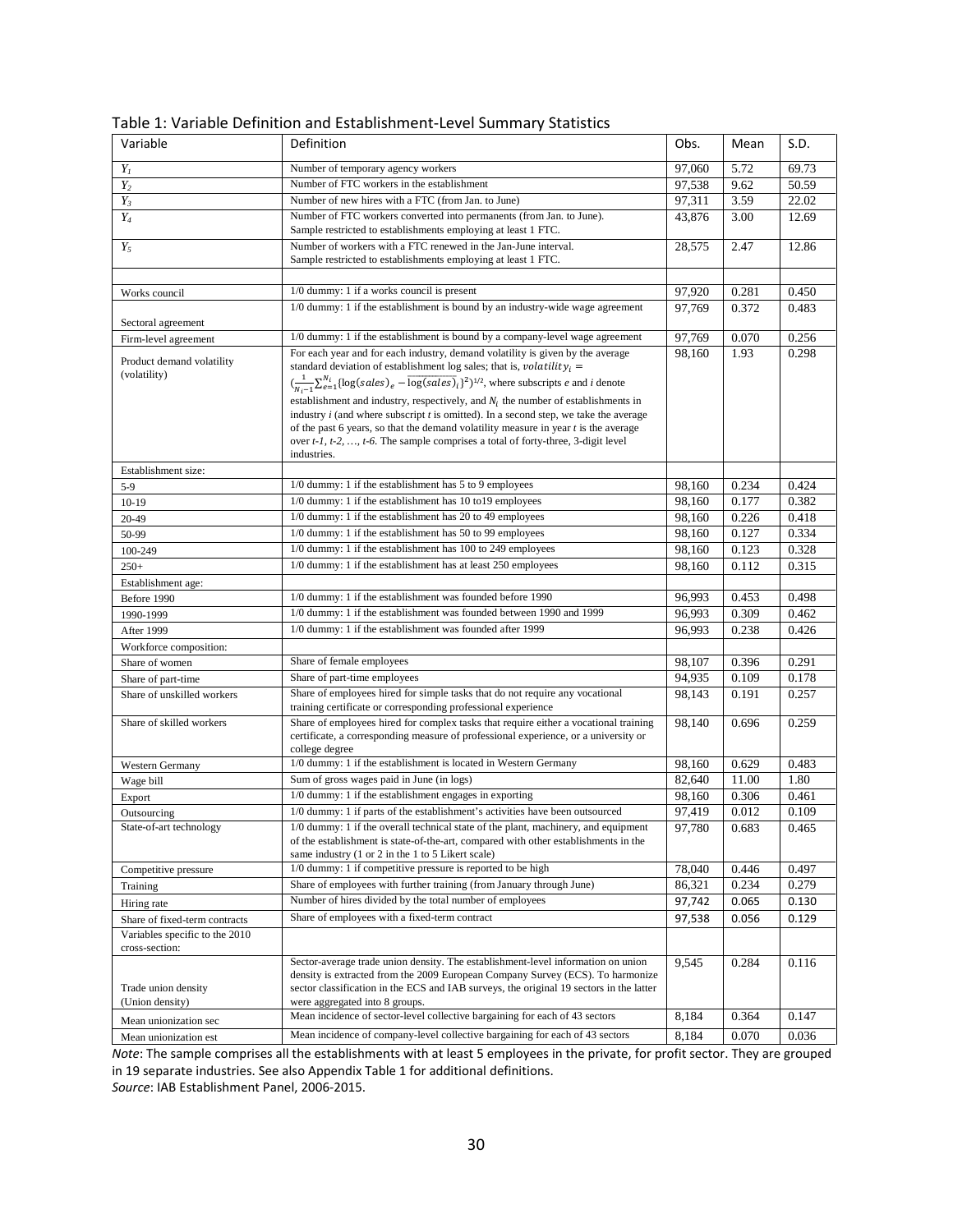|                     |      | Count |       |       |         |                          |  |
|---------------------|------|-------|-------|-------|---------|--------------------------|--|
|                     | O    | 1-9   | 10-49 | 50-99 | 100-999 | $\geq 1000$              |  |
| Relative frequency: | 80.9 | 11.2  | 5.6   | 1.3   | 1.0     | 0.04                     |  |
| $Y_2$               | 57.5 | 26.8  | 11.5  | 2.2   | 1.5     | 0.04                     |  |
| $\frac{1}{3}$       | 70.4 | 22.3  | 5.9   | 0.8   | 0.6     | 0.004                    |  |
|                     | 53.5 | 39.6  | 0.1   | 0.5   | 0.3     | $\overline{\phantom{m}}$ |  |
| $Y_5$               | 69.6 | 24.7  | 4.9   | 0.5   | 0.3     | –                        |  |

#### Table 2: Frequency Distribution of the Selected Five Response Variables (in percent)

*Note: Y<sub>1</sub>* through *Y<sub>5</sub>* are defined in Table 1.

*Source*: IAB Establishment Panel, 2006-2015.

|                |                                         |          | Count |      |     |     |     |     |     |     |
|----------------|-----------------------------------------|----------|-------|------|-----|-----|-----|-----|-----|-----|
|                |                                         | $\Omega$ | 1     | 2    | 3   | 4   | 5   | 6   | 7   | 8   |
|                | Relative frequency (actual probability) | 81.3     | 3.1   | 2.5  | 1.6 | 1.1 | 1.0 | 0.7 | 0.4 | 0.6 |
|                | OLS fitted (Predicted OLS)              | 42.1     | 3.7   | 3.7  | 3.7 | 3.6 | 3.4 | 3.3 | 3.2 | 3.1 |
| $Y_1$          | PROBIT fitted (Predicted PROBIT)        | 87.3     | 12.7  |      |     |     |     |     |     |     |
|                | ZINB fitted (Predicted ZINB)            | 81.3     | 3.4   | 2.1  | 1.5 | 1.1 | 0.9 | 0.7 | 0.6 | 0.5 |
|                | Relative frequency (actual probability) | 58.1     | 8.1   | 5.4  | 3.6 | 2.7 | 2.4 | 1.6 | 1.1 | 1.2 |
|                | OLS fitted (Predicted OLS)              | 38.1     | 3.3   | 3.3  | 3.3 | 3.2 | 3.0 | 3.1 | 2.9 | 2.9 |
| Y <sub>2</sub> | PROBIT fitted (Predicted PROBIT)        | 62.3     | 37.7  |      |     |     |     |     |     |     |
|                | ZINB fitted (Predicted ZINB)            | 58.2     | 8.1   | 5.1  | 3.6 | 2.7 | 2.1 | 1.7 | 1.4 | 1.2 |
|                | Relative frequency (actual probability) | 70.7     | 7.5   | 4.7  | 3.0 | 2.2 | 1.7 | 1.2 | 0.8 | 0.8 |
|                | OLS fitted (Predicted OLS)              | 48.4     | 7.5   | 6.5  | 5.3 | 4.1 | 3.3 | 2.6 | 2.1 | 1.7 |
| $Y_3$          | PROBIT fitted (Predicted PROBIT)        | 76.1     | 23.9  |      |     |     |     |     |     |     |
|                | ZINB fitted (Predicted ZINB)            | 71.7     | 7.1   | 4.3  | 2.9 | 2.1 | 1.5 | 1.2 | 1.0 | 0.8 |
|                | Relative frequency (actual probability) | 52.4     | 14.7  | 10.4 | 5.6 | 3.2 | 2.8 | 1.6 | 0.9 | 1.1 |
|                | OLS fitted (Predicted OLS)              | 33.9     | 12.5  | 10.1 | 7.8 | 6.0 | 5.0 | 4.6 | 4.0 | 3.7 |
| Y <sub>4</sub> | PROBIT fitted (Predicted PROBIT)        | 54.3     | 45.7  |      |     |     |     |     |     |     |
|                | ZINB fitted (Predicted ZINB)            | 53.0     | 15.2  | 8.4  | 5.2 | 3.5 | 2.5 | 1.9 | 1.4 | 1.1 |
|                | Relative frequency (actual probability) | 69.2     | 9.2   | 5.9  | 3.3 | 2.3 | 1.9 | 1.1 | 0.5 | 0.8 |
|                | OLS fitted (Predicted OLS)              | 37.7     | 13.4  | 9.9  | 7.2 | 6.2 | 6.0 | 5.3 | 4.2 | 3.1 |
| $Y_5$          | PROBIT fitted (Predicted PROBIT)        | 93.3     | 6.7   |      |     |     |     |     |     |     |
|                | ZINB fitted (Predicted ZINB)            | 69.2     | 10.0  | 5.2  | 3.2 | 2.1 | 1.6 | 1.2 | 0.9 | 0.7 |

#### Table 3: Observed and Fitted Frequencies (in percent)

*Notes*: For the OLS results, for example, Count=2 denotes the share of observations with a predicted value between 1.50 and 2.49. In the PROBIT case, Count=0 (1) if the predicted probability is less than (greater than or equal to) 0.5. The predicted ZINB is obtained using the *countfit* command in Stata. The full list of covariates is provided in Table 4. *Source*: IAB Establishment Panel, 2006-2015.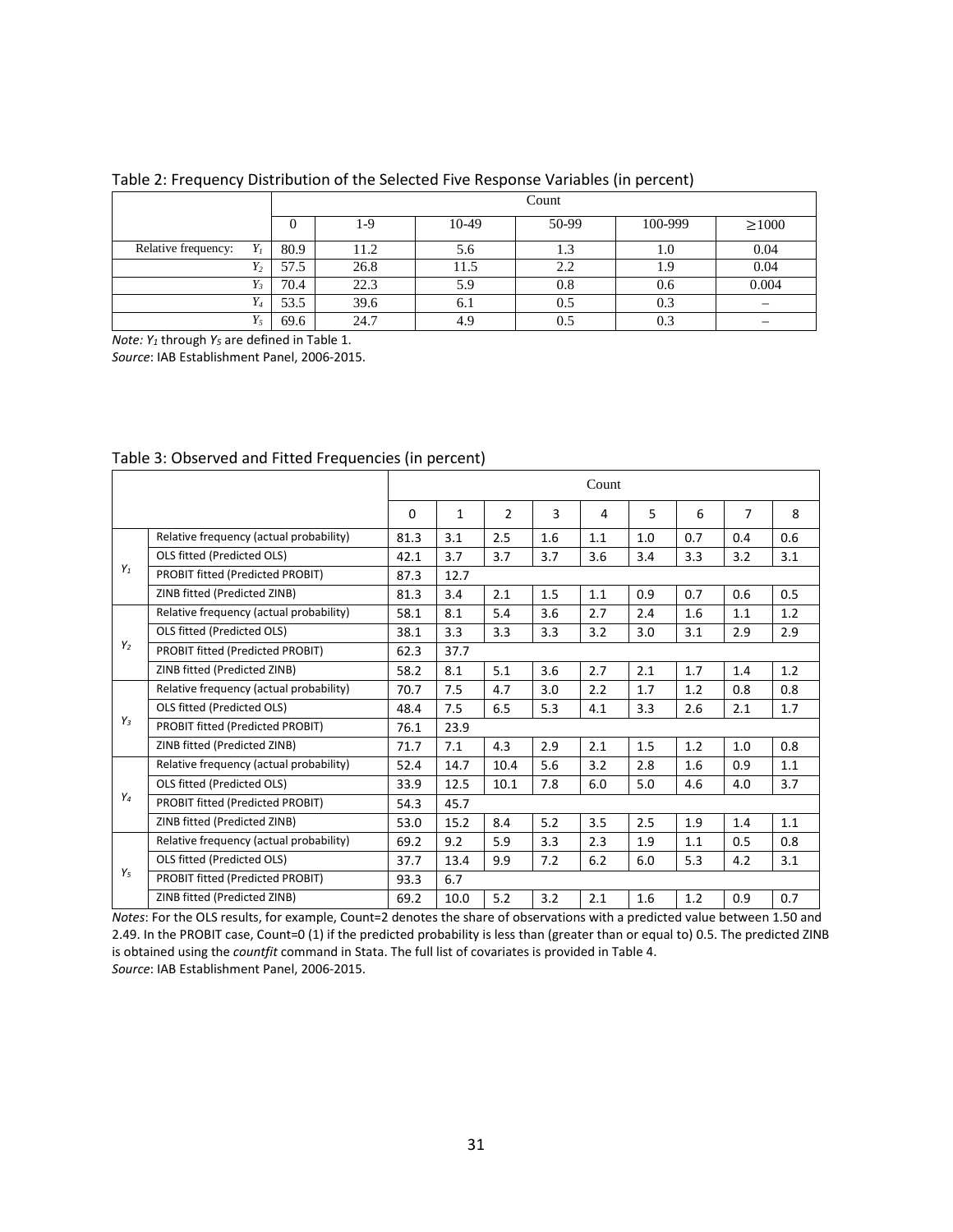|                              |                         |                    | Dependent variable            |                    |                     |
|------------------------------|-------------------------|--------------------|-------------------------------|--------------------|---------------------|
|                              | Y <sub>1</sub>          | $Y_2$              | $Y_{3}$                       | $Y_4$              | $Y_5$               |
|                              | (1)                     | (2)                | (3)                           | (4)                | (5)                 |
| Count model:                 |                         |                    |                               |                    |                     |
| Works council                | $-1.013(0.336)$ ***     | 0.110(0.191)       | $0.647(0.153)$ ***            | 0.156(0.244)       | $-0.244(0.306)$     |
| Sectoral agreement           | 0.055(0.065)            | $-0.073(0.032)$ ** | $-0.045(0.021)$ **            | 0.009(0.040)       | 0.015(0.048)        |
| Firm-level agreement         | $0.208(0.074)$ ***      | 0.010(0.044)       | $-0.007(0.031)$               | 0.001(0.047)       | 0.062(0.060)        |
| Product demand volatility    | $-0.291(0.149)$ *       | $0.202(0.087)$ **  | $0.546(0.067)$ ***            | 0.191(0.117)       | 0.111(0.137)        |
|                              | $0.476(0.163)$ ***      | $-0.248(0.097)$ ** | $-0.400$                      | $-0.224(0.120)*$   | 0.089(0.151)        |
| Volatility *works council    |                         |                    | $(0.076)$ ***                 |                    |                     |
| Training                     |                         |                    |                               | 0.049(0.053)       | $-0.122(0.073)*$    |
| Logit:                       |                         |                    |                               |                    |                     |
| Works council                | $-0.276(0.420)$         | $-0.678(0.478)$    | $-0.754(0.428)$ *             | $-0.679(0.489)$    | $-0.938(0.405)$ **  |
| Sectoral agreement           | $0.271(0.066)$ ***      | $-0.071(0.056)$    | 0.012(0.070)                  | 0.076(0.123)       | 0.039(0.080)        |
| Firm-level agreement         | 0.042(0.098)            | $-0.117(0.104)$    | $-0.110(0.108)$               | $-0.048(0.153)$    | $-0.010(0.105)$     |
| Product demand volatility    | 0.179(0.148)            | $-0.070(0.124)$    | $-0.038(0.168)$               | 0.217(0.236)       | $-0.045(0.185)$     |
| Volatility *works council    | $-0.165(0.207)$         | $-0.001(0.244)$    | 0.332(0.217)                  | $0.587(0.250)$ **  | $0.464(0.207)$ **   |
| Training                     |                         |                    |                               | $0.644(0.209)$ *** | $-0.335(0.120)$ *** |
| Outcome-specific controls    |                         |                    | Share of FTCs:<br>Hiring rate | Share of FTCs      | Share of FTCs       |
| Diagnostic tests:            |                         |                    |                               |                    |                     |
| (H0) No overdispersion (or   | alpha $=1.95$           | 1.19               | 0.69                          | 1.13               | 1.29                |
| $alpha=0$ ;                  | 95% interval:           |                    |                               |                    |                     |
| versus (H1) overdispersion   | (1.85; 2.05)            | (1.15; 1.22)       | (0.67; 0.71)                  | (1.07; 1.20)       | (1.19; 1.40)        |
| (H0) Negative binomial model | $z = 27.60$             | 32.69              | 61.40                         | 15.46              | 15.52               |
| versus (H1) ZINB; Vuong test | [ $p$ -value: $0.000$ ] | [0.0000]           | [0.0000]                      | [0.0000]           | [0.0000]            |
| (H0) ZIP model               | chibar $2(1)=$          | $0.3e+0.5$         | $1.0e + 0.5$                  | $4.8e + 04$        | $3.4e + 04$         |
| versus (H1) ZINB             | $2.8e + 0.5$            | [0.0000]           | [0.0000]                      | [0.0000]           | [0.0000]            |
|                              | $[p-value: 0.0000]$     |                    |                               |                    |                     |
| Log Pseudo-Likelihood        | $-59,276.28$            | $-11.0572.3$       | $-60.613.94$                  | $-43.725.32$       | $-27,828.98$        |
| Number of observations       | 61.668                  | 61,420             | 61,039                        | 26,476             | 21,652              |

|  | Table 4: Zero-Inflated Negative Binomial (ZINB) Model Estimates |
|--|-----------------------------------------------------------------|
|  |                                                                 |

*Notes*: The alpha statistic tests whether there is evidence of overdispersion. If alpha=0 is not rejected, then there is no overdispersion and an ordinary count (Poisson) model is appropriate. The Vuong test compares the null of a standard negative binomial model vis-à-vis a zero-inflated negative binomial, while the likelihood ratio test, in the third row of the diagnostic block, compares the ZIP model (the null) against the ZINB model. In both cases, rejection of the null implies that ZINB is the preferred specification. The model includes industry, year, establishment size (employment), and location dummies. Further controls include establishment age, the share of women/of part-time workers/of employees hired for simple tasks that do not require any vocational training/of employees hired for complex tasks that require either vocational training or a university degree, the logarithm of the wage bill, and dummies for exports, outsourcing, state of technology and competitive pressure. Robust (cluster) standard errors are in parentheses.

*Source*: IAB Establishment Panel, 2006-2015.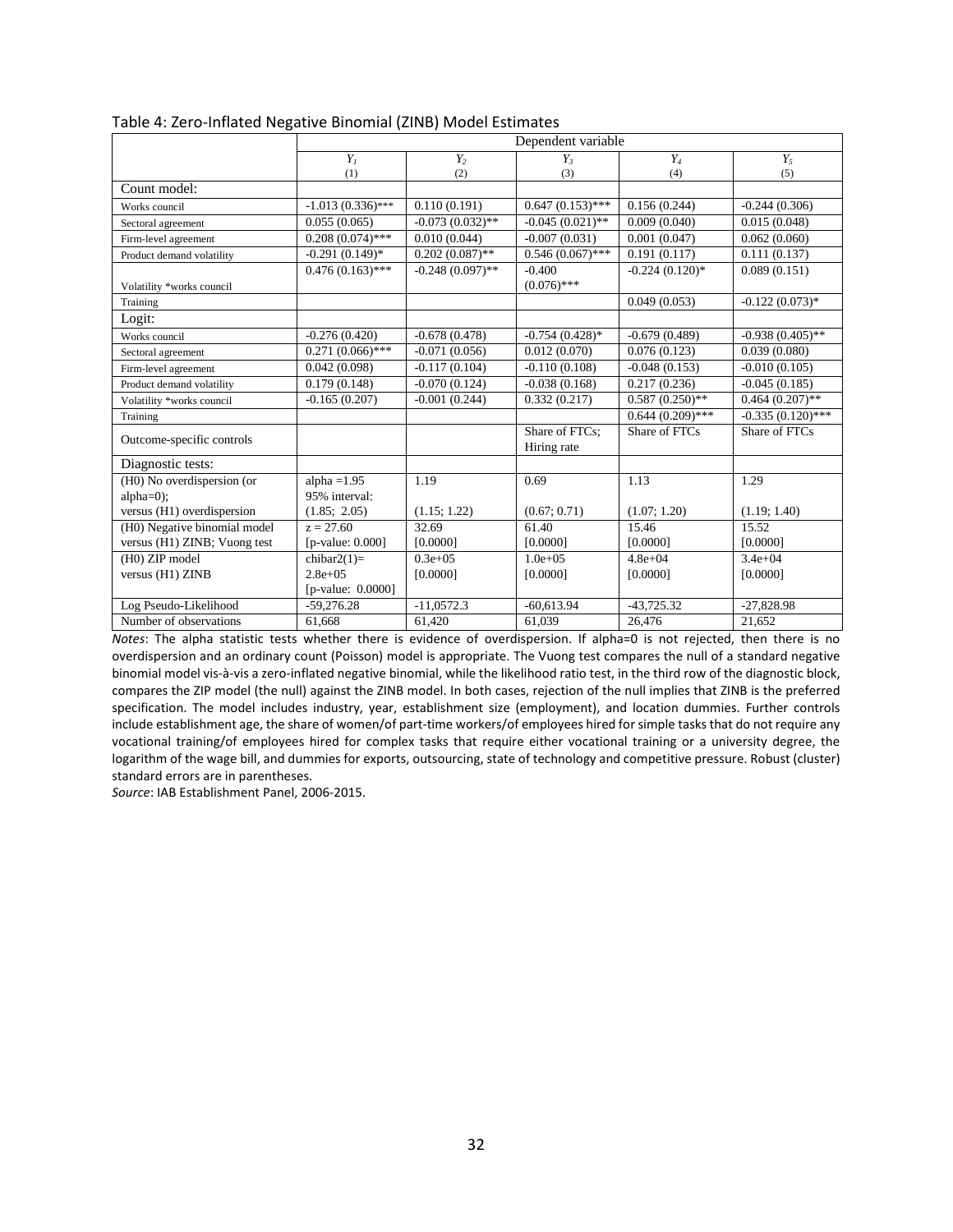|                    |                         | A, B or D | E or F | C or G |
|--------------------|-------------------------|-----------|--------|--------|
| Works council:     |                         | 88.2      | 6.0    | 5.7    |
|                    |                         | 86.6      | 5.2    | 8.2    |
| Type of collective | No collective agreement | 86.5      | 6.3    | 7.2    |
| /agreement:        | Firm-level agreement    | 87.3      | 6.3    | 6.3    |
|                    | Sector-level agreement  | 88.7      | 4.7    | 6.6    |

Table 5: The Most Important Reason for Hiring Agency Workers (in percent)

*Notes:* The reported percentages are based on questions 49b of the 2010 IAB Establishment Panel questionnaire. Items A through G denote the most important reason for hiring agency workers: *speedy availability of required labor* [A]*; duration of assignment is expected to be short* (e.g. seasonal work, cover of peaks in demand) [B]; *required qualification is hard to find on the regular labor market* [C]; *uncertainty about economic prospects* [D]; *avoidance of costs and work involved in staff acquisition and separations* [E]; *ascertaining the worker's aptitude with a view to recruitment* [F]; *other reasons* [G]. These items are mutually exclusive.

|                    |               | HRM practices | Other changes          | No change |
|--------------------|---------------|---------------|------------------------|-----------|
|                    |               | (E, F or I)   | A, B, C, D, G, H, or J |           |
|                    |               |               |                        |           |
| Works council:     | 1             | 23.3          | 45.1                   | 31.6      |
|                    | 0             | 20.6          | 25.6                   | 53.8      |
| Type of collective | No collective | 21.3          | 29.2                   | 49,5      |
| agreement:         | agreement     |               |                        |           |
|                    | Firm-level    | 23.5          | 38.3                   | 38.3      |
|                    | agreement     |               |                        |           |
|                    | Sector-level  | 20.7          | 33.1                   | 46.2      |
|                    | agreement     |               |                        |           |

#### Table 6: Indicator of Changes in Human Resource Management (HRM) Practices

*Notes*: The reported percentages are based questions 29b of the 2010 IAB Establishment Panel questionnaire. Items A through J denote the most important change within the last two years: *More reliance on internal labor* [A]; *expansion of purchase of products and services from external sources* [B]*; restructuring of procurement and distribution channels and/or of customer relations* [C]*; restructuring of departments or areas of activities* [D]*; downward shifting of responsibilities and decisions* [E]*;*  introduction of team work/working groups with their own responsibilities [F]; introduction of units/departments carrying out their *own cost and result calculations* [G]*; ecological measures in enterprise (e.g. eco, product and materials balances, eco audit)* [H]*; improvement of quality management* [I]*; others* [J]*.* These items are mutually exclusive.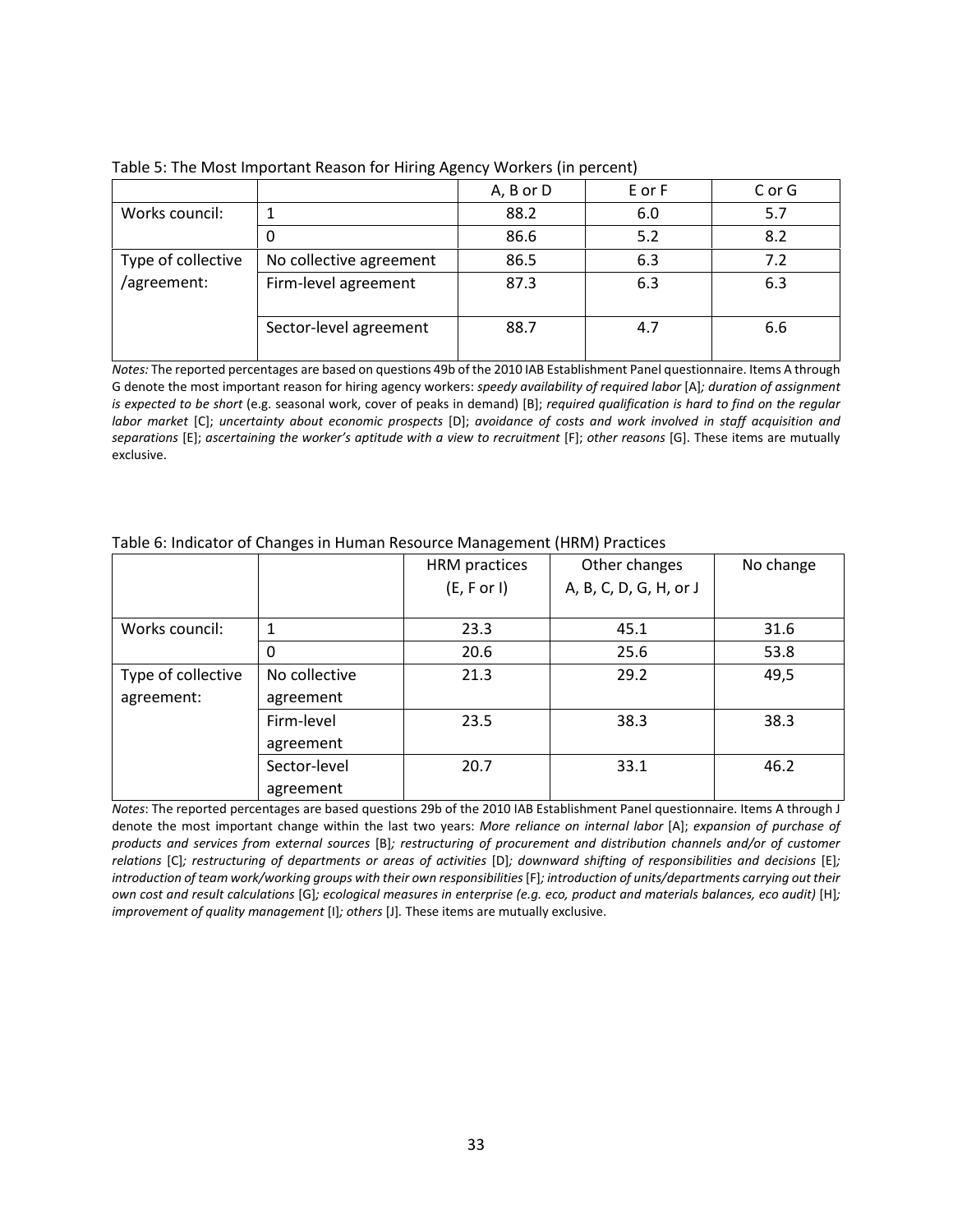|                                                                   | 2006-2015 Sample                      |                  | 2010 Cross-section  |                     |
|-------------------------------------------------------------------|---------------------------------------|------------------|---------------------|---------------------|
|                                                                   | Replication of Table 4,               |                  |                     |                     |
|                                                                   | column(1)<br>(1)                      | (2)              | (3)                 | (4)                 |
| Panel (a): $Y_1$ (Number of temporary agency workers)             |                                       |                  |                     |                     |
| Count model:                                                      |                                       |                  |                     |                     |
| Works council                                                     | $-1.013$ $(.336)$ ***                 | $-.694(.535)$    | $-.720(.538)$       | $-.231(.579)$       |
| Sectoral agreement                                                | .055(.065)                            | $-.238(.110)$ ** | $-.245(.111)$ **    | $-316(.122)$ **     |
| Firm-level agreement                                              | $.208(.074)$ ***                      | $.285(.145)$ **  | $.286(.144)$ **     | .245(.154)          |
| Product demand volatility                                         | $-.291(.149)*$                        | $-.078(.225)$    | $-0.076(0.225)$     | .150(.263)          |
| Volatility *works council                                         | $.476(.163)$ ***                      | .308(.254)       | .321(.255)          | .082(.275)          |
| Union density (lagged)                                            |                                       |                  | $-.638(.999)$       |                     |
| Mean unionization sec (lagged)                                    |                                       |                  |                     | $-.099(.737)$       |
| Mean unionization est (lagged)                                    |                                       |                  |                     | 2.325(2.226)        |
| Number of observations                                            | 61.420                                | 7.197            | 7.197               | 6.323               |
| Panel (b): Y <sub>2</sub> (Number of fixed-term contract workers) |                                       |                  |                     |                     |
|                                                                   | Replication of Table 4,               |                  |                     |                     |
|                                                                   | column (2)                            |                  |                     |                     |
| Count model:                                                      | (1)                                   | (2)              | (3)                 | (4)                 |
| Works council                                                     | .110(.191)                            | $-.096(.350)$    | $-.136(.352)$       | .133(.349)          |
| Sectoral agreement                                                | $-0.073$ $(0.032)$ **                 | $-126(.071)*$    | $-.116(.071)$       | $-.173(.072)$ **    |
| Firm-level agreement                                              | .010(.044)                            | .071(.090)       | .071(.090)          | $-0.005(0.093)$     |
| Product demand volatility                                         | $.202(.087)$ **                       | $-0.019(0.145)$  | $-.065(.150)$       | .108(.143)          |
| Volatility*works council                                          | $-.248(.097)$ **                      | $-.226(.180)$    | $-.207(.181)$       | $-.297(.178)*$      |
| Union density (lagged)                                            |                                       |                  | .702(.461)          |                     |
| Mean unionization sec (lagged)                                    |                                       |                  |                     | .654(.263)          |
|                                                                   |                                       |                  |                     | $11.189(1.268)$ *** |
| Mean unionization est (lagged)                                    |                                       |                  |                     |                     |
| Number of observations                                            | 61,420                                | 7,177            | 7,177               | 6,306               |
| Panel (c): $Y_3$ (Number of new hires with a fixed-term contract) |                                       |                  |                     |                     |
|                                                                   | Replication of Table 4,<br>column (3) |                  |                     |                     |
|                                                                   | (1)                                   | (2)              | (3)                 | (4)                 |
| Count model:                                                      |                                       |                  |                     |                     |
| Works council                                                     | $.647(.153)$ ***                      | $.591(.312)*$    | $.800(.321)$ **     | .373(.326)          |
| Sectoral agreement                                                | $-0.045$ $(0.021)$ **                 | $-.036(.046)$    | $-.041(.046)$       | $-0.019(0.049)$     |
| Firm-level agreement                                              | $-0.007(0.031)$                       | .087(.074)       | .078(.074)          | .098(.078)          |
| Product demand volatility                                         | $.546(.067)$ ***                      | $.472(.107)$ *** | $.625(.124)$ ***    | $.491(.122)$ ***    |
| Volatility*works council                                          | $-.400(.076)$ ***                     | $-.383(.155)$ ** | $-.480(.159)$ ***   | $-.286(.161)*$      |
| Union density (lagged)                                            |                                       |                  | $-0.913(0.305)$ *** |                     |
| Mean unionization sec (lagged)                                    |                                       |                  |                     | $-.215(.215)$       |
| Mean unionization est (lagged)                                    |                                       |                  |                     | $1.299(.671)*$      |
| Number of observations                                            | 61,039                                | 7,282            | 7,134               | 6,270               |

Table 7: Replication of the ZINB Model Using the 2010 Cross-Section and Union Density Indicators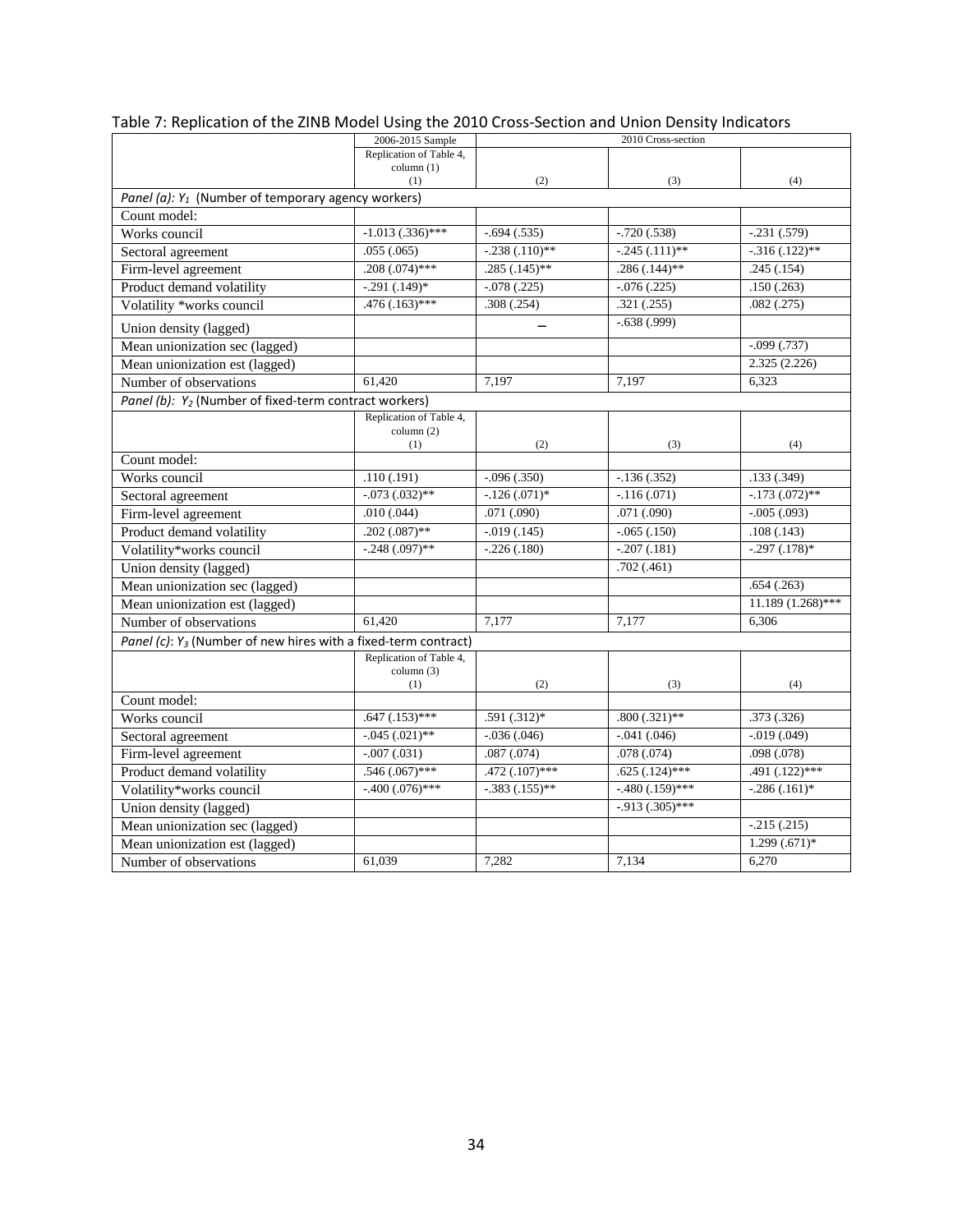|                                                                                             | 2006-2015 Sample        |                | 2010 Cross-section |                 |
|---------------------------------------------------------------------------------------------|-------------------------|----------------|--------------------|-----------------|
|                                                                                             | Replication of Table 4, |                |                    |                 |
|                                                                                             | column (4)<br>(1)       | (2)            | (3)                | (4)             |
| Panel (d): Y <sub>4</sub> (Number of fixed-term contract workers converted into permanents) |                         |                |                    |                 |
|                                                                                             |                         |                |                    |                 |
| Count model:                                                                                |                         |                |                    |                 |
| Works council                                                                               | .156(.244)              | .733(.681)     | .712(.802)         |                 |
| Sectoral agreement                                                                          | .009(.040)              | .008(.093)     | .007(.098)         |                 |
| Firm-level agreement                                                                        | .001(.047)              | $-.065(.193)$  | $-0.052$ $(.374)$  |                 |
| Product demand volatility                                                                   | $.191(.117)*$           | .298(.363)     | .334(.587)         |                 |
| Training (share of trained employees)                                                       | .049(.053)              | .088(.301)     | .111(.579)         |                 |
| Volatility*works council                                                                    | $-.224(.120)*$          | $-.527(.298)*$ | $-.524(.292)*$     |                 |
| Union density (lagged)                                                                      |                         |                | $-.335(.837)$      |                 |
| Mean unionization sec (lagged)                                                              |                         |                |                    |                 |
| Mean unionization est (lagged)                                                              |                         |                |                    |                 |
| Number of observations                                                                      | 26.476                  | 3.121          | 3,121              |                 |
| Panel (e): $Y_5$ (Number of workers with a fixed-term contract renewed)                     |                         |                |                    |                 |
|                                                                                             | Replication of Table 4, |                |                    |                 |
|                                                                                             | column (4)<br>(1)       | (2)            | (3)                | (4)             |
| Count model:                                                                                |                         |                |                    |                 |
| Works council                                                                               | $-.244(.306)$           | .550(.614)     | .536(.615)         | .348(.753)      |
| Sectoral agreement                                                                          | .015(.048)              | $-.050(.110)$  | $-.030(.112)$      | $-.075(.124)$   |
| Firm-level agreement                                                                        | .062(.060)              | .048(.154)     | .060(.156)         | .161(.259)      |
| Product demand volatility                                                                   | .111(.137)              | .212(.253)     | .187(.253)         | .440(.306)      |
| Training (share of trained employees)                                                       | $-.122(.073)*$          | $-.013(.203)$  | $-.034(.206)$      | .297(.213)      |
| Volatility*works council                                                                    | .089(.151)              | $-.190(.309)$  | $-.186(.309)$      | $-133(.375)$    |
| Union density (lagged)                                                                      |                         |                | .663(.846)         |                 |
| Mean unionization sec (lagged)                                                              |                         |                |                    | .098(.544)      |
| Mean unionization est (lagged)                                                              |                         |                |                    | $7.839(4.245)*$ |
| Number of observations                                                                      | 21,652                  | 2,975          | 2,975              | 2,676           |

*Notes*: The union density variable in column (3) comprises 8 industry-level variables flagging the corresponding trade union density rate. This information is based on the 2009 European Company Survey. In column (4), trade union density is replaced by survey-based information on industry-level coverage of sectoral and firm-level agreements. In panel (c) of the table, convergence problems forced us to reduce the number of industry-level union density variables in column (3) to 4; and similarly for column (4). Due to convergence problems in the estimation procedure, no results are reported in column (4) for *Panel (d).* In each case, the diagnostic statistics are similar to those reported in Table 4, and are available from the authors upon request. *Source*: IAB Establishment Panel, 2006-2015.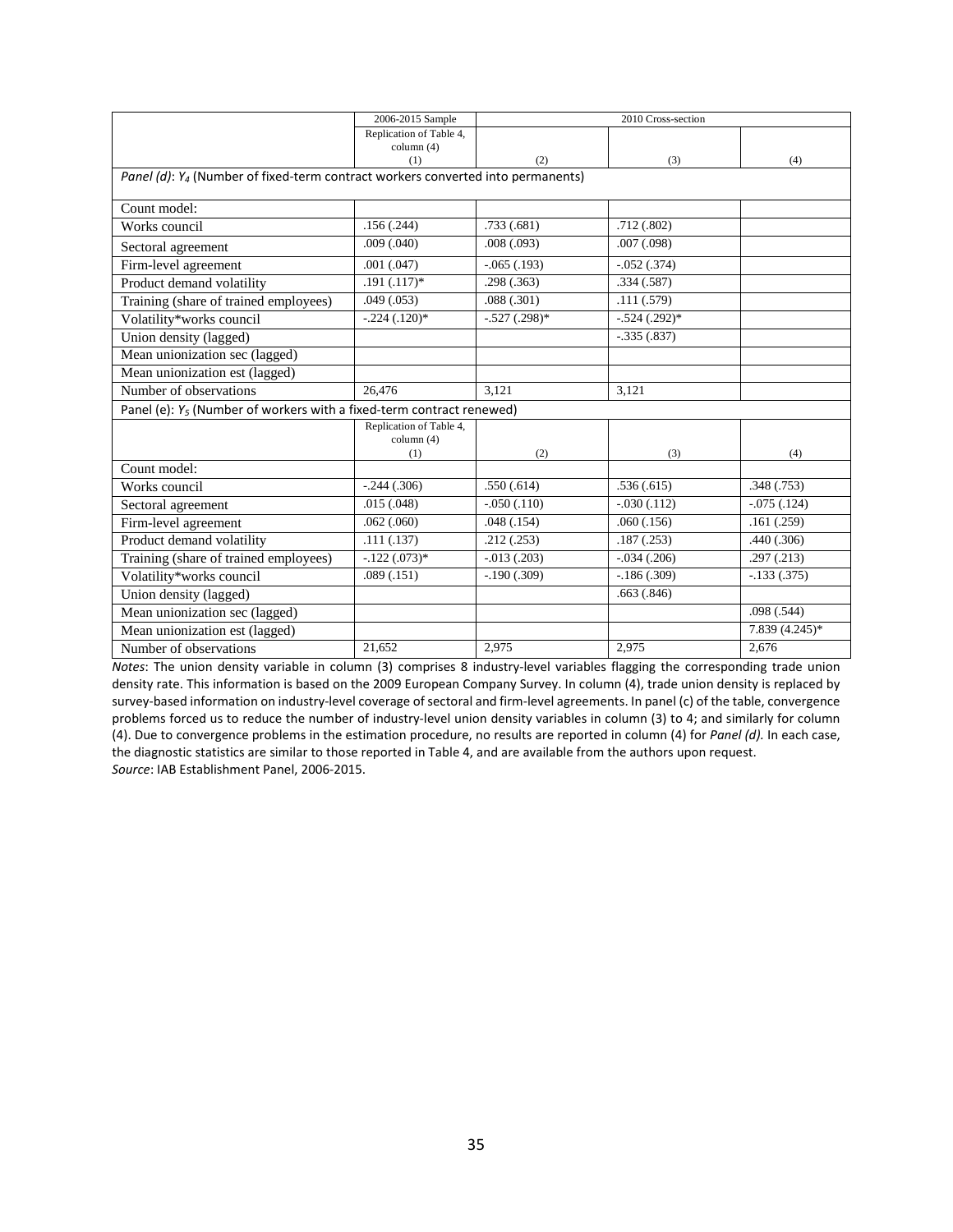Figure 1: Internal, External, and Fixed-Term Contract Employment (unweighted)

*(a) Internal full-time versus internal part-time plus external employment as a percentage of total employment*



- - - - - Internal part-time plus external employment

*(b) Freelancers, temporary agency workers, and 1-Euro jobs as a percentage of total employment*

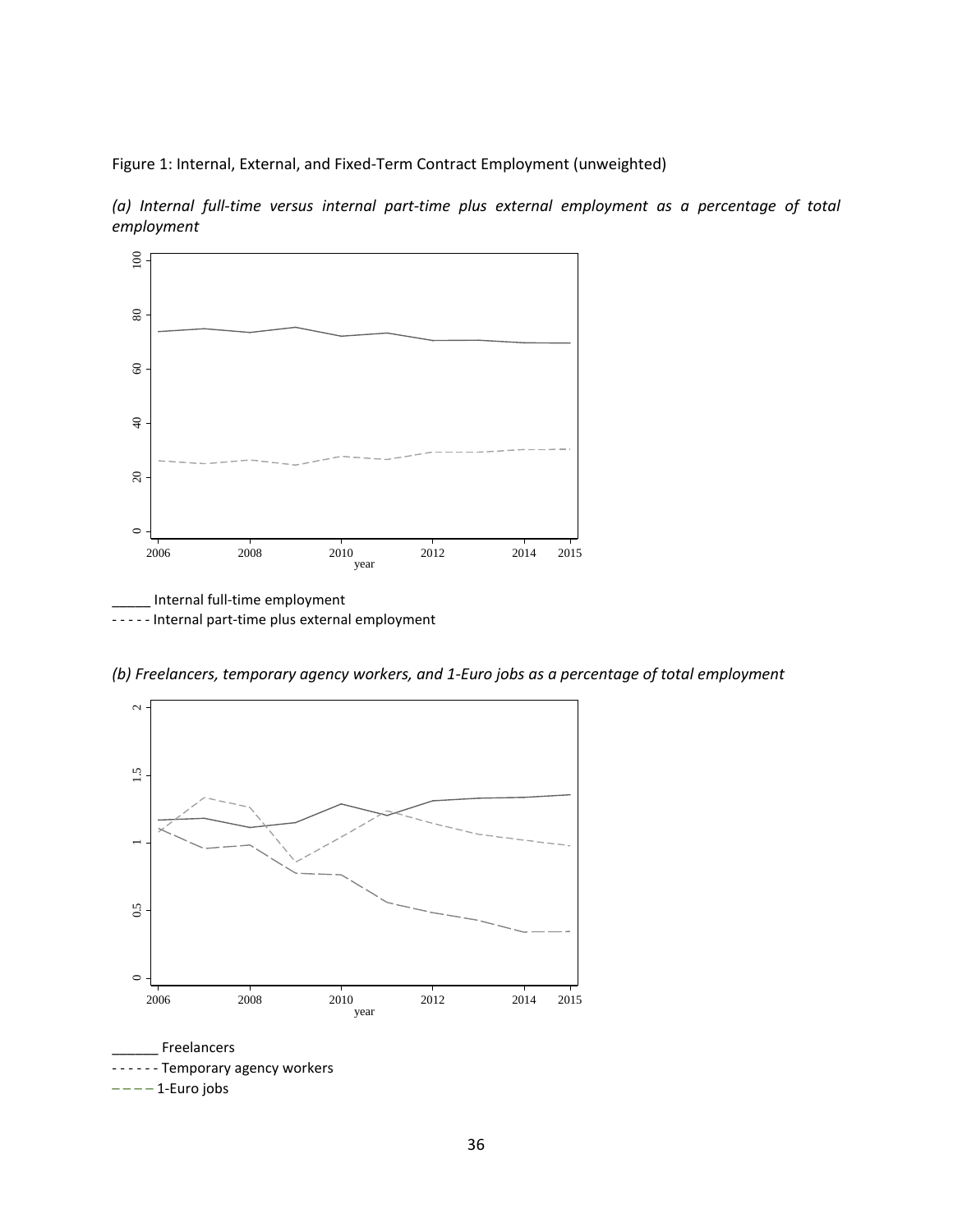

*(c)* F*ixed-term contract workers as a percentage of internal employment*

*Notes*: *External* employment is defined as the sum of freelancers, temporary agency workers, and 1-Euro jobs. *Internal* employment is given by the total number of employees at the establishment and is equivalent to the 'personnel structure' as defined by the IAB survey. *Total* employment is given by the sum of *internal* and *external* employment. Given that internal employment is also the sum of full- and part-time employment, we can then define the group of internal full-time employees and generate the difference between total employment and internal fulltime employment, which is then equal to the sum of internal part-time plus external employment. The reported percentage values are obtained by computing the mean over the establishment means. As described in Appendix Table 1, these computations use all establishments with at least 1 employee.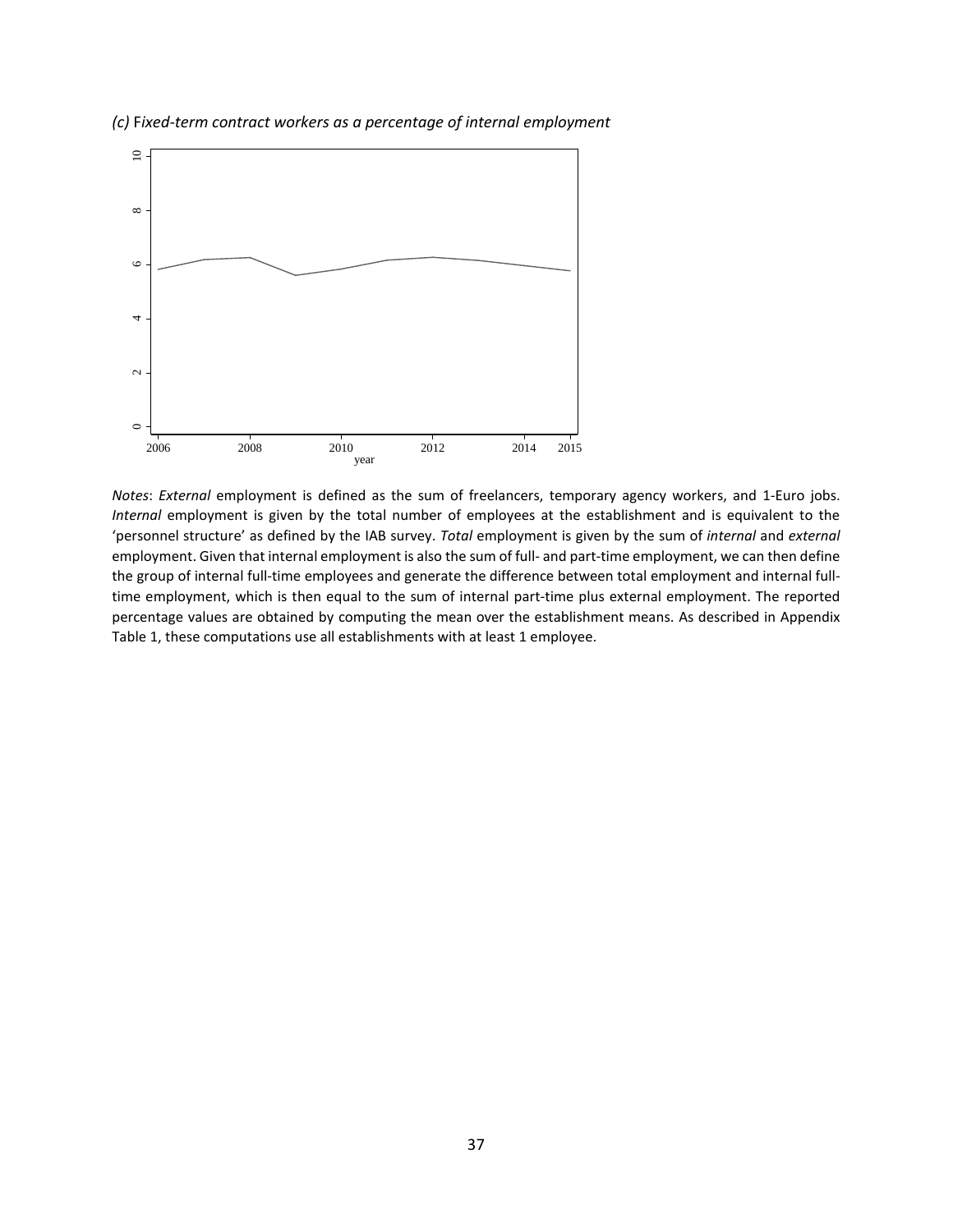Figure 2: Temporary Agency Work, New Hires with a Fixed-Term Contract (FTC), FTC Conversions, and FTC Renewals (in percent) (unweighted)

*(a) Temporary agency workers (in percent)*



Temps in establishment's workforce (left scale) - - - - - Temps in establishment's workforce in establishments with at least one temp (left scale) ---- Establishments with at least one temp (right scale)

*(b) New hires with a fixed-term contract in establishments with new hires*



New hires with a FTC in establishments with new hires - - - - - - New hires with a FTC in establishments with at least one new hire with a FTC – – – – Establishments with at least one new hire with a FTC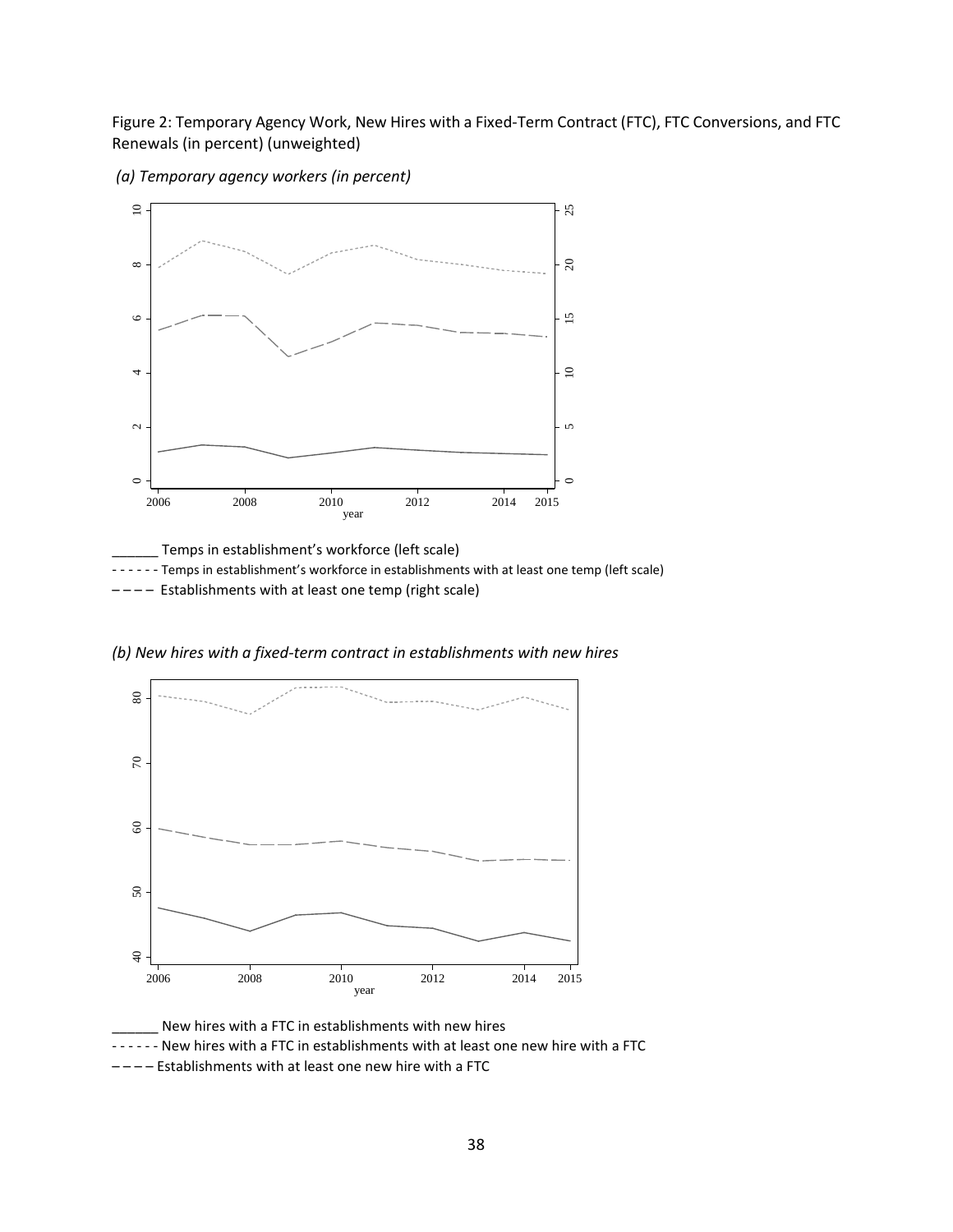

*(c) FTC conversions into open-ended* contract*s (OECs) in establishments with FTC workers*

\_\_\_\_\_\_ Conversions of FTCs into OECs in establishments with FTC workers - - - - - - Conversions of FTCs into OECs in establishments with at least one FTC conversion – – – – Establishments with at least one FTC conversion

*(d) FTC renewals in establishments with FTC workers*



\_\_\_\_\_\_ FTC renewals in establishments with FTC workers

- - - - FTC renewals in establishments with at least one FTC renewal
- – – Establishments with at least one FTC renewal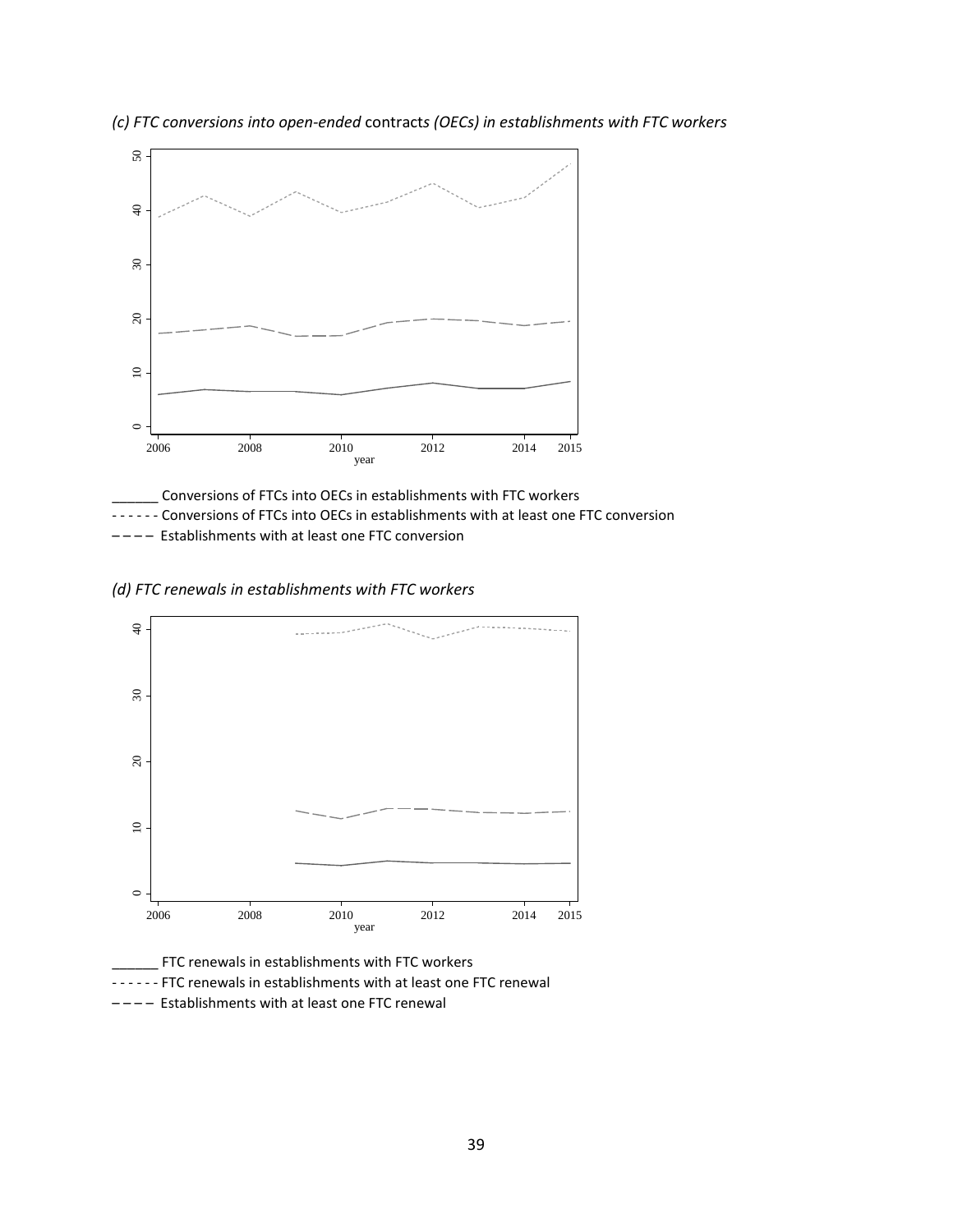Figure 3: Predicted Number of Agency Temps and Fixed-Term Contract Workers in Establishments with and without Works Council



*(a) Predicted number of temporary agency workers*

*(b) Predicted number of fixed-term contract workers*



*Notes*: Establishments with at least 5 employees. The vertical bar denotes the 95% confidence interval for the corresponding level of product demand volatility. All other covariates included in the regression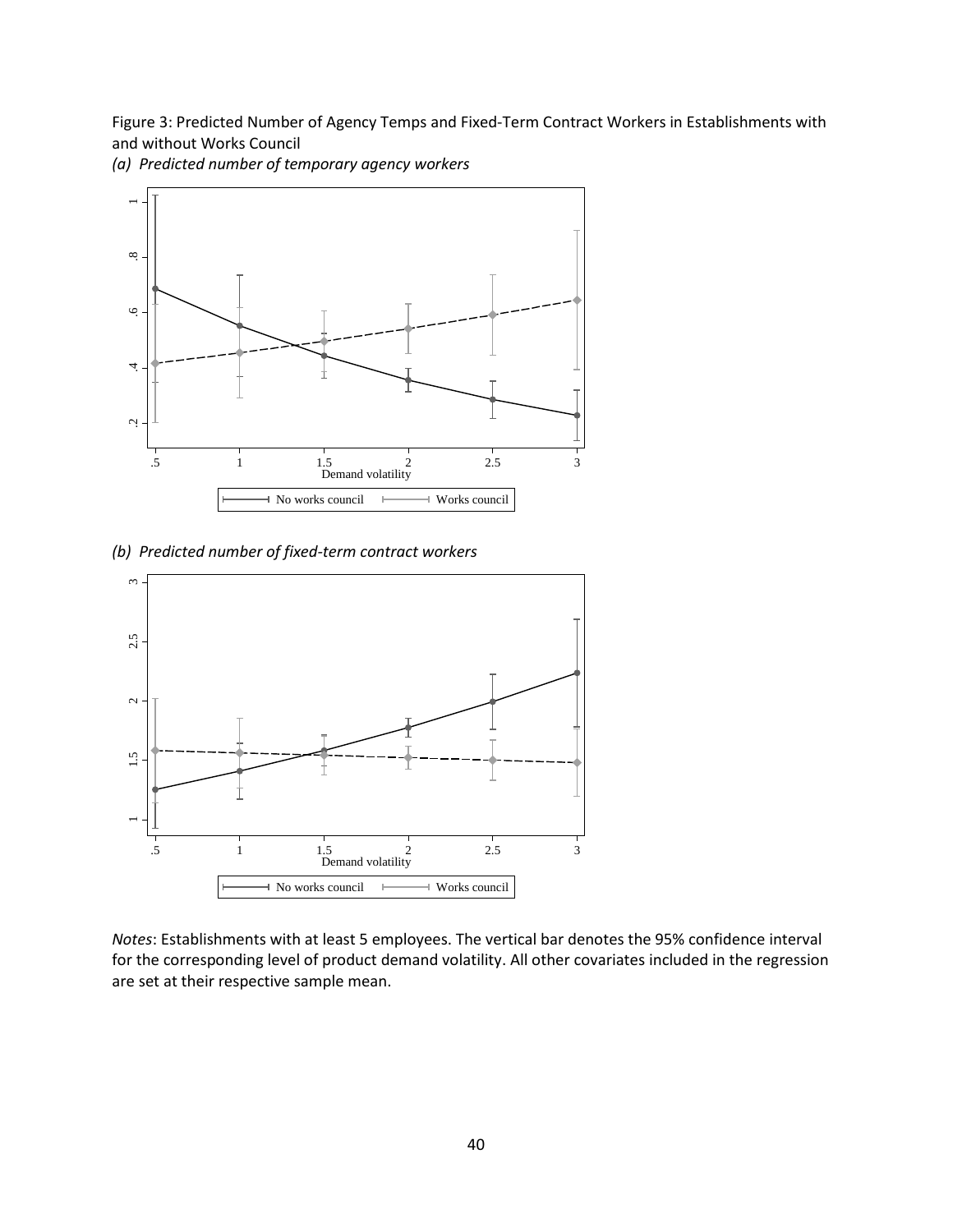Appendix Table 1: Definition of the Additional Variables in the Original IAB Establishment Panel Sample As Used in the Construction of Figures 1 and 2

| Variable       | Definition                                                                            |
|----------------|---------------------------------------------------------------------------------------|
| $N_{\_}ft$     | Number of full-time workers                                                           |
| $N_{p}$ t      | Number of regular part-time workers (without marginal employees)                      |
| N_marg         | Number of marginal part-time workers                                                  |
| N_total        | $N_{tot} = N_{tr} + N_{pt} + N_{m}$                                                   |
|                | Full-time workers + Part-time workers (regular and marginal), or                      |
|                | Full-time workers + Regular part-time workers + Marginal part-time workers.           |
|                | This aggregate gives the internal employment, that is, the number of employees at the |
|                | establishment as defined by the IAB Survey.                                           |
| N freel        | Number of freelancers                                                                 |
| N temp         | Number of temporary agency workers                                                    |
| N 1eu          | Number of 1 Euro job holders                                                          |
| N total2       | N_total2 = N_total + N_freel + N_temp + N_1eu                                         |
|                | This aggregate defines total employment, and is equivalently defined as the sum of    |
|                | internal and external employment.                                                     |
| sh freel       | N_freel / N_total2                                                                    |
|                | (Share of freelancers)                                                                |
| sh_1eu         | N_1eu / N_total2                                                                      |
|                | (Share of 1 Euro jobs)                                                                |
| sh temp        | N_agency / N_total2                                                                   |
|                | (Share of temps)                                                                      |
| sh_reg_pt      | Number of regular part-time workers / N_total2                                        |
|                | (Share of regular part-time workers)                                                  |
| sh_marg_pt     | Number of marginal part-time workers / N_total2                                       |
|                | (Share of marginal part-time workers)                                                 |
| sh_ft          | Number of full-time workers / N_total2                                                |
|                | (Share of full-time workers)                                                          |
| sh_non_ft      | (N_pt + N_marg + N_freel + N_temp + N_1eu) / N_total2                                 |
|                | (Share of non-full-time workers)                                                      |
| sh_ftc         | N_fixed / N_total                                                                     |
|                | (Share of fixed-term contract workers)                                                |
| sh ftc renew   | N_ftc_perm / N_fixed                                                                  |
|                | (Share of FTC workers with a contract converted into an open-ended contract)          |
| sh_ftc_prolong | N ftc prolong / N fixed                                                               |
|                | (Share of FTC workers whose contract was renewed)                                     |

*Note*: The variables are extracted from the original IAB Establishment Panel survey, 2006-2015. The original sample contains the publicly-owned establishments and includes those establishments with less than 5 employees.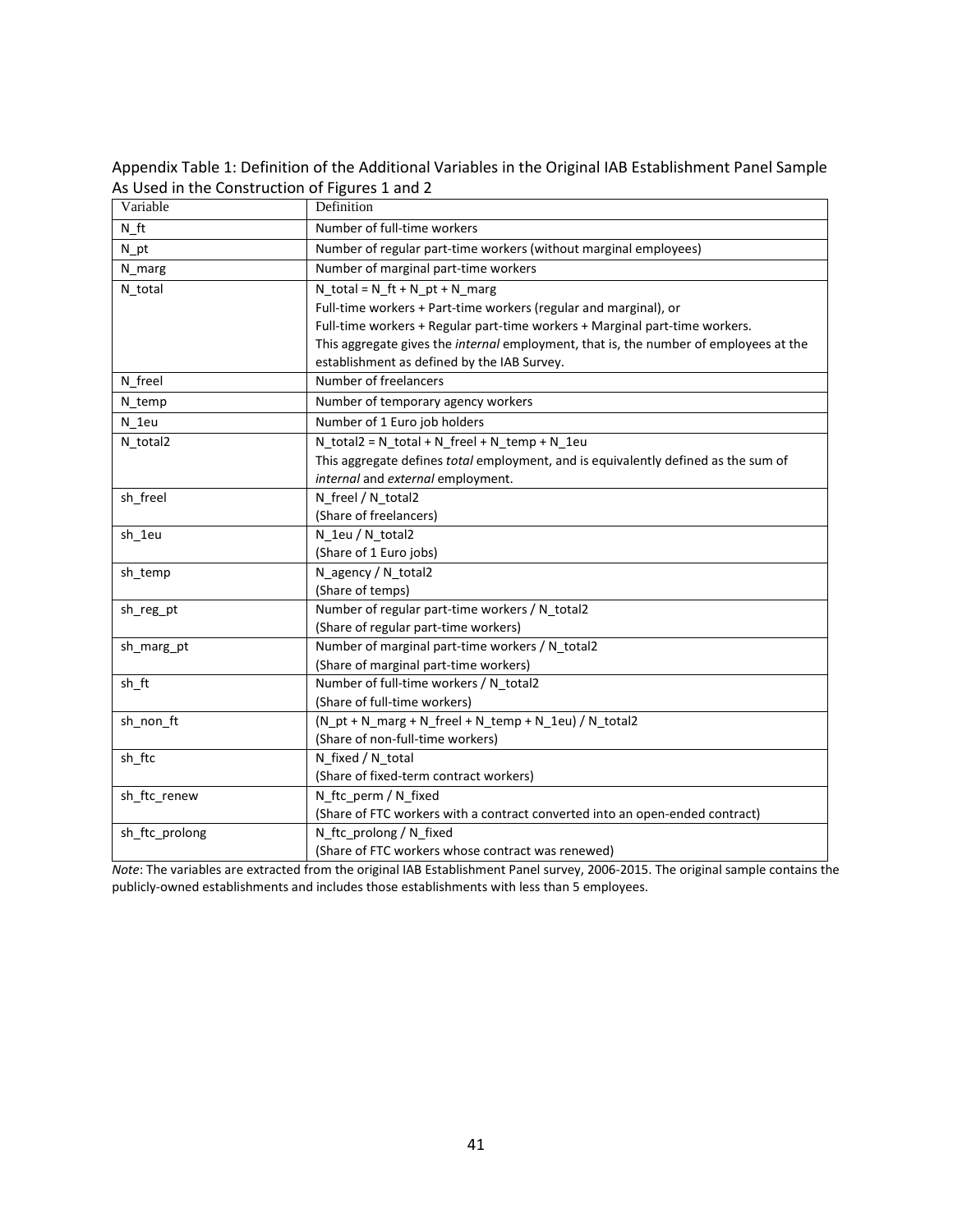# Appendix Table 2: Zero-Inflated Negative Binomial (ZINB) Model Estimates for the Subsample of Establishments with 21 to 249 Employees

|                           |                    | Dependent variable |                     |                     |                |  |  |  |  |  |  |
|---------------------------|--------------------|--------------------|---------------------|---------------------|----------------|--|--|--|--|--|--|
|                           | $Y_1$              | $Y_2$              | $Y_3$               | Y <sub>4</sub>      | $Y_5$          |  |  |  |  |  |  |
|                           | (1)                | (2)                | (3)                 | (4)                 | (5)            |  |  |  |  |  |  |
| Count model:              |                    |                    |                     |                     |                |  |  |  |  |  |  |
| Works council             | $-1.033(0.413)$ ** | 0.110(0.223)       | $0.593(0.154)$ ***  | $-0.014(0.279)$     | No convergence |  |  |  |  |  |  |
| Sectoral agreement        | 0.075(0.081)       | $-0.016(0.036)$    | $-0.044(0.023)*$    | 0.012(0.054)        |                |  |  |  |  |  |  |
| Firm-level agreement      | $0.215(0.089)$ **  | 0.079(0.052)       | 0.026(0.032)        | 0.085(0.059)        |                |  |  |  |  |  |  |
| Product demand volatility | $-0.381(0.183)$ ** | 0.152(0.101)       | $0.411(0.062)$ ***  | 0.052(0.118)        |                |  |  |  |  |  |  |
| Volatility *works council | $0.478(0.203)$ **  | $-0.198(0.113)*$   | $-0.344(0.077)$ *** | $-0.121(0.140)$     |                |  |  |  |  |  |  |
| Training                  |                    |                    |                     | 0.052(0.067)        |                |  |  |  |  |  |  |
|                           |                    |                    |                     |                     |                |  |  |  |  |  |  |
| Logit:                    |                    |                    |                     |                     |                |  |  |  |  |  |  |
| Works council             | $-0.455(0.512)$    | $-0.321(0.534)$    | 0.022(0.601)        | $-0.159(0.635)$     |                |  |  |  |  |  |  |
| Sectoral agreement        | $0.185(0.083)$ **  | $-0.036(0.082)$    | 0.120(0.089)        | 0.127(0.181)        |                |  |  |  |  |  |  |
| Firm-level agreement      | 0.005(0.124)       | 0.014(0.135)       | $-0.078(0.136)$     | 0.140(0.186)        |                |  |  |  |  |  |  |
| Product demand volatility | 0.148(0.176)       | 0.020(0.158)       | $-0.207(0.221)$     | $0.482(0.283)*$     |                |  |  |  |  |  |  |
| Volatility *works council | $-0.038(0.253)$    | $-0.155(0.277)$    | $-0.068(0.304)$     | 0.225(0.327)        |                |  |  |  |  |  |  |
| Training                  |                    |                    |                     | $-0.842(0.294)$ *** |                |  |  |  |  |  |  |
| Outcome-specific controls |                    |                    | Share of FTCs:      | Share of FTCs       |                |  |  |  |  |  |  |
|                           |                    |                    | Hiring rate         |                     |                |  |  |  |  |  |  |
| Number of observations    | 28,766             | 28,639             | 28,440              | 16,598              |                |  |  |  |  |  |  |

*Note*: In each column, the diagnostic statistics are similar to those reported in Table 4.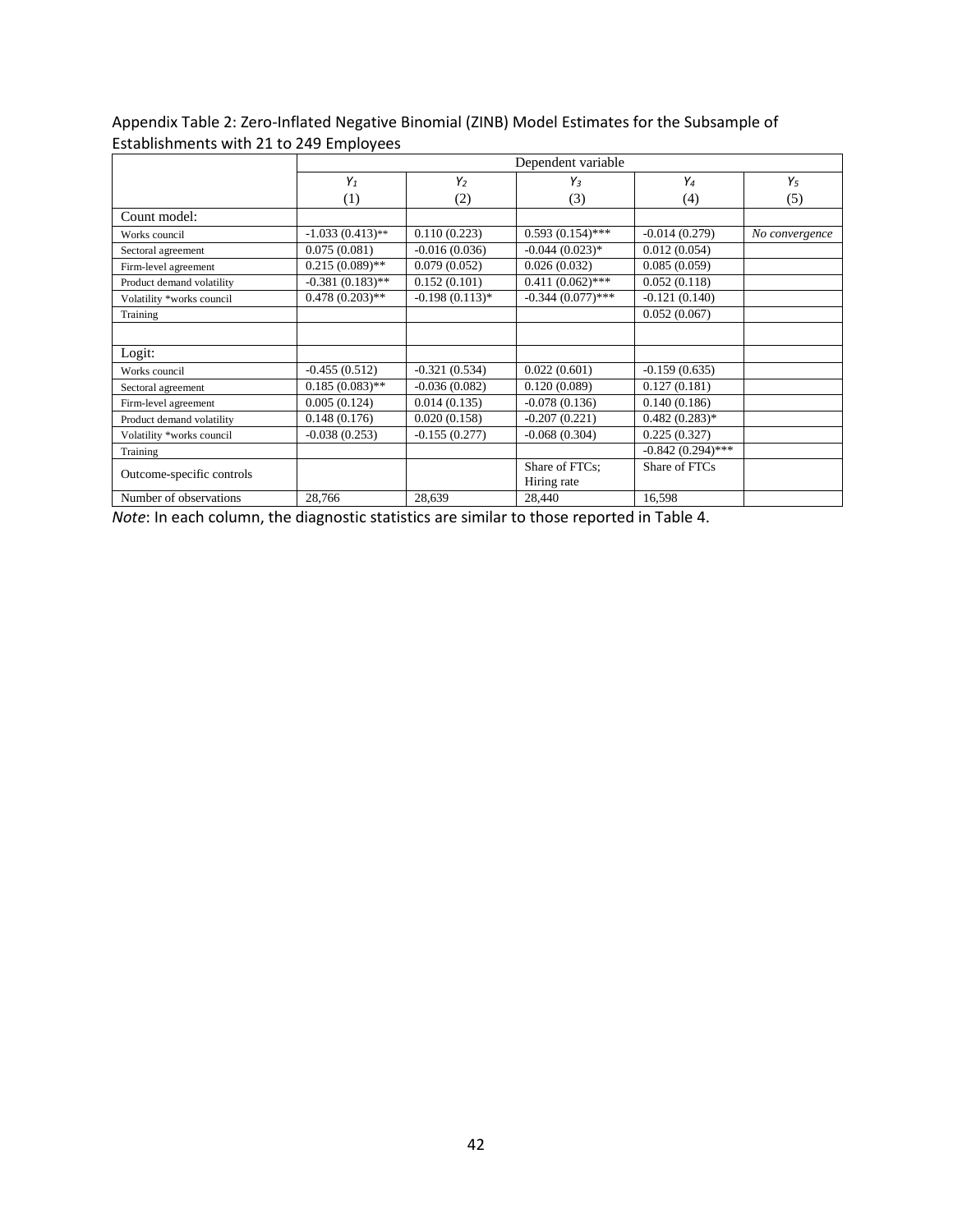# **Online-Appendix**

(*Worker Representation and Temporary Employment in Germany: The Deployment and Extent of Fixed-Term Contracts and Temporary Agency Work*)

NOT FOR PUBLICATION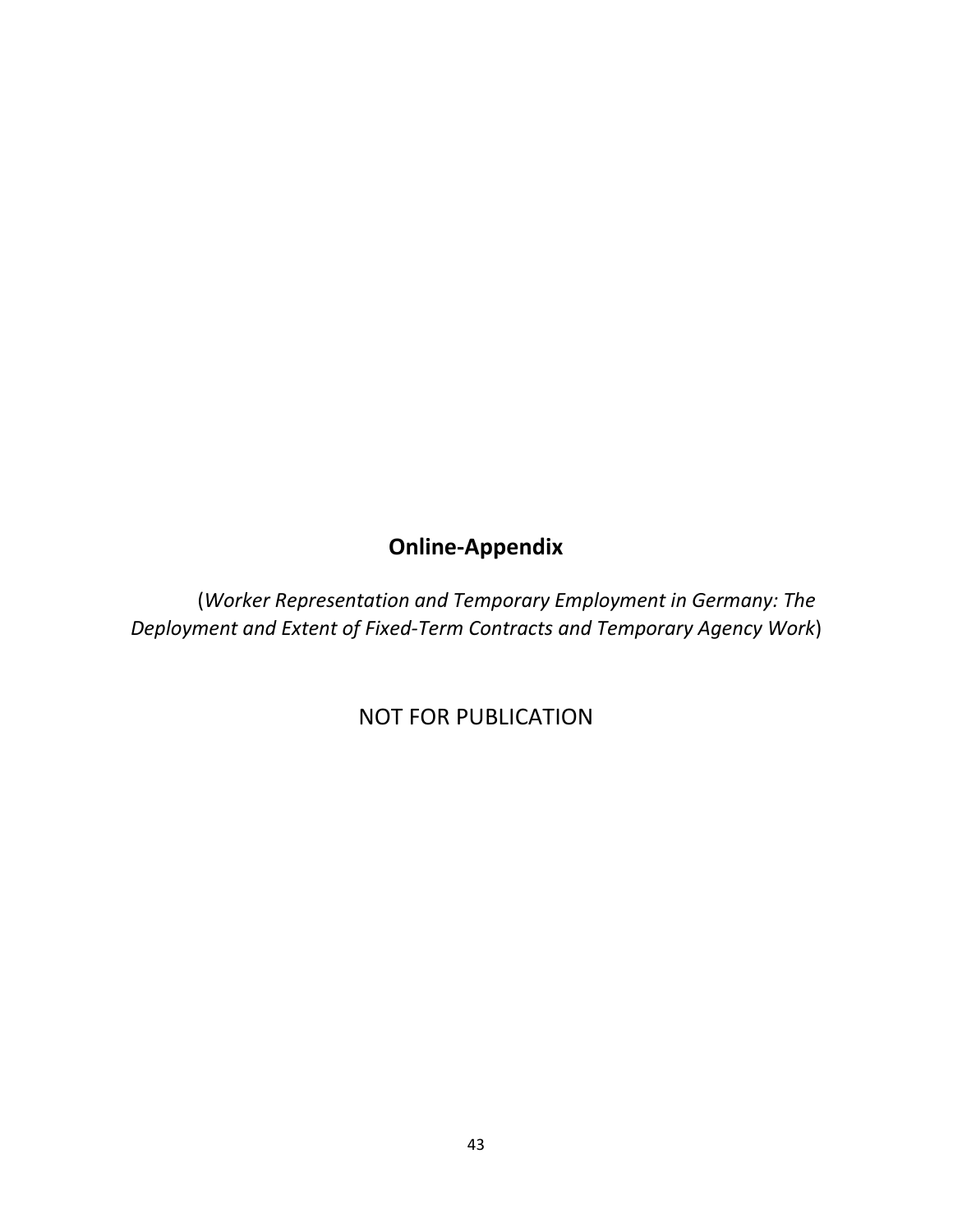| 2-digit industry level (43 groups)           | Freq. | Mean | Min  | Max  |
|----------------------------------------------|-------|------|------|------|
| agriculture/forestry                         | 1,934 | 1.49 | 1.46 | 1.52 |
| mining                                       | 421   | 2.21 | 2.09 | 2.34 |
| energy                                       | 1,507 | 2.24 | 2.19 | 2.33 |
| food/luxury                                  | 3,667 | 2.32 | 2.25 | 2.37 |
| textiles/clothing                            | 1,138 | 2.11 | 2.00 | 2.31 |
| paper/printing/wood sector                   | 2,708 | 2.24 | 2.18 | 2.27 |
| chemical/pharmaceutical sector               | 1,939 | 2.33 | 2.23 | 2.46 |
| plastics sector                              | 1,907 | 1.84 | 1.74 | 1.92 |
| glass/stones/ore extraction                  | 1,840 | 2.01 | 1.95 | 2.08 |
| manufacture of basic metals                  | 2,242 | 2.35 | 2.25 | 2.40 |
| manufacture of fabricated metal              | 4,287 | 1.95 | 1.90 | 1.99 |
| manufacture of electrical equipment, off     | 1,357 | 2.13 | 2.03 | 2.19 |
| precision and optical equipment              | 1,657 | 2.21 | 1.97 | 2.36 |
| machinery and equipment                      | 4,154 | 1.96 | 1.91 | 2.04 |
| other vehicle production                     | 2,160 | 2.82 | 2.74 | 2.88 |
| furniture, jewelry/toys                      | 2,271 | 2.04 | 1.91 | 2.14 |
| reparation/installation                      | 947   | 1.74 | 1.67 | 1.80 |
| main building sector                         | 3,002 | 1.78 | 1.73 | 1.83 |
| building/installation                        | 5,545 | 1.46 | 1.41 | 1.51 |
| Sales, maintenance, repair of motor vehicles | 3,219 | 1.97 | 1.92 | 2.02 |
| wholesale trade                              | 4,646 | 2.05 | 1.98 | 2.12 |
| <b>Retail Trade</b>                          | 8,021 | 1.90 | 1.84 | 2.01 |
| <b>Transport and Warehousing</b>             | 4,705 | 2.06 | 2.03 | 2.13 |
| Information and communication publishing     | 2,037 | 1.92 | 1.88 | 1.99 |
| hotel business and gastronomy                | 4,529 | 1.55 | 1.51 | 1.62 |
| financial and insurance sector               | 2,577 | 1.67 | 1.58 | 1.78 |
| real estate activities                       | 1,020 | 2.31 | 2.28 | 2.35 |
| accounting, advertising                      | 2,060 | 1.52 | 1.40 | 1.64 |
| consulting                                   | 571   | 1.98 | 1.92 | 2.03 |
| architecture, technical/physical/chemical    | 2,453 | 1.77 | 1.65 | 1.82 |
| research/development                         | 563   | 1.66 | 1.59 | 1.81 |
| marketing, design, translation               | 376   | 1.62 | 1.44 | 1.70 |
| veterinary sector                            | 112   | 0.79 | 0.63 | 0.84 |
| renting                                      | 186   | 1.62 | 1.51 | 1.71 |
| placement and temporary provision of lab     | 1,847 | 1.20 | 1.09 | 1.26 |
| itinerant trading, landscaping               | 2,538 | 1.92 | 1.85 | 1.95 |
| Education                                    | 1,292 | 1.62 | 1.55 | 1.68 |
| Human health                                 | 8,139 | 1.97 | 1.93 | 1.99 |
| culture/sports/entertaining                  | 612   | 2.22 | 2.06 | 2.35 |
| Reparation of computer, consumer goods       | 167   | 1.81 | 1.69 | 1.97 |
| Other services                               | 1,551 | 1.75 | 1.74 | 1.78 |
| activities of membership                     | 155   | 2.08 | 1.92 | 2.22 |
| civil service/social insurance               | 101   | 1.38 | 1.15 | 1.90 |

Appendix Table 1: Product Demand Volatility by Sector, 2006-2015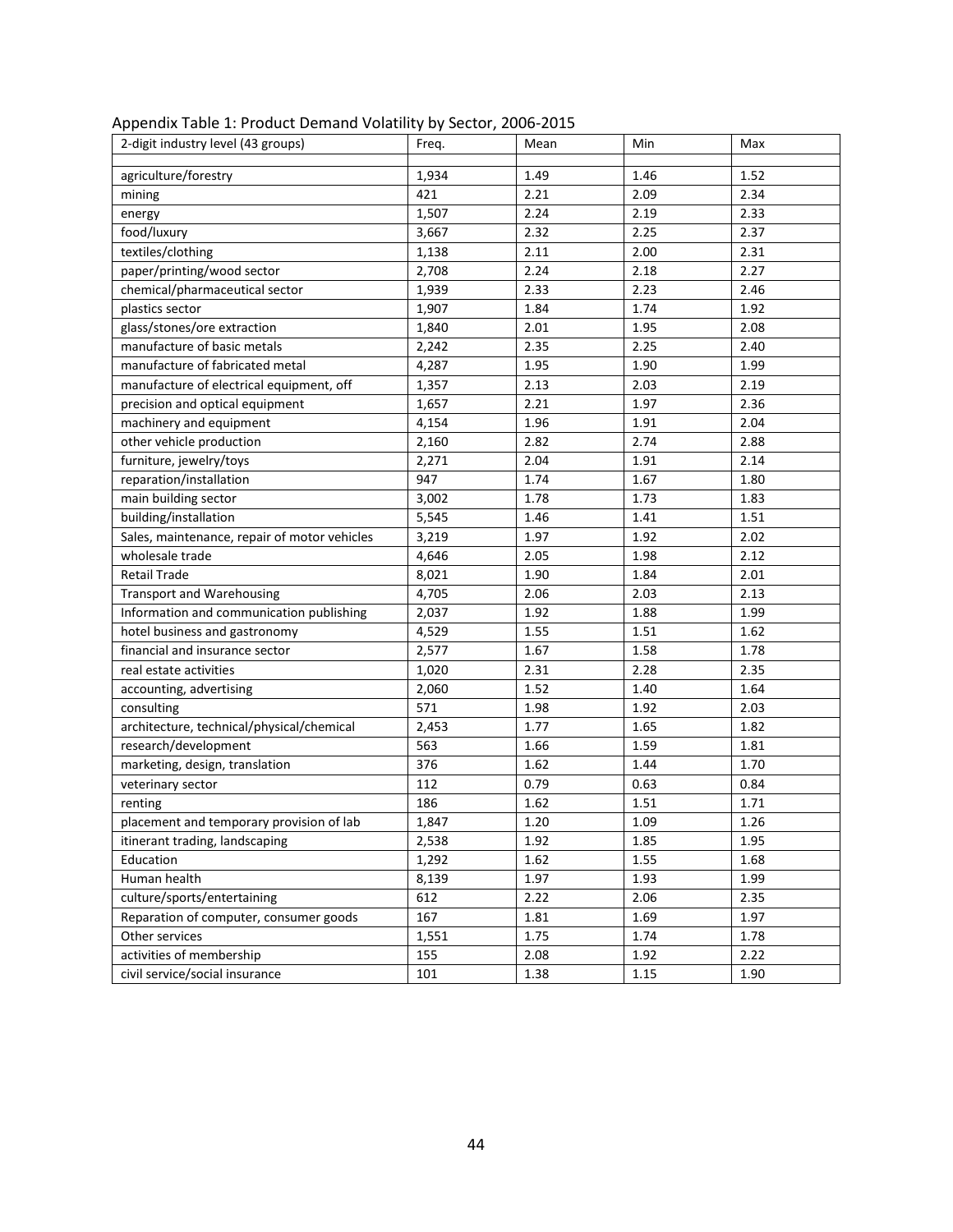Appendix Table 2: Zero-Inflated Negative Binomial (ZINB) Model Estimates for the Subsample of Establishments with 21 to 100 Employees

|                           |                    | Dependent variable |                    |                    |                |  |  |  |  |  |  |
|---------------------------|--------------------|--------------------|--------------------|--------------------|----------------|--|--|--|--|--|--|
|                           | $Y_1$              | $Y_2$              | $Y_3$              | Y4                 | $Y_5$          |  |  |  |  |  |  |
|                           | (1)                | (2)                | (3)                | (4)                | (5)            |  |  |  |  |  |  |
| Count model:              |                    |                    |                    |                    |                |  |  |  |  |  |  |
| Works council             | $-1.010(0.603)*$   | 0.331(0.345)       | 0.363(0.228)       | $-0.026(0.361)$    | No convergence |  |  |  |  |  |  |
| Sectoral agreement        | $0.269(0.117)$ **  | $-0.011(0.045)$    | $-0.029(0.029)$    | 0.098(0.067)       |                |  |  |  |  |  |  |
| Firm-level agreement      | $0.324(0.117)$ *** | 0.073(0.073)       | $-0.027(0.043)$    | 0.049(0.071)       |                |  |  |  |  |  |  |
| Product demand volatility | $-0.499(0.234)$ ** | 0.152(0.130)       | $0.368(0.078)$ *** | $-0.038(0.147)$    |                |  |  |  |  |  |  |
| Volatility *works council | 0.465(0.304)       | $-0.305(0.176)$ *  | $-0.230(0.116)$ ** | $-0.087(0.180)$    |                |  |  |  |  |  |  |
| Training                  |                    |                    |                    | 0.025(0.088)       |                |  |  |  |  |  |  |
|                           |                    |                    |                    |                    |                |  |  |  |  |  |  |
| Logit:                    |                    |                    |                    |                    |                |  |  |  |  |  |  |
| Works council             | $-0.911(0.759)$    | $-0.694(0.886)$    | 0.087(0.897)       | 0.687(1.110)       |                |  |  |  |  |  |  |
| Sectoral agreement        | $0.189(0.114)$ *   | $-0.018(0.097)$    | $-0.009(0.119)$    | 0.268(0.307)       |                |  |  |  |  |  |  |
| Firm-level agreement      | $-0.117(0.165)$    | $-0.001(0.175)$    | $-0.084(0.187)$    | 0.039(0.297)       |                |  |  |  |  |  |  |
| Product demand volatility | 0.223(0.224)       | $-0.014(0.191)$    | $-0.330(0.275)$    | 0.378(0.442)       |                |  |  |  |  |  |  |
| Volatility *works council | 0.203(0.377)       | 0.012(0.467)       | $-0.068(0.450)$    | 0.378(0.568)       |                |  |  |  |  |  |  |
| Training                  |                    |                    |                    | $-1.338(0.574)$ ** |                |  |  |  |  |  |  |
| Outcome-specific controls |                    |                    | Share of FTCs:     | Share of FTCs      |                |  |  |  |  |  |  |
|                           |                    |                    | Hiring rate        |                    |                |  |  |  |  |  |  |
| Number of observations    | 21,418             | 21,329             | 21,197             | 10,849             |                |  |  |  |  |  |  |

*Note*: In each column, the diagnostic statistics are similar to those reported in Table 4 and are not included here.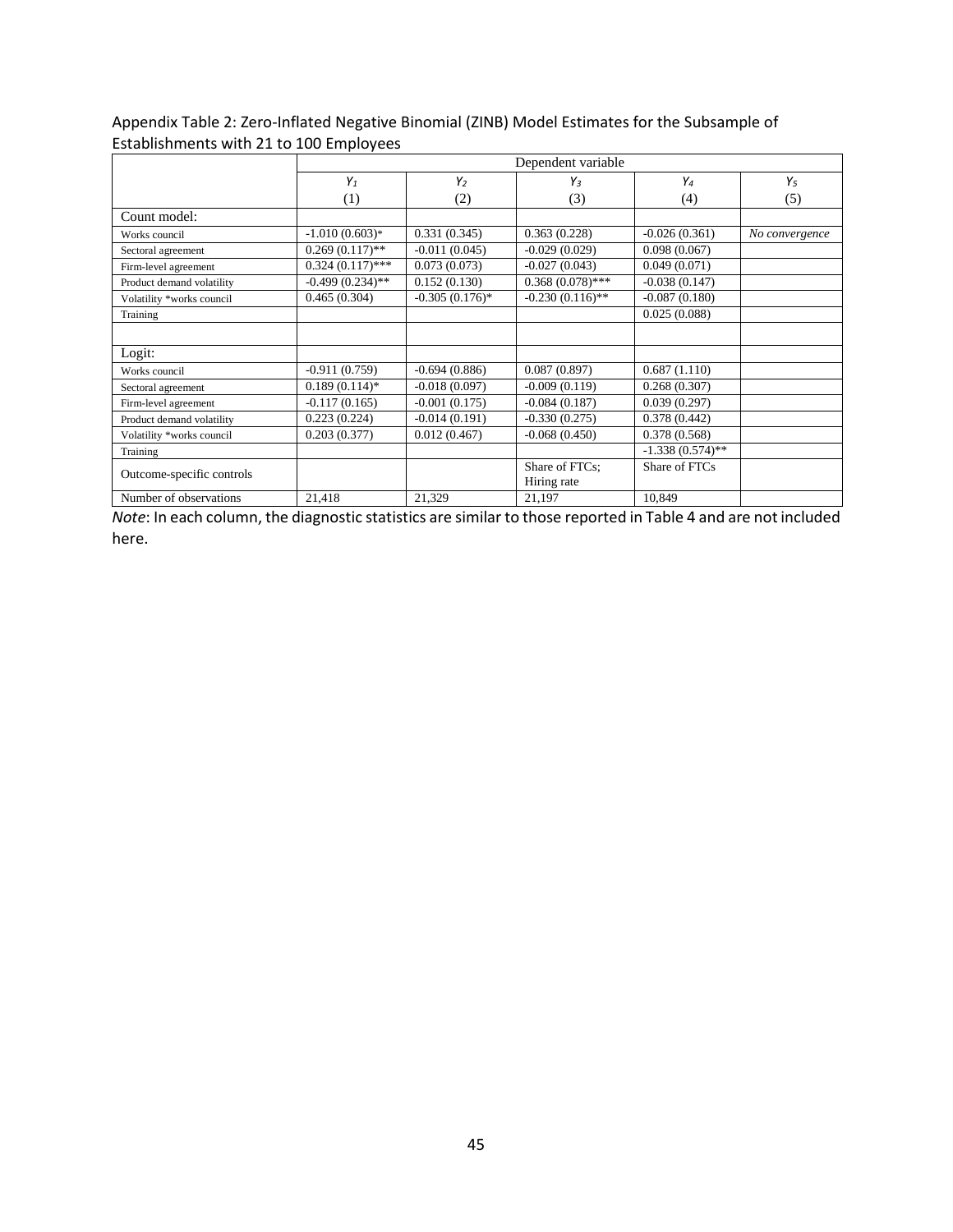|                       |                            | A, B or D |        |        | E or F |        |        | C or G |        |        |
|-----------------------|----------------------------|-----------|--------|--------|--------|--------|--------|--------|--------|--------|
|                       |                            | $>=$ 5    | 21-100 | 21-249 | $>=$ 5 | 21-100 | 21-249 | $>=$ 5 | 21-100 | 21-249 |
| Works                 |                            | 88.2      | 85.3   | 87.2   | 6.0    | 6.6    | 6.9    | 5.7    | 8.2    | 5.9    |
| council:              | 0                          | 86.6      | 86.2   | 86.5   | 5.2    | 4.9    | 4.9    | 8.2    | 9.0    | 8.6    |
| Type of<br>collective | No collective<br>agreement | 86.5      | 85.9   | 86.3   | 6.3    | 6.2    | 6.5    | 7.2    | 8.0    | 7.2    |
| agreement:            | Firm-level<br>agreement    | 87.3      | 83.0   | 87.2   | 6.3    | 4.6    | 5.2    | 6.3    | 12.5   | 7.6    |
|                       | Sector-level<br>agreement  | 88.7      | 86.3   | 87.5   | 4.7    | 4.4    | 5.1    | 6.6    | 9.4    | 7.4    |

Appendix Table 3: The Most Important Reason for Hiring Temporary Agency Workers by Establishment Size and Location (in percent)

(cont.)

|            |               | A, B or D |         |         | E or F  |         |         | C or G  |         |         |
|------------|---------------|-----------|---------|---------|---------|---------|---------|---------|---------|---------|
|            |               | Germany   | Western | Eastern | Germany | Western | Eastern | Germany | Western | Eastern |
|            |               |           | Germany | Germany |         | Germany | Germany |         | Germany | Germany |
| Works      |               | 88.2      | 89.0    | 86.4    | 6.0     | 5.6     | 7.1     | 5.7     | 5.4     | 6.6     |
| council:   | $\Omega$      | 86.6      | 84.0    | 89.8    | 5.2     | 7.0     | 3.0     | 8.2     | 9.0     | 7.3     |
| Type of    | No collective | 86.5      | 84.2    | 88.9    | 6.3     | 8.2     | 4.2     | 7.2     | 7.6     | 6.9     |
| collective | agreement     |           |         |         |         |         |         |         |         |         |
| agreement: | Firm-level    | 87.3      | 85.3    | 90.6    | 6.3     | 7.1     | 5.1     | 6.3     | 7.7     | 4.3     |
|            | agreement     |           |         |         |         |         |         |         |         |         |
|            | Sector-level  | 88.7      | 89.5    | 86.1    | 4.7     | 4.5     | 5.2     | 6.6     | 6.0     | 8.8     |
|            | agreement     |           |         |         |         |         |         |         |         |         |

*Note*: See notes to Table 5.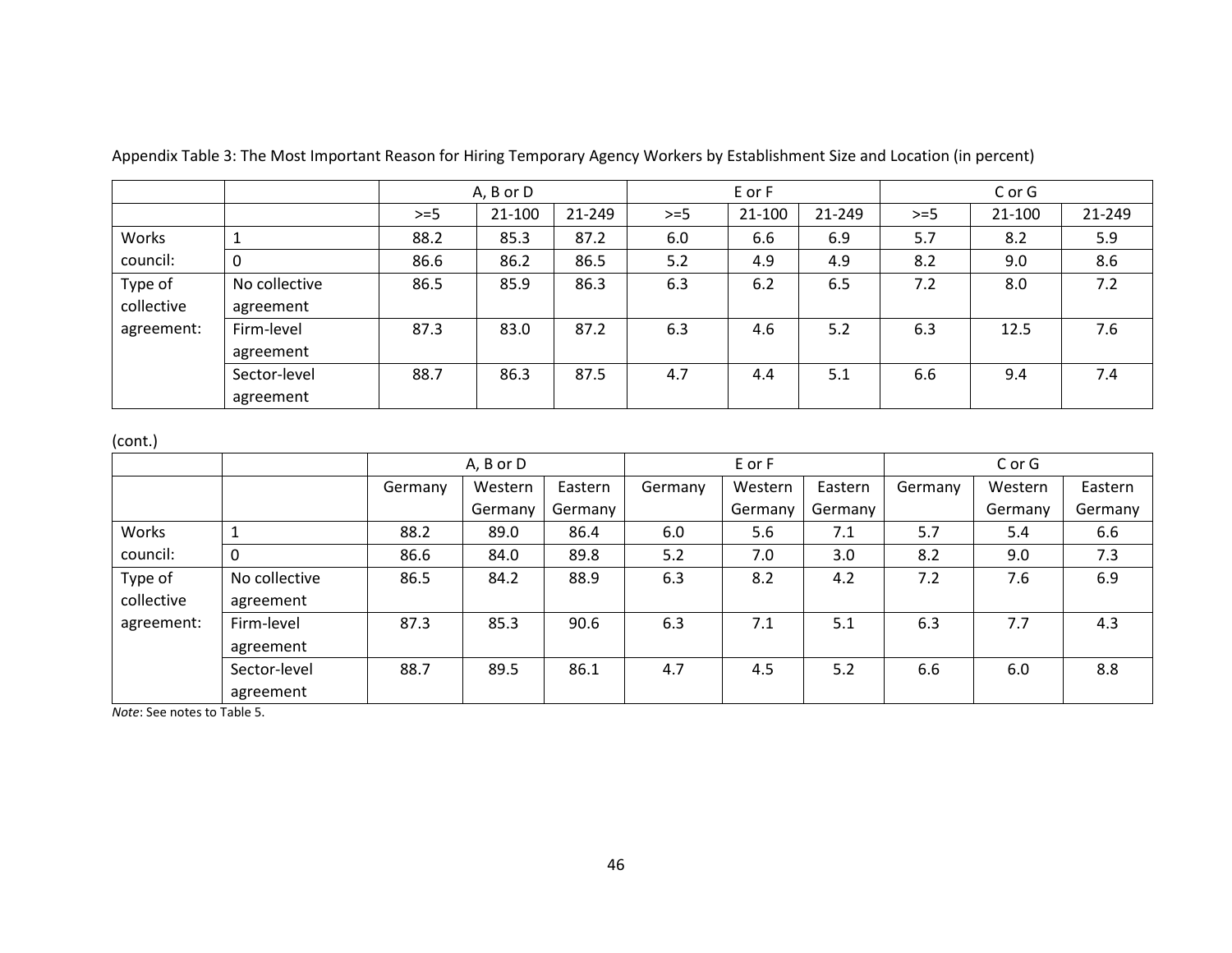|            |               | HRM practices |            |        | Other changes |                        |        | No change |        |        |  |
|------------|---------------|---------------|------------|--------|---------------|------------------------|--------|-----------|--------|--------|--|
|            |               |               | (E, For I) |        |               | A, B, C, D, G, H, or J |        |           |        |        |  |
|            |               | $>=$ 5        | 21-100     | 21-249 | $>=$ 5        | 21-100                 | 21-249 | $>=$ 5    | 21-100 | 21-249 |  |
| Works      |               | 23.3          | 22.5       | 23.3   | 45.1          | 39.0                   | 42.7   | 31.6      | 38.5   | 34.1   |  |
| council:   | 0             | 20.6          | 24.8       | 24.9   | 25.6          | 31.0                   | 32.1   | 53.8      | 44.2   | 43.0   |  |
| Type of    | No collective | 21.3          | 25.5       | 25.6   | 29.2          | 34.0                   | 35.9   | 49.5      | 40.5   | 38.4   |  |
| collective | agreement     |               |            |        |               |                        |        |           |        |        |  |
| agreement: | Firm-level    | 23.5          | 21.8       | 23.7   | 38.3          | 35.2                   | 39.7   | 38.3      | 43.1   | 36.6   |  |
|            | agreement     |               |            |        |               |                        |        |           |        |        |  |
|            | Sector-level  | 20.7          | 22.0       | 22.0   | 33.1          | 31.7                   | 35.6   | 46.2      | 46.2   | 42.5   |  |
|            | agreement     |               |            |        |               |                        |        |           |        |        |  |

Appendix Table 4: Indicator of Changes in Human Resource Management (HRM) Practices by Establishment Size and Location (in percent)

(cont.)

|            |               | HRM practices |             |         |         | Other changes          |         |         | No change |         |  |
|------------|---------------|---------------|-------------|---------|---------|------------------------|---------|---------|-----------|---------|--|
|            |               |               | (E, F or I) |         |         | A, B, C, D, G, H, or J |         |         |           |         |  |
|            |               | Germany       | Western     | Eastern | Germany | Western                | Eastern | Germany | Western   | Eastern |  |
|            |               |               | Germany     | Germany |         | Germany                | Germany |         | Germany   | Germany |  |
| Works      |               | 23.3          | 21.8        | 26.6    | 45.1    | 47.5                   | 39.6    | 31.6    | 30.7      | 33.8    |  |
| council:   | 0             | 20.6          | 19.5        | 22.2    | 25.6    | 25.7                   | 25.5    | 53.8    | 54.8      | 52.3    |  |
| Type of    | No collective | 21.3          | 19.8        | 23.1    | 29.2    | 30.4                   | 27.9    | 49,5    | 49.8      | 49.1    |  |
| collective | agreement     |               |             |         |         |                        |         |         |           |         |  |
| agreement: | Firm-level    | 23.5          | 22.6        | 24.6    | 38.3    | 42.3                   | 33.0    | 38.3    | 35.1      | 42.4    |  |
|            | agreement     |               |             |         |         |                        |         |         |           |         |  |
|            | Sector-level  | 20.7          | 20.2        | 22.2    | 33.1    | 34.0                   | 30.3    | 46.2    | 45.7      | 47.5    |  |
|            | agreement     |               |             |         |         |                        |         |         |           |         |  |

*Note*: See notes to Table 6.